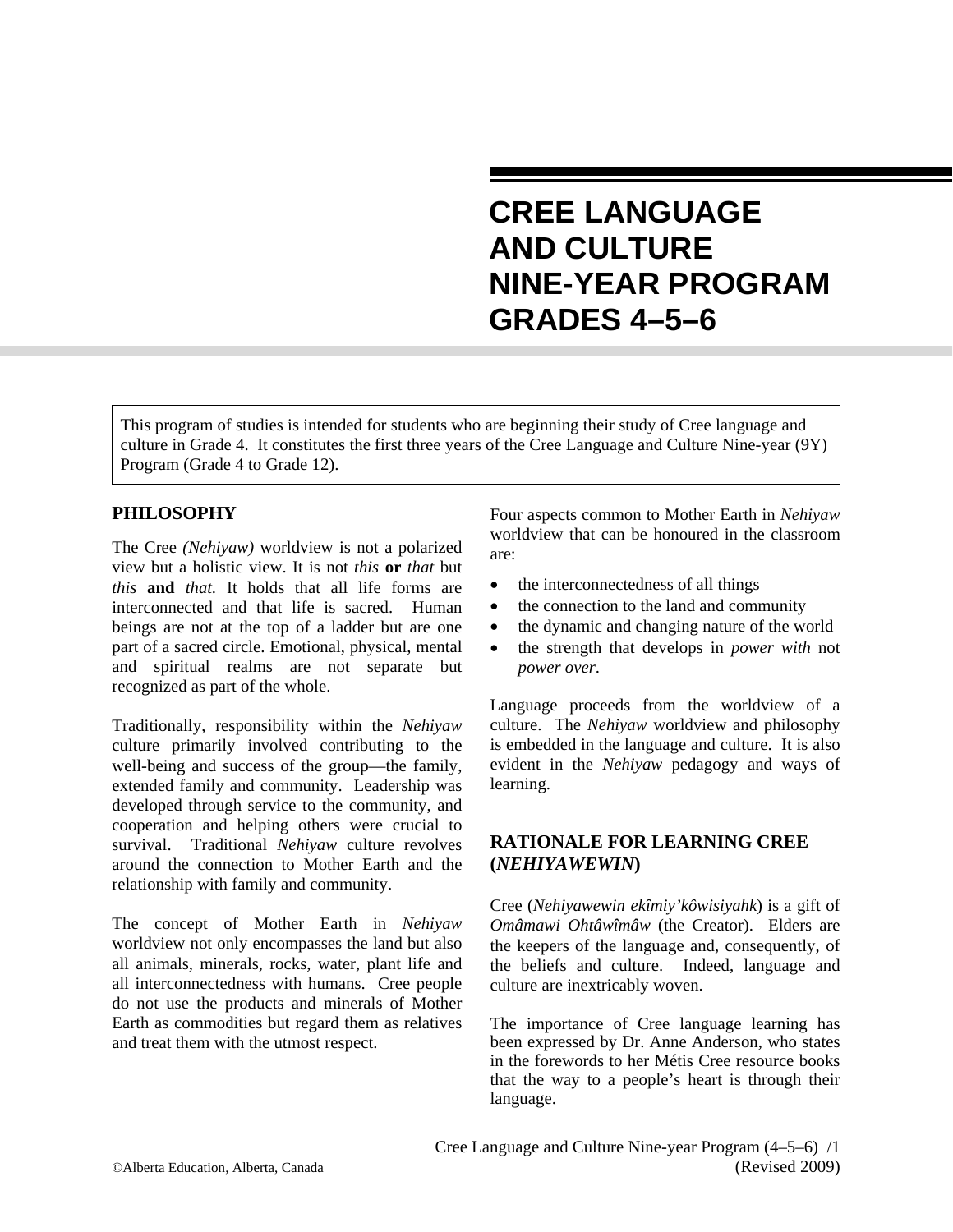According to Canada's 2006 Census, there are 87 285 Cree speakers in Canada. Cree is one of the most widely spoken languages in Canada in various dialects.

The value of learning Cree (*Nehiyawewin)*, to Aboriginal and non-Aboriginal students, is enormous. It permits insights into a worldview of spiritual and natural dimensions. When one speaks the language, Elders and their wisdom become accessible. Learning Cree also enhances one's self-esteem by strengthening cultural identity. Use of language is also the best means of transmitting culture to the next generation.

# **NATURE OF THE CREE LANGUAGE**

The Cree language, or *Nehiyawewin*, is one of many indigenous languages within the Algonkian family of languages. The Cree "Y" dialect that is used in this program of studies is one of the five major dialects in Canada. Cree is a language of relationships—relationships to *Omâmawi Ohtâwîmâw* (the Creator), to others (kinship) and to *Kikâwînaw Askiy* (Mother Earth), which encompasses all living things. It is a rich and complex language because it relates to kinship, nature and spirituality.

The Roman orthography recommended for the instruction of Cree is the Pentland orthography, which is based on the Cree syllabics of standard orthography. The "Y" dialects of the Plains and Woodland Cree of Alberta use 14 English letters, of which 8 are consonants (c, k, m, n, p, s, t and h), 3 are short vowels (a, i, o), 4 are long vowels (a, i, o, e), and "w" and "y" are listed as semi-vowels. A sound variation occurs within the same dialect based on regional and cultural differences.

# **VOICES OF THE ELDERS, KNOWLEDGE KEEPERS AND COMMUNITY EXPERTS**

The wisdom of the Elders is central to cultural learning according to Cree perspective. Elders are the "keepers of knowledge," and it is their guidance that Cree people seek as they strive for balance in their relationships with *Omâmawi Ohtâwîmâw* (the Creator), the natural world, other people and themselves.

Alberta Education acknowledges the necessity of guidance from the Elders, other knowledge keepers and community experts if this program is truly to reflect Cree perspectives and content. Each community wishing to establish a language and culture program must turn to its own Elders, knowledge keepers and community experts for guidance. It is only in this way that Aboriginal language and culture programs can succeed in achieving the goal of language revitalization. The Cree Language and Culture Nine-year Program, Grades 4–5–6 has been developed based on the support of various Elders and the support and advice of community experts and knowledge keepers from Treaty 6 First Nations, Treaty 8 First Nations, the Métis Nation of Alberta and the Métis **Settlements** 

## **Oral Tradition**

In *Nehiyaw* culture, oral tradition has been the most important method for passing information and knowledge from one generation to another. Students need to be taught to value and respect oral tradition.

Storytellers have always been respected within traditional *Nehiyaw* culture. Storytellers carry within their stories the legends, spiritual truths and history of the Cree people. Stories pass on the values and beliefs that are important to Cree people, and stories preserve the language. Storytellers speak from the heart, and the listener listens from the heart.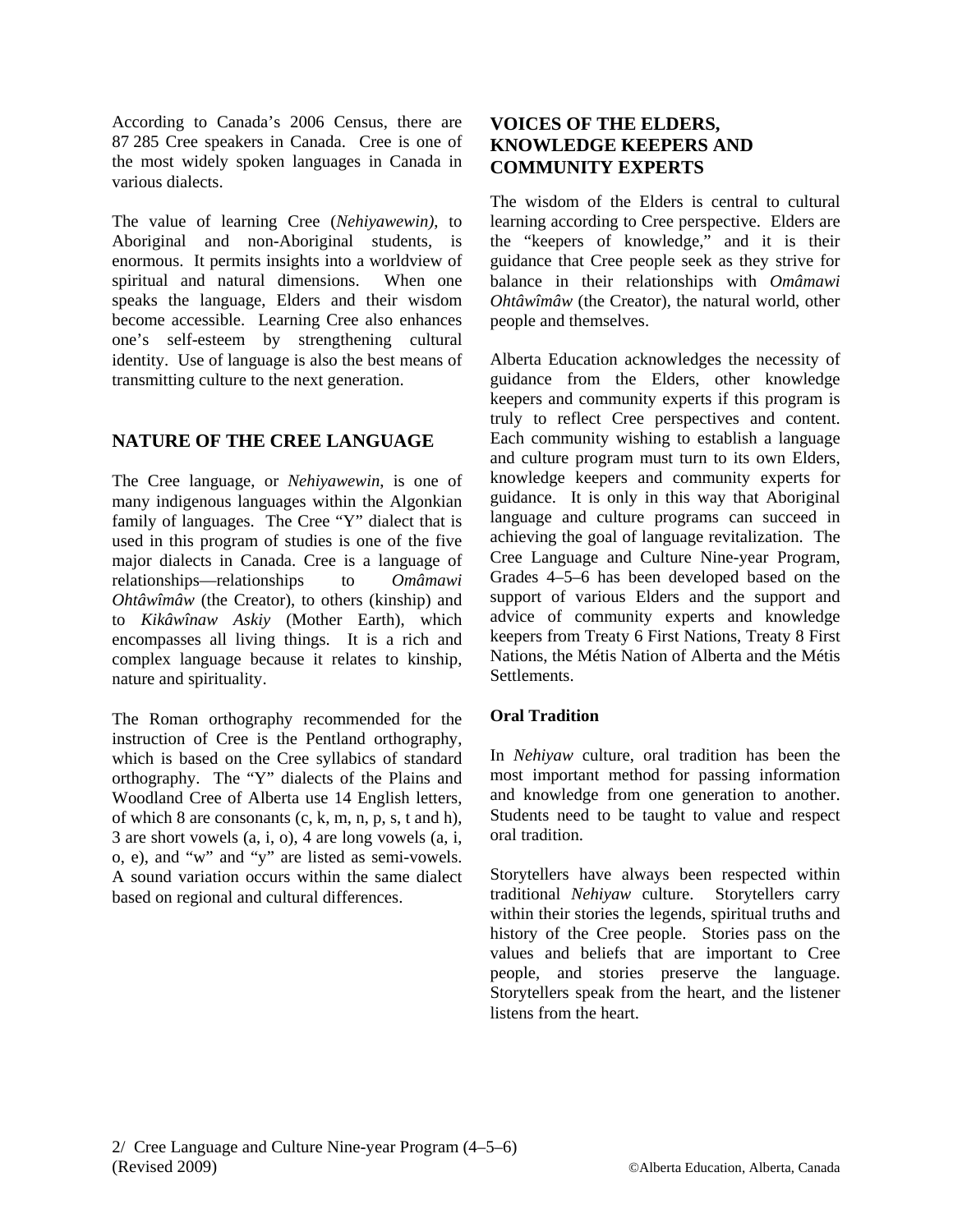There are many types of stories. Sacred stories are only told in the winter, unless special permission is given. Some stories are short, with a particular message or moral, and most are full of humour. Many stories are open-ended, long extended stories with many levels of meaning.

Stories are repeated over and over and change over time to reflect life in the community. As listeners mature and gain life experience, the meanings and lessons in the stories reveal themselves in different ways. What one discovers in a story as a child can be very different from what he or she discovers as an adult. A story written on paper becomes frozen in time, whereas the beauty of an oral story is that it remains a living, flexible and dynamic part of culture and language.

## **Spirituality**

Although the Elders strongly recommend that the connection to *Omâmawi Ohtâwîmâw* (the Creator) be interwoven throughout the program of studies, the developers and Elders themselves respect that individuals/teachers may not want to teach/promote this view. Above all, one's individual integrity is respected.

## **Our Relationship with the Natural World**

People are not greater than the things in nature. The natural world has its own laws that must be respected if people are going to be sustained by it. People are identified by the land they have historically inhabited and on which they have learned to survive. Even today, it is necessary to live with the laws of nature and to feel a part of it.

## **Our Relationship with One Another**

Agreement on rules enables cooperation and group strength, which is greater than individual strength. Identity comes from being in respectful relationships with others, particularly in the family/clan, community and nation.

## **Our Relationship with Ourselves**

Each person is born sacred and complete. *Omâmawi Ohtâwîmâw* (the Creator) has given each person the gift of a body and the choice to care for and use that body with respect.

*Omâmawi Ohtâwîmâw* (the Creator) has given each person the capacity and choice to learn.

"I had no schooling. When I was a kid, I used to watch people steadily. I would go to my grandmother and she told me what rules to follow."

− Vernon Makokis, Saddle Lake, Alberta

*Omâmawi Ohtâwîmâw* (the Creator) has given each person talents or strengths to be discovered and the choice to develop and share the gifts.

# **ASSUMPTIONS**

The following statements are assumptions that have guided the development process of this program of studies:

- Language is communication.
- All students can be successful learners of language and culture, although they will learn in a variety of ways and acquire proficiency at varied rates.
- All languages can be taught and learned.
- Learning Cree (*Nehiyawewin*) leads to enhanced learning in both the student's primary language and in related areas of cognitive development and knowledge acquisition. This is true for students who come to the class with some background knowledge of Cree (*Nehiyawewin*) and develop literacy skills in the language. It is also true for students who have no cultural or linguistic background in Cree and are studying Cree as a second language.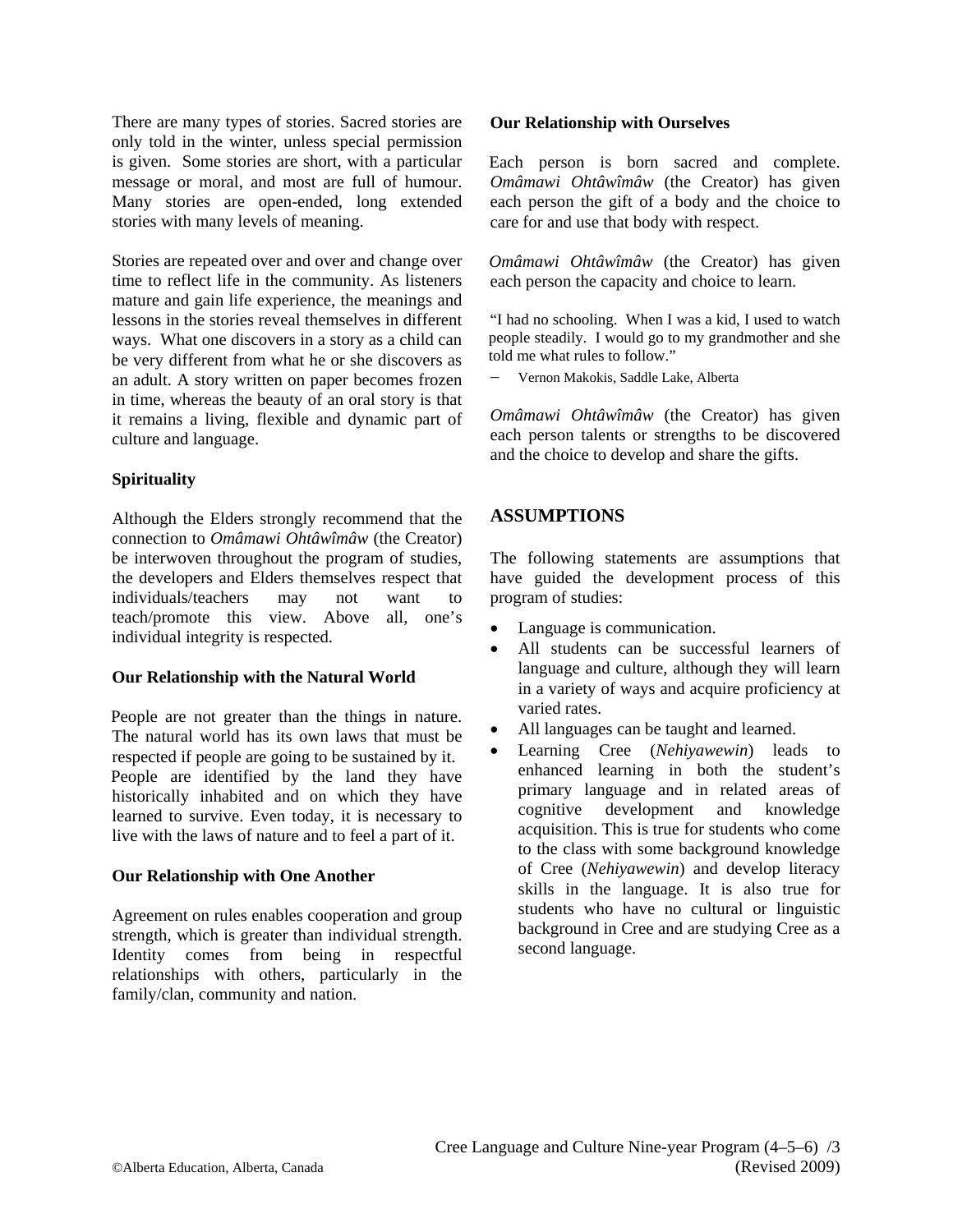## **CONCEPTUAL MODEL**

Two curriculum frameworks developed under the Western Canadian Protocol for Collaboration in Basic Education—*The Common Curriculum Framework for Aboriginal Language and Culture Programs, Kindergarten to Grade 12,* June 2000, and *The Common Curriculum Framework for International Languages, Kindergarten to Grade 12,* June 2000—have provided guidance in the development of the Cree Language and Culture Nine-year Program (Grade 4 to Grade 12).

The aim of this Cree language and culture program of studies is the development of communicative competence and cultural knowledge, skills and values in Cree. It is important that the focus of this program of studies be on interaction and meaningfulness, with special attention and emphasis being given to oral communication.

## **Four Components**

For the purposes of this program of studies, Applications communicative competence and the development of cultural knowledge, skills and values in Cree are represented by four interrelated and interdependent components.

**Applications** deal with what the students will be able to do with the language, the functions they will be able to perform and the contexts in which they will be able to operate.

**Language Competence** addresses the students' knowledge of the language and their ability to use that knowledge to interpret and produce meaningful texts appropriate to the situations in which they are used.

**Community Membership** aims to develop the understandings, views and values of Cree culture.

**Strategies** help students learn and communicate more effectively and more proficiently.

Each of these components is described more fully at the beginning of the corresponding section of this program of studies.

#### **A Spiral Progression**

Language learning and cultural teachings are integrative, not merely cumulative. Each new element that is added must be integrated into the whole of what has gone before. The model that best represents the students' language and cultural learning progress is an expanding spiral. Students' progression is not only vertical (e.g., increased proficiency) but also horizontal (e.g., broader range of applications and experience with more text forms, contexts and so on). The spiral also represents how language and cultural learning activities are best structured. Particular lexical fields, learning strategies or language functions are revisited at different points in the program, but from a different perspective, in broader contexts or at a slightly higher level of proficiency each time. Learning is reinforced, extended and broadened with each successive pass.

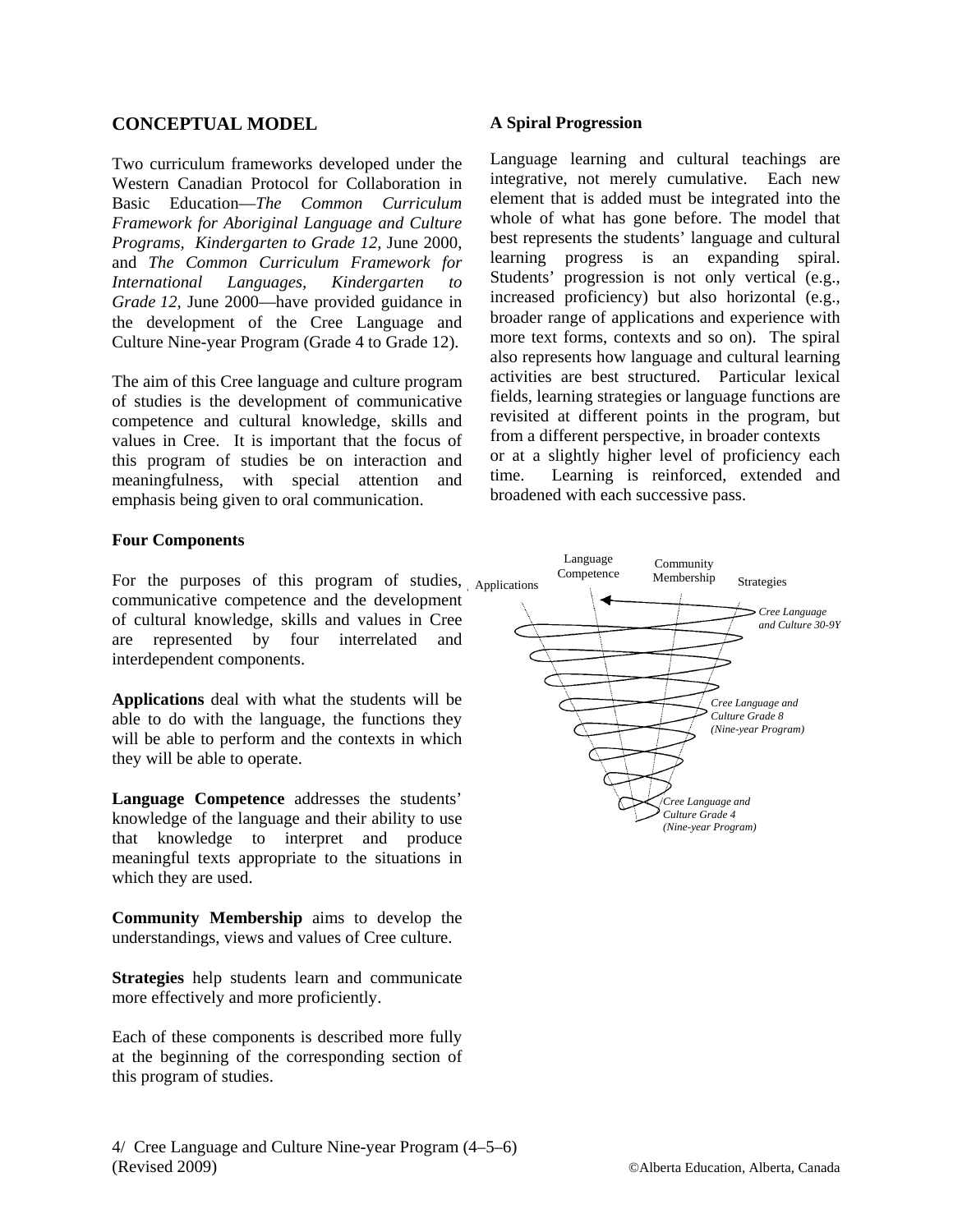## **ORGANIZATION OF THE PROGRAM OF STUDIES**

#### **General Outcomes**

General outcomes are broad statements identifying the knowledge, skills and attitudes that students are expected to achieve in the course of their language learning experience. Four general outcomes serve as the foundation for this program of studies and are based on the conceptual model outlined previously.

#### **Applications [A]**

• Students will use and apply Cree in various situations and for different purposes at home, in school and in the community.

## **Language Competence [LC]**

Students will be effective, competent and comfortable as Cree speakers. (*Okiskinamawâkanak ka/ta nihtâ nehiyawewak.*)

#### **Community Membership [CM]**

• Students will live (*wa*)*wetina*(*hk*) (peacefully) with *Kikâwînaw Askiy* (Mother Earth<sup>\*</sup>), others and themselves, guided by *Omâmawi Ohtâwîmâw* (the Creator<sup>\*</sup>).

#### **Strategies [S]**

• Students will use strategies to maximize learning and communication.

The order in which the general outcomes are presented in this program of studies does not represent a sequential order, nor does it indicate the relative importance of each component. The general outcomes are to be implemented in an integrated manner.

#### **Specific Outcomes**

Each general outcome is further broken down into specific outcomes that students are to achieve by the end of each grade. The specific outcomes are interrelated and interdependent. In most classroom activities, a number of learning outcomes are addressed in an integrated manner.

The specific outcomes are categorized under cluster headings, which show the scope of each of the four general outcomes. These headings are shown in the table on the following page.

The specific outcomes are further categorized by strands, which show the developmental flow of learning from the beginning to the end of the program. However, a learning outcome for a particular grade will not be dealt with only in that particular year of the program. The spiral progression that is part of the conceptual model means that activities in the years preceding will prepare the ground for acquisition and in the years following will broaden applications.

 $\star$  discretionary (see further details on p. 34)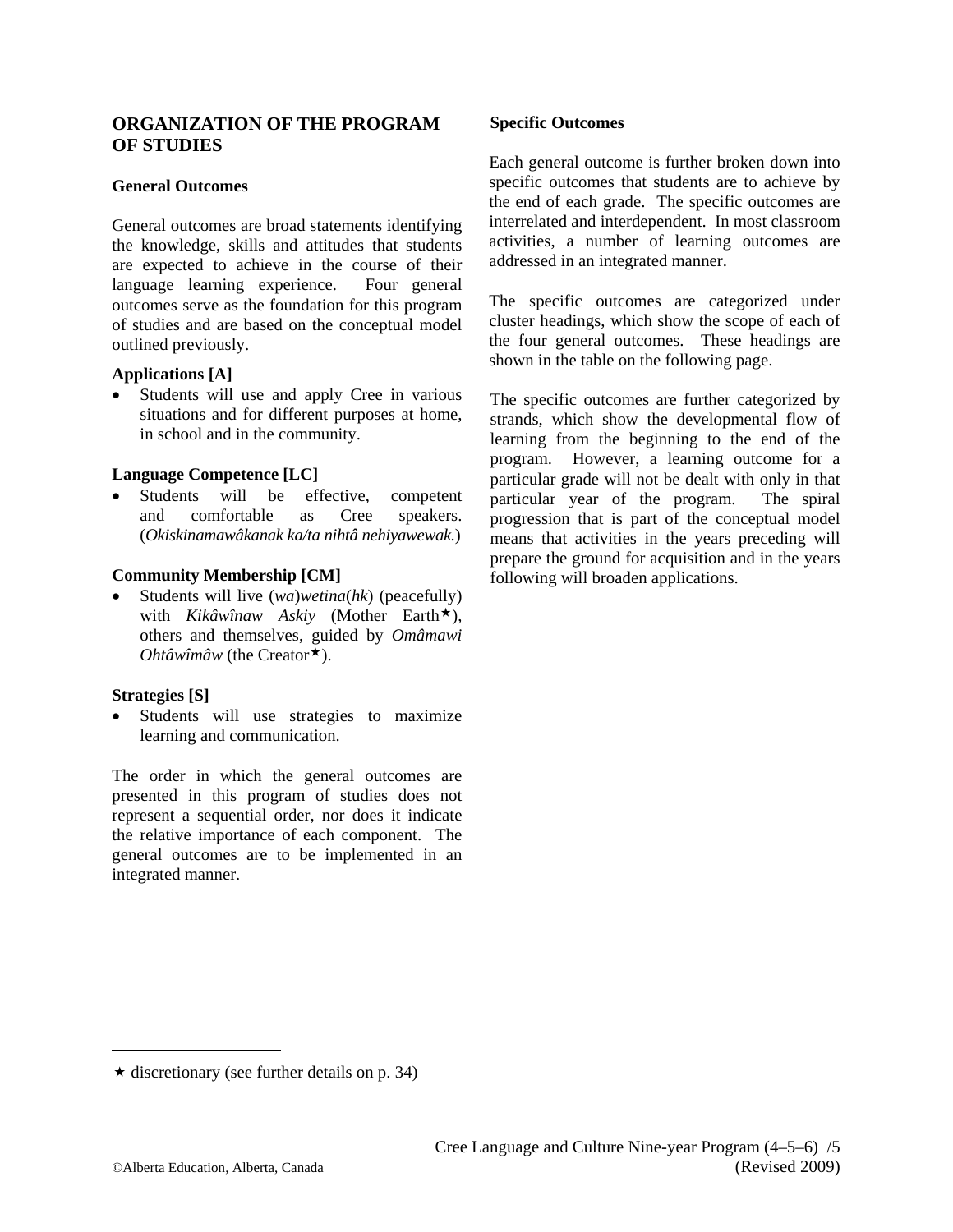# **General Outcomes**



 $\star$  discretionary (see further details on p. 34)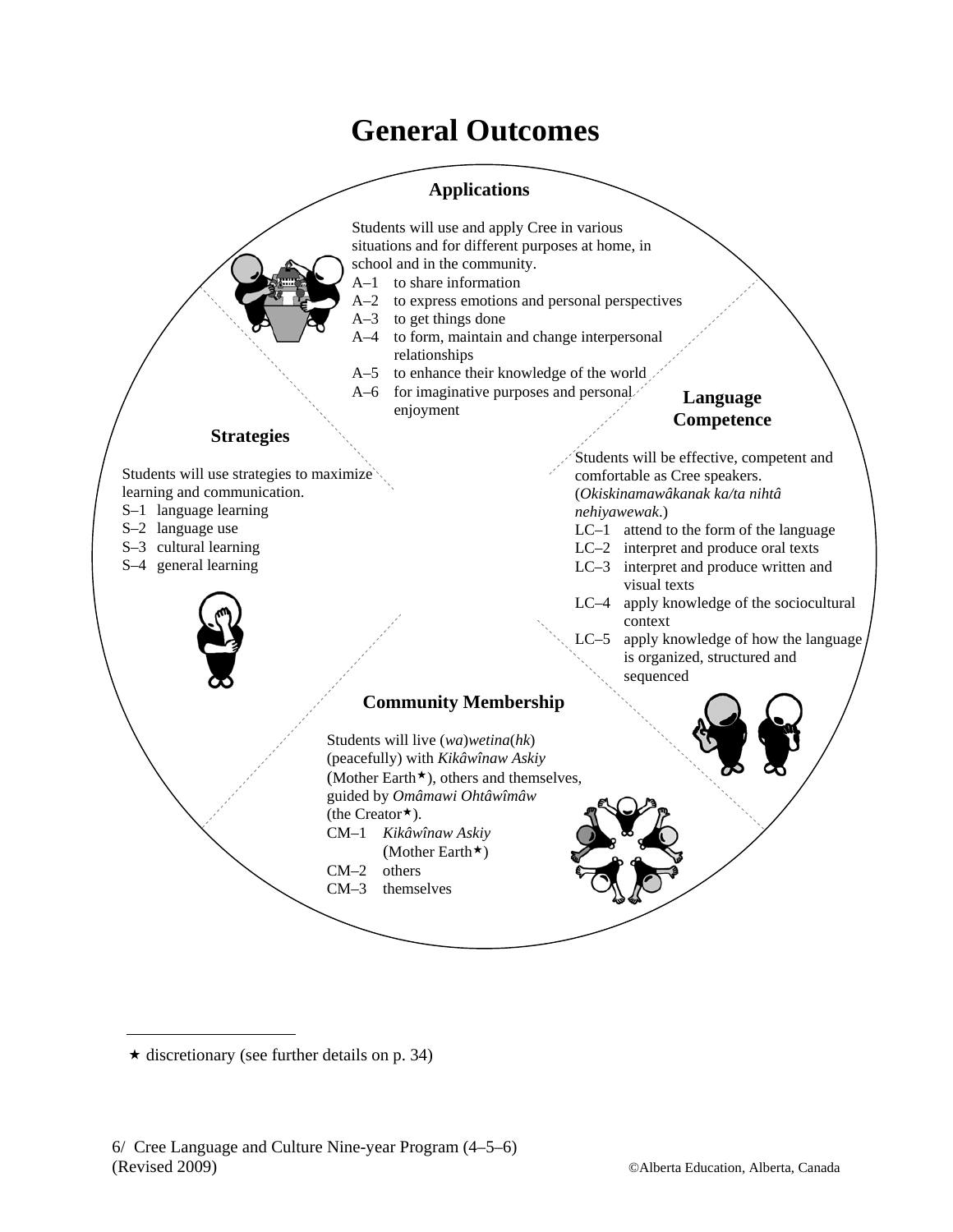# **Guide to Reading the Program of Studies**

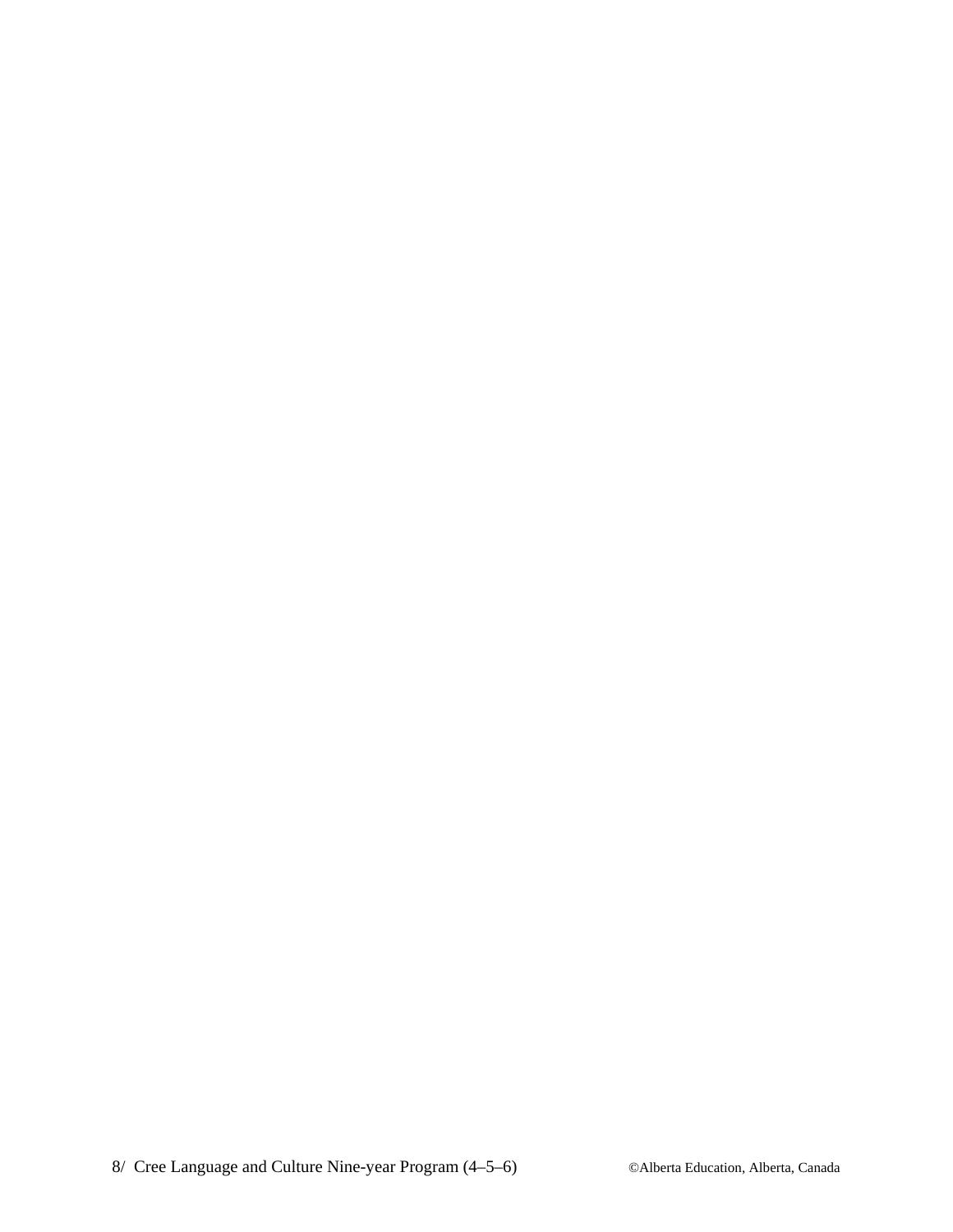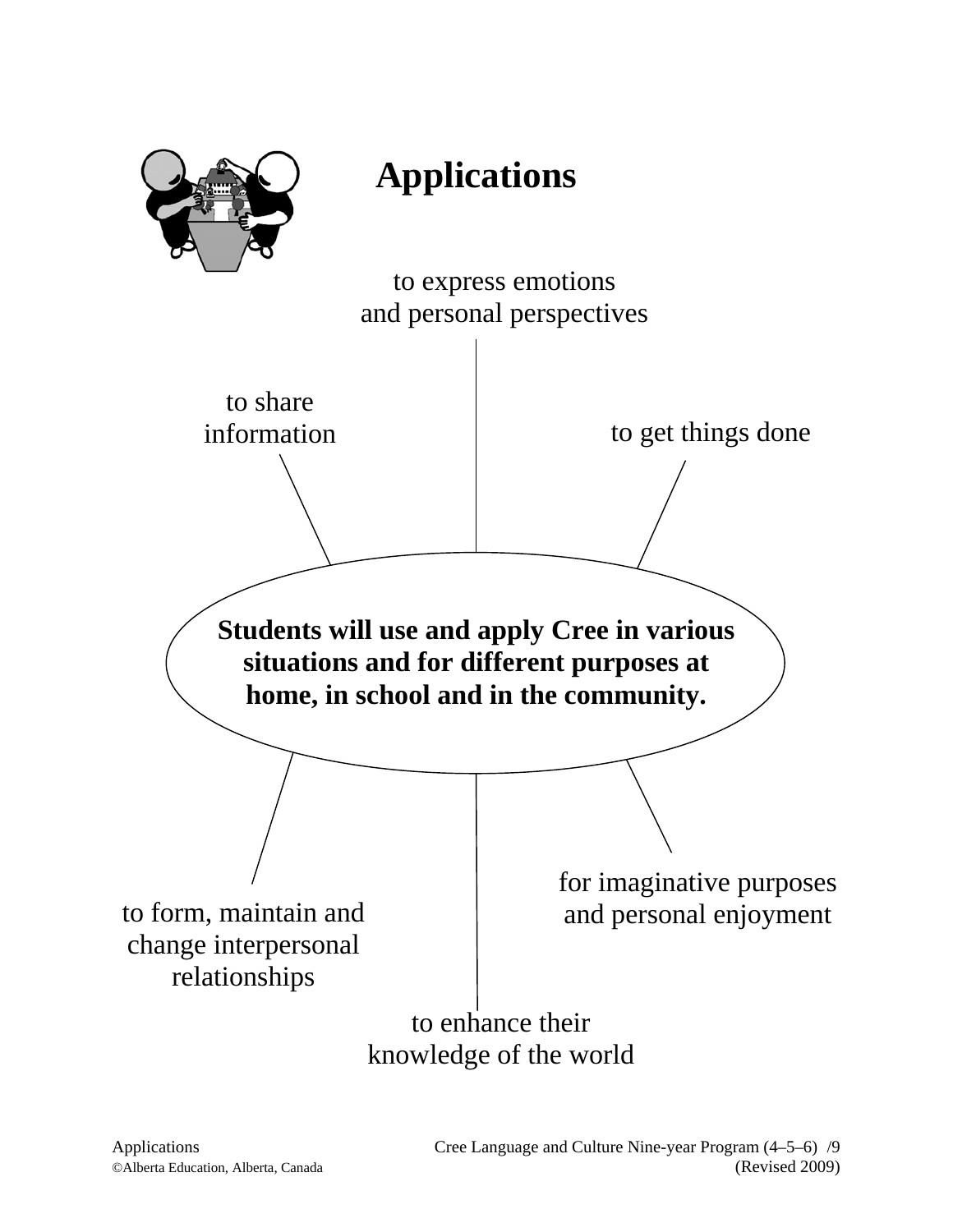# **APPLICATIONS**

The specific outcomes under the heading Applications deal with **what** the students will be able to do with the language; that is, the **functions** they will be able to perform and the **contexts** in which they will be able to operate.

The functions are grouped under six cluster headings—see the illustration on the preceding page. Under each of these headings there are one or more strands that show the developmental flow of learning from grade to grade. Each strand, identified by a strand heading at the left end of a row, deals with a specific language function; e.g., share factual information. Students at any grade level will be able to share factual information. Beginning learners will do this in very simple ways. As students gain more knowledge and experience, they will broaden the range of subjects they can deal with, they will learn to share information in writing as well as orally, and they will be able to handle formal and informal situations.

The level of linguistic, sociolinguistic and discourse competence that students will exhibit when carrying out the functions is defined in the specific outcomes for Language Competence for each grade. To know how well students will be able to perform the specific function, the Applications outcomes must be read in conjunction with the Language Competence outcomes.

It is important that the focus of the Applications component be on interaction and meaningfulness, with special attention and emphasis being given to oral communication.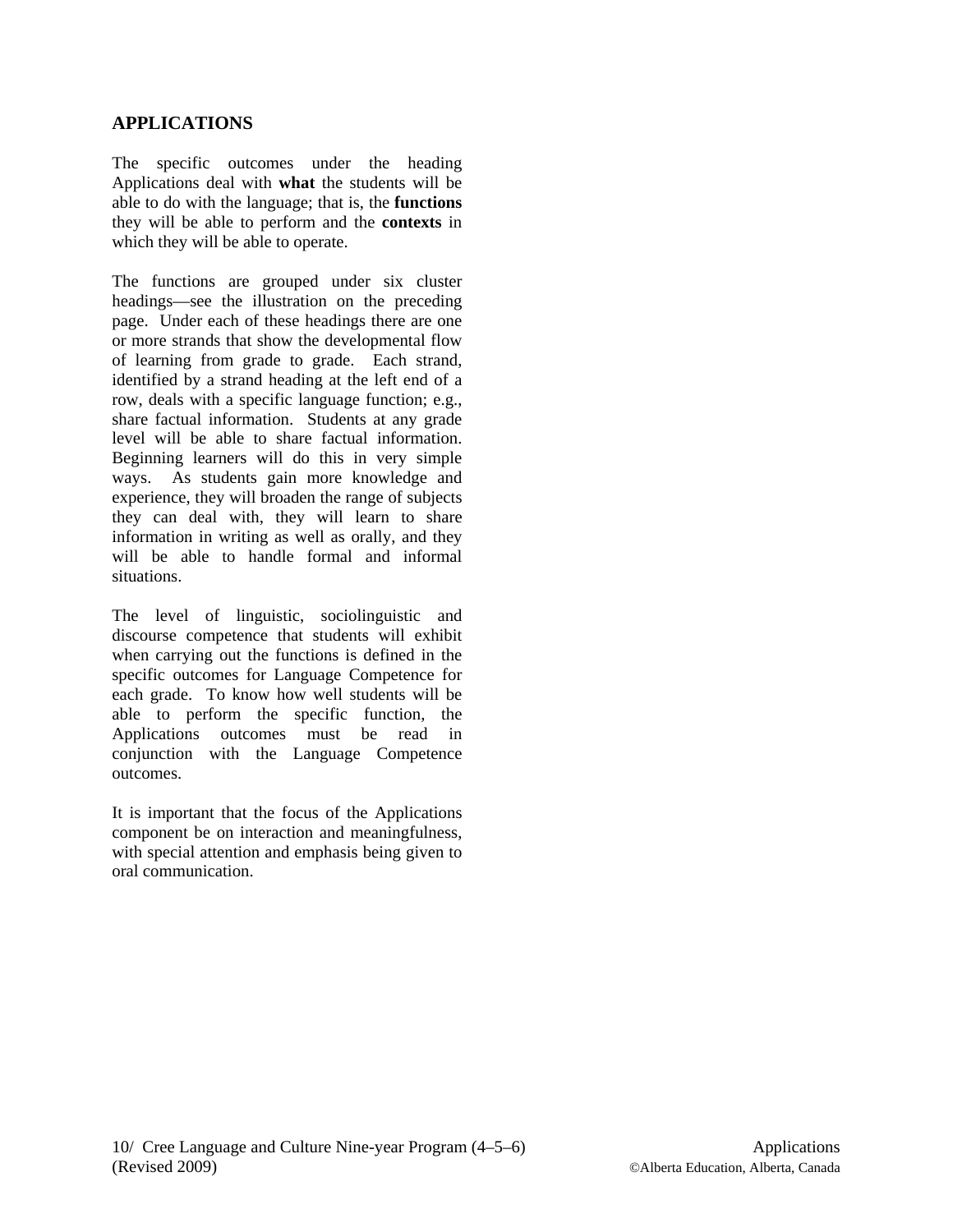Students will use and apply Cree in various situations and for different purposes at home, in school and in the community.

# **A–1 to share information**

|                                                                                            |                | <b>Grade 4</b><br>(Nine-year Program)             |                   | Grade 5<br>(Nine-year Program)                                                       |    | Grade 6<br>(Nine-year Program)                       |
|--------------------------------------------------------------------------------------------|----------------|---------------------------------------------------|-------------------|--------------------------------------------------------------------------------------|----|------------------------------------------------------|
|                                                                                            |                | Students will be able to:                         |                   |                                                                                      |    |                                                      |
|                                                                                            | a <sub>1</sub> | share basic information                           | a.                | ask for and provide basic<br>information                                             | a. | describe people, places and<br>things                |
| $\begin{array}{c} \mathbf{A-1.1} \\ \text{share fecual} \\ \text{information} \end{array}$ |                | b. identify familiar people,<br>places and things | b.<br>$c_{\cdot}$ | respond to simple,<br>predictable questions<br>describe people, places and<br>things | b. | describe series or sequences<br>of events or actions |

# **A–2 to express emotions and personal perspectives**

*Students will be able to:* 

| thoughts, preferences<br>share ideas, | a.<br>b. | express simple preferences<br>express a personal response | a.<br>b.<br>$c_{\cdot}$ | identify favourite people,<br>places or things<br>express a personal response<br>to a variety of situations<br>acknowledge the ideas,<br>thoughts and preferences of<br>others | a.<br>b. | inquire about and express<br>likes and dislikes<br>record and share thoughts and<br>ideas with others |
|---------------------------------------|----------|-----------------------------------------------------------|-------------------------|--------------------------------------------------------------------------------------------------------------------------------------------------------------------------------|----------|-------------------------------------------------------------------------------------------------------|
| $A-2.2$<br>share emotions, feelings   | a.       | respond to, and express,<br>basic emotions and feelings   | a.<br>b.                | identify emotions and<br>feelings<br>express and respond to a<br>variety of emotions and<br>feelings                                                                           | a.       | inquire about, record and<br>share personal experiences<br>involving an emotion or a<br>feeling       |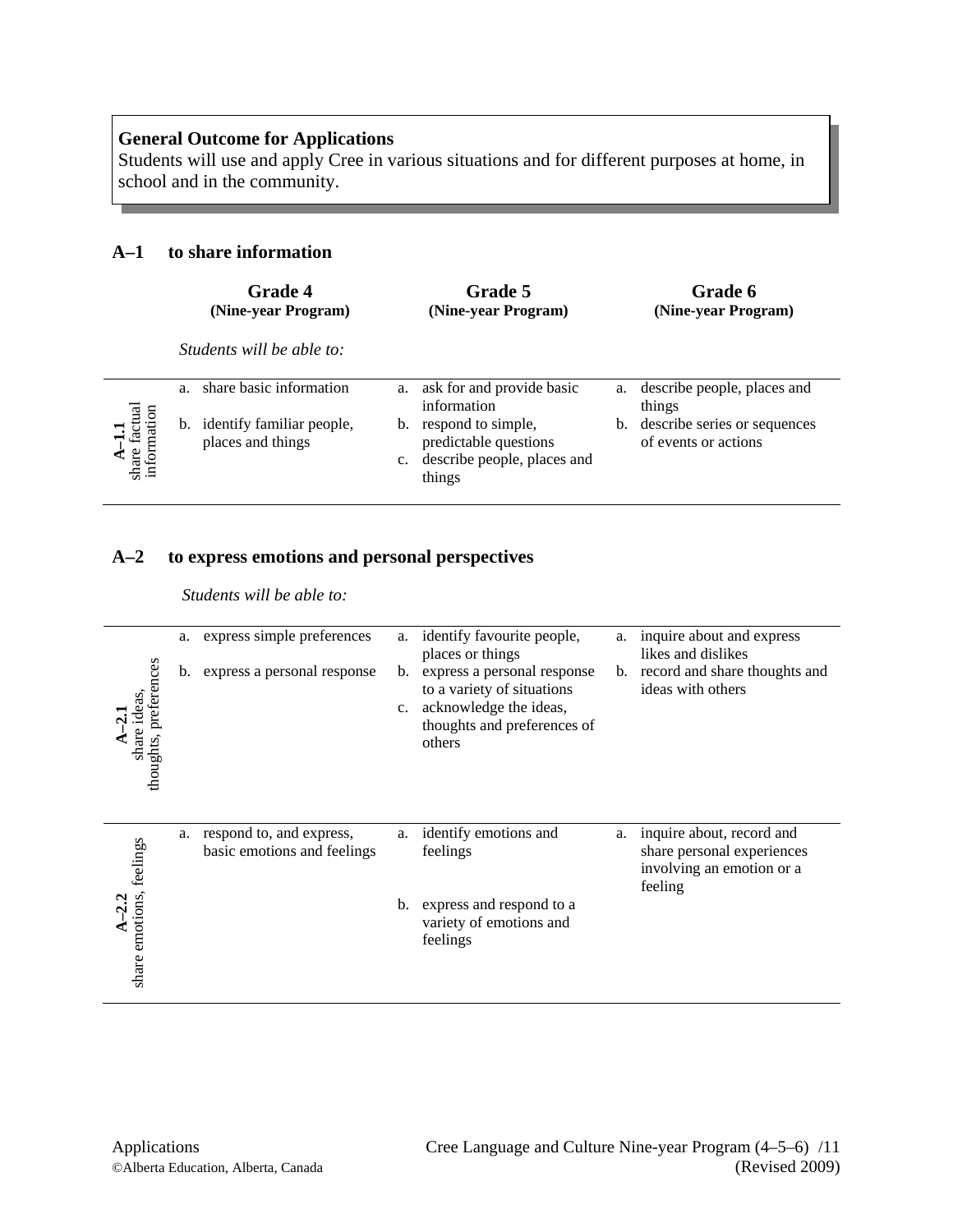Students will use and apply Cree in various situations and for different purposes at home, in school and in the community.

# **A–3 to get things done**

|                            | <b>Grade 4</b><br>(Nine-year Program)                                                      | Grade 5<br>(Nine-year Program)                                                                                                                              | Grade 6<br>(Nine-year Program)                                                                                                                                                                                                                          |
|----------------------------|--------------------------------------------------------------------------------------------|-------------------------------------------------------------------------------------------------------------------------------------------------------------|---------------------------------------------------------------------------------------------------------------------------------------------------------------------------------------------------------------------------------------------------------|
|                            | Students will be able to:                                                                  |                                                                                                                                                             |                                                                                                                                                                                                                                                         |
| guide actions<br>of others | indicate basic needs and<br>a.<br>wants<br>ask for permission<br>b.                        | suggest a course of action<br>a.<br>and respond to a suggestion<br>make and respond to a<br>b.<br>variety of simple requests                                | encourage or discourage<br>a.<br>others from a course of action<br>b. give and follow a simple<br>sequence of instructions                                                                                                                              |
| state personal<br>actions  | a. respond to offers,<br>invitations and instructions<br>b. ask or offer to do something   | indicate choice from among<br>a.<br>several options<br>express a wish or a desire to<br>$b_{1}$<br>do something                                             | make and respond to offers<br>a.<br>and invitations<br>b. inquire about and express<br>ability and inability to do<br>something                                                                                                                         |
| manage group<br>actions    | engage in turn taking<br>a.<br>b. encourage other group<br>members to act<br>appropriately | ask for help or for<br>a.<br>clarification of what is<br>being said or done in the<br>group<br>b. suggest, initiate or direct<br>action in group activities | encourage other group<br>a.<br>members to participate<br>assume a variety of roles and<br>b.<br>responsibilities as group<br>members<br>c. negotiate in a simple way with<br>peers in small-group tasks<br>explain or clarify<br>d.<br>responsibilities |

# **A–4 to form, maintain and change interpersonal relationships**

*Students will be able to:* 

| e personal<br>ionships<br>rela<br>mana | a.             | exchange simple greetings<br>and simple social<br>expressions         | a. | initiate relationships            | $a_{-}$ | make and consider social<br>engagements                                                                             |
|----------------------------------------|----------------|-----------------------------------------------------------------------|----|-----------------------------------|---------|---------------------------------------------------------------------------------------------------------------------|
|                                        | b.             | exchange some basic<br>personal information; e.g.,<br>their name, age | b. | identify kinship<br>relationships |         | talk about themselves and<br>their family and respond to<br>the talk of others by showing<br>attention and interest |
|                                        | $\mathbf{c}$ . | acknowledge basic kinship<br>relationships                            |    |                                   |         |                                                                                                                     |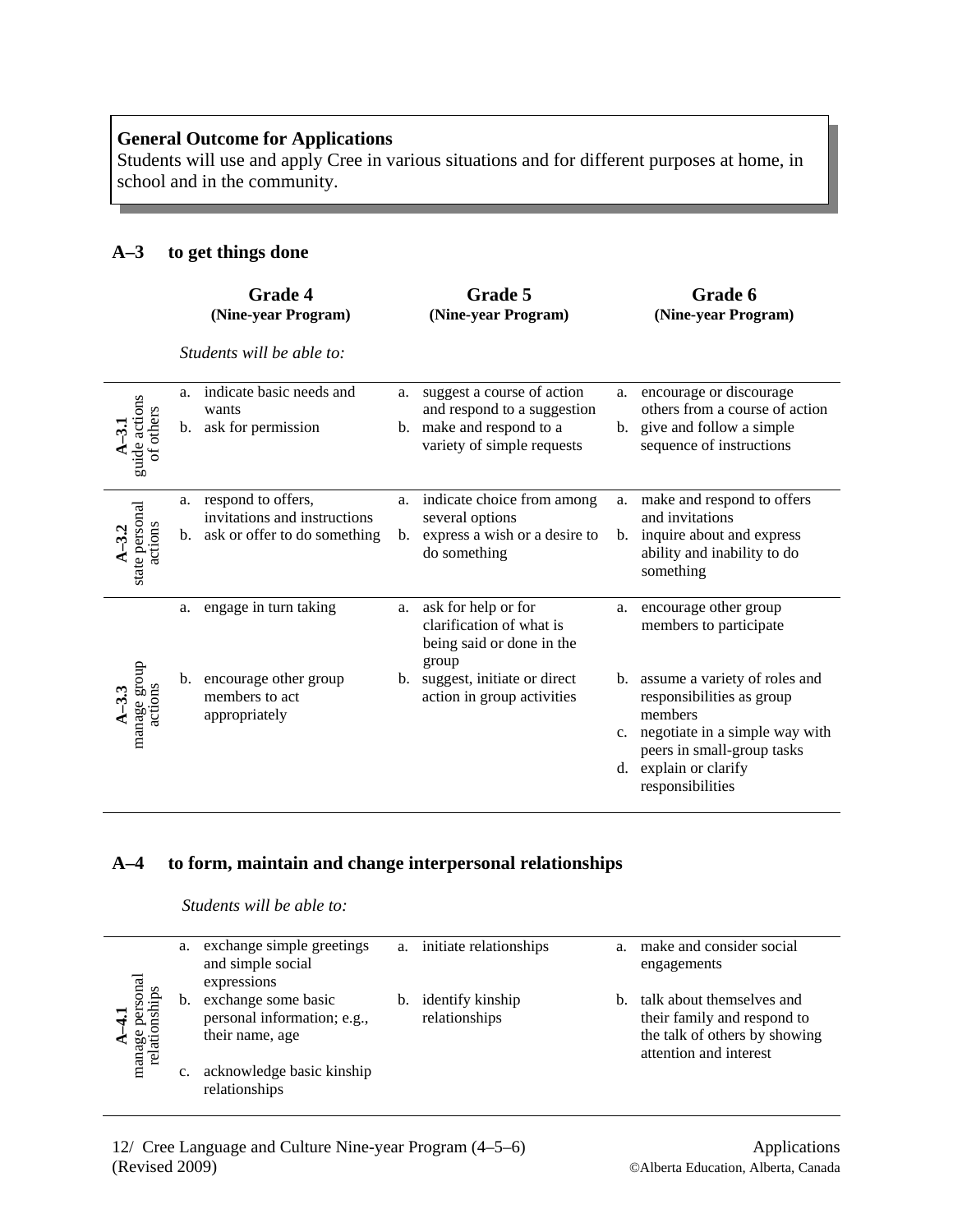Students will use and apply Cree in various situations and for different purposes at home, in school and in the community.

# **A–5 to enhance their knowledge of the world**

|                                              |          | <b>Grade 4</b><br>(Nine-year Program)                                                                                                      |          | Grade 5<br>(Nine-year Program)                                                                                       |          | Grade 6<br>(Nine-year Program)                                                                                                                       |
|----------------------------------------------|----------|--------------------------------------------------------------------------------------------------------------------------------------------|----------|----------------------------------------------------------------------------------------------------------------------|----------|------------------------------------------------------------------------------------------------------------------------------------------------------|
|                                              |          | Students will be able to:                                                                                                                  |          |                                                                                                                      |          |                                                                                                                                                      |
| $A=5.1$<br>discover<br>and explore           | a.       | investigate the immediate<br>environment                                                                                                   | a.       | investigate the surrounding<br>environment<br>b. make and talk about<br>personal observations                        | a.       | discover relationships and<br>patterns                                                                                                               |
| gather and organize<br>information           | a.<br>b. | gather simple information<br>organize items in different<br>ways                                                                           | a.<br>b. | sequence items in different<br>ways<br>share personal knowledge<br>of a topic                                        | a.<br>b. | compare and contrast items<br>in simple ways<br>gather information from a<br>variety of resources                                                    |
| problems<br>solve                            | a.       | experience problem-solving<br>situations                                                                                                   | a.       | experience meaning<br>through a variety of<br>problem-solving stories                                                | a.       | experience and reflect upon<br>problem-solving stories                                                                                               |
| explore perspectives<br>and values<br>$-5.4$ | a.       | listen attentively and<br>respectfully to ideas and<br>thoughts expressed<br>b. respond sensitively to the<br>ideas and products of others | a.       | make connections between<br>behaviour and values<br>b. recognize and respect<br>differences in ideas and<br>thoughts | a.<br>b. | explore Cree values on a<br>variety of topics within<br>their own experience<br>explore how the Cree<br>worldview influences<br>values and behaviour |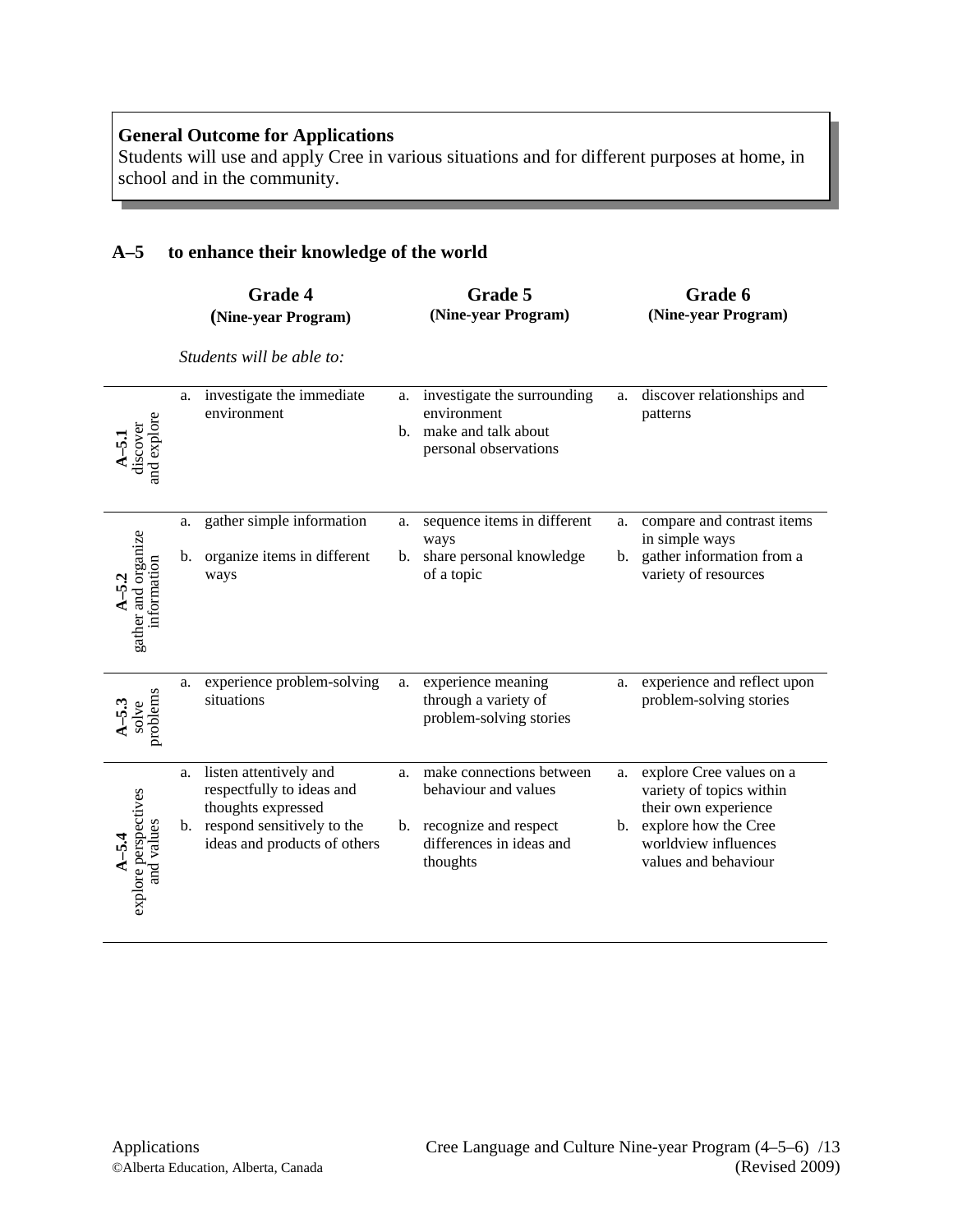Students will use and apply Cree in various situations and for different purposes at home, in school and in the community.

# **A–6 for imaginative purposes and personal enjoyment**

|                                |    | <b>Grade 4</b><br>(Nine-year Program)                                                                                     |    | Grade 5<br>(Nine-year Program)                                                                                              |    | Grade 6<br>(Nine-year Program)                                                                                                   |
|--------------------------------|----|---------------------------------------------------------------------------------------------------------------------------|----|-----------------------------------------------------------------------------------------------------------------------------|----|----------------------------------------------------------------------------------------------------------------------------------|
|                                |    | Students will be able to:                                                                                                 |    |                                                                                                                             |    |                                                                                                                                  |
| humour/fun                     |    | a. use the language for fun                                                                                               | a. | use the language for fun in a<br>variety of activities                                                                      | a. | use the language for fun and<br>to interpret humour                                                                              |
| creative/aesthetic<br>purposes | a. | use the language creatively;<br>e.g., participate in activities<br>that play on the sounds and<br>rhythms of the language | a. | use the language creatively;<br>e.g., create a picture story<br>with captions                                               | a. | use the language creatively<br>and for aesthetic purposes;<br>e.g., experiment with the<br>sounds and rhythms of the<br>language |
| injoyment<br>personal<br>ဒ္    | a. | use the language for<br>personal enjoyment; e.g.,<br>listen to favourite songs                                            | a. | use the language for<br>personal enjoyment; e.g.,<br>make a personal dictionary<br>of favourite words with<br>illustrations | a. | use the language for personal<br>enjoyment; e.g., play games in<br>Cree with friends                                             |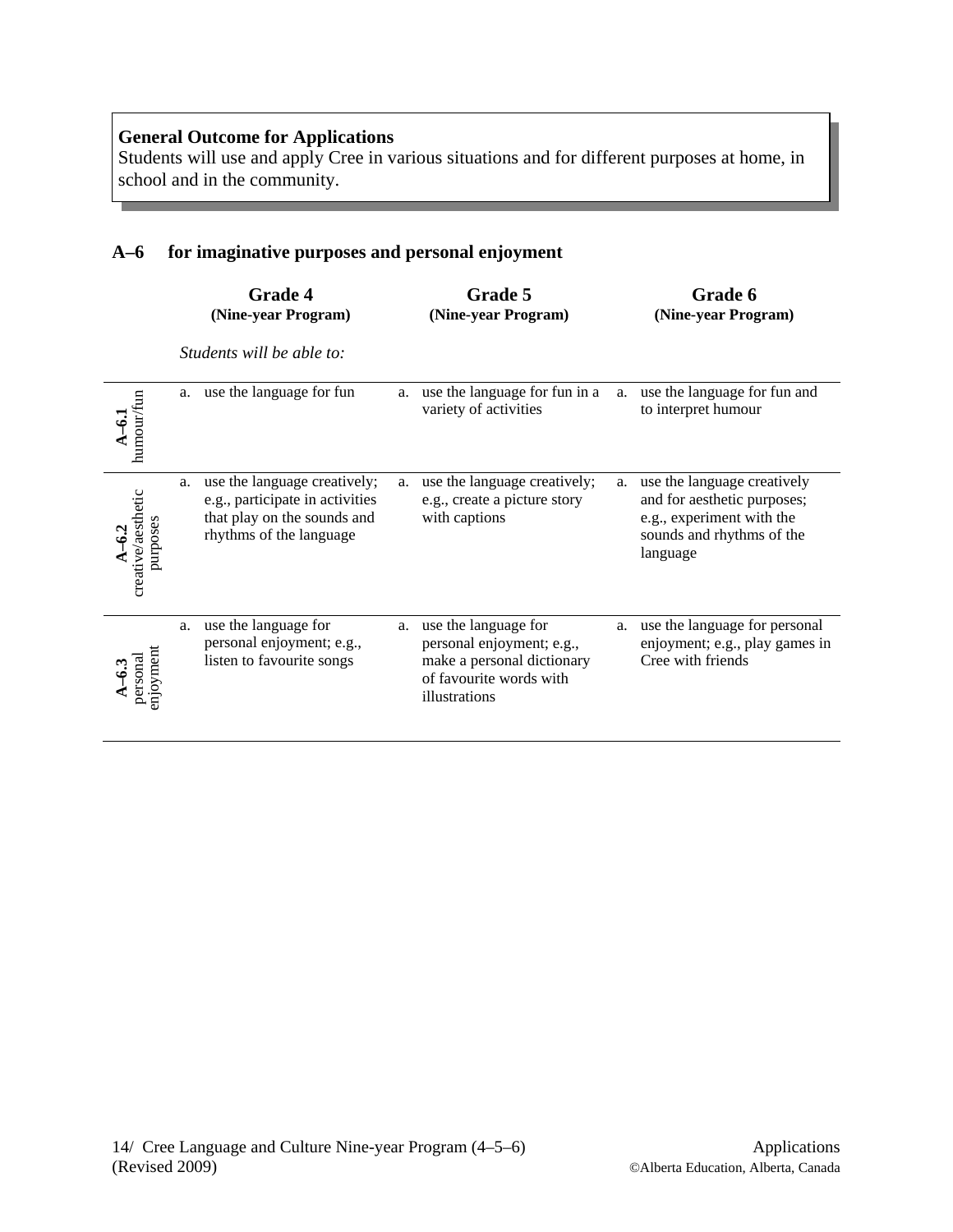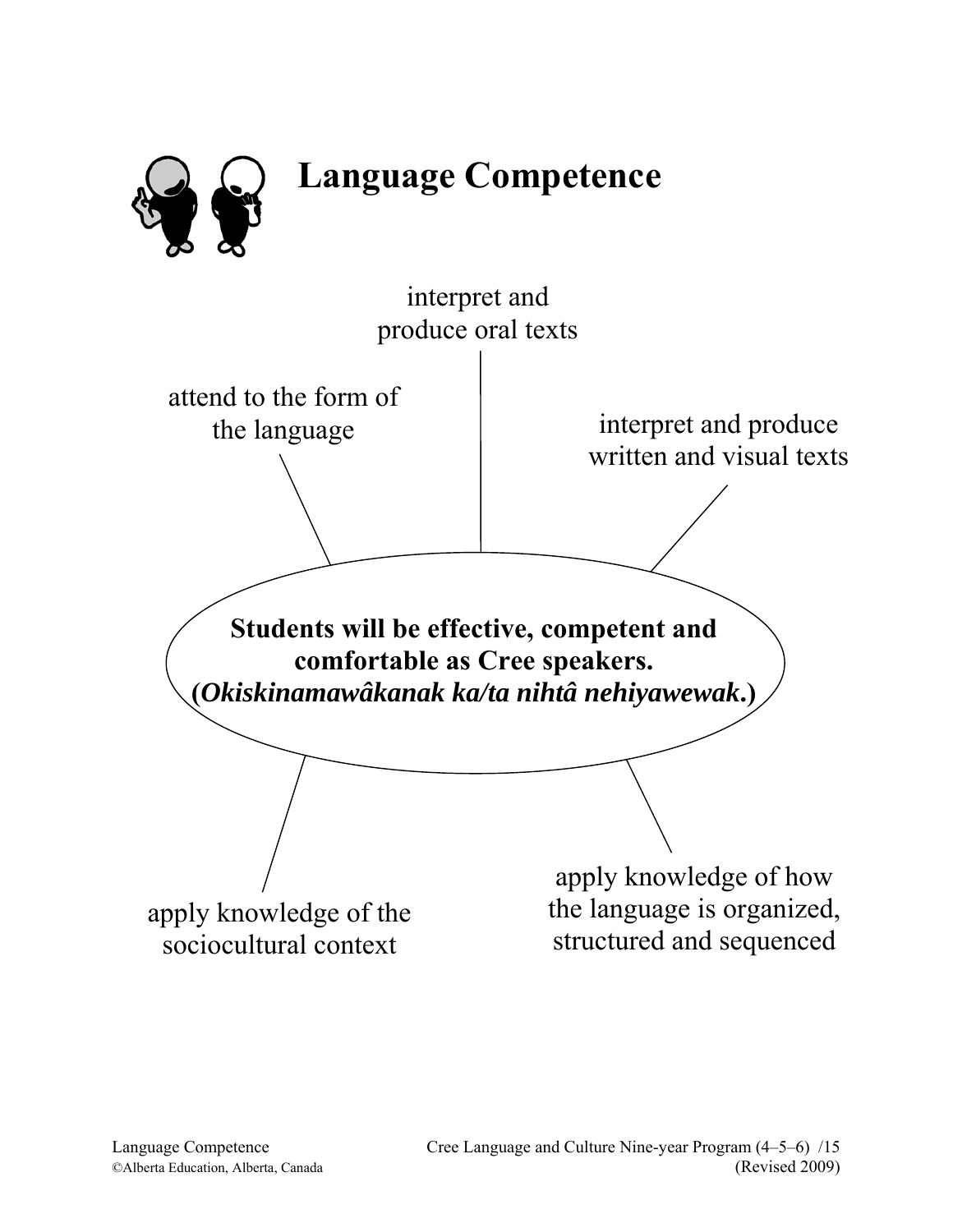# **LANGUAGE COMPETENCE**

**Language competence** is a broad term that includes linguistic or grammatical competence, discourse competence, sociolinguistic or sociocultural competence and what might be called textual competence. The specific outcomes under Language Competence deal with knowledge of the Cree language and the ability to use that knowledge to interpret and produce meaningful texts appropriate to the situations in which they are used. Language competence is best developed in the context of activities or tasks in which the language is used for real purposes—in other words, in practical **applications**.

The various components of language competence are grouped under five cluster headings—see the illustration on the preceding page. Under each of these headings there are several strands, identified by strand headings at the left end of each row, which show the developmental flow of learning from grade to grade. Each strand deals with a single aspect of language competence. For example, under the cluster heading "attend to the form of the language," there are strands for phonology (pronunciation, stress, intonation), orthography (spelling, mechanical features), lexicon (vocabulary words and phrases) and grammatical elements (syntax and morphology).

Although the outcomes isolate these individual aspects, language competence should be developed through classroom activities that focus on meaningful uses of the Cree language and on **language in context**. Tasks will be chosen based on the needs, interests and experiences of students. The vocabulary, grammar structures, text forms and social conventions necessary to carry out a task will be taught, practised and assessed as students are involved in various aspects of the task itself, **not in isolation**.

Strategic competence is often closely associated with language competence, since students need to learn ways to compensate for low proficiency in the early stages of learning if they are to engage in authentic language use from the beginning. This component is included in the language use strategies in the Strategies section.

It is important that the focus of the Language Competence component be on interaction and meaningfulness, with special attention and emphasis being given to oral communication.

- **Note**: The following abbreviations are used in the grammatical elements section, under the cluster heading "attend to the form of the language":
	- NA Animate noun
	- NI Inanimate noun
	- VAI Animate intransitive verb
	- VII Inanimate intransitive verb
	- VTA Transitive animate verb
	- VTI Transitive inanimate verb
	- 1S First person singular
	- 2S Second person singular
	- 3S Third person singular
	- 1P First person plural
	- 2I Second person inclusive
	- 2P Second person plural
	- 3P Third person plural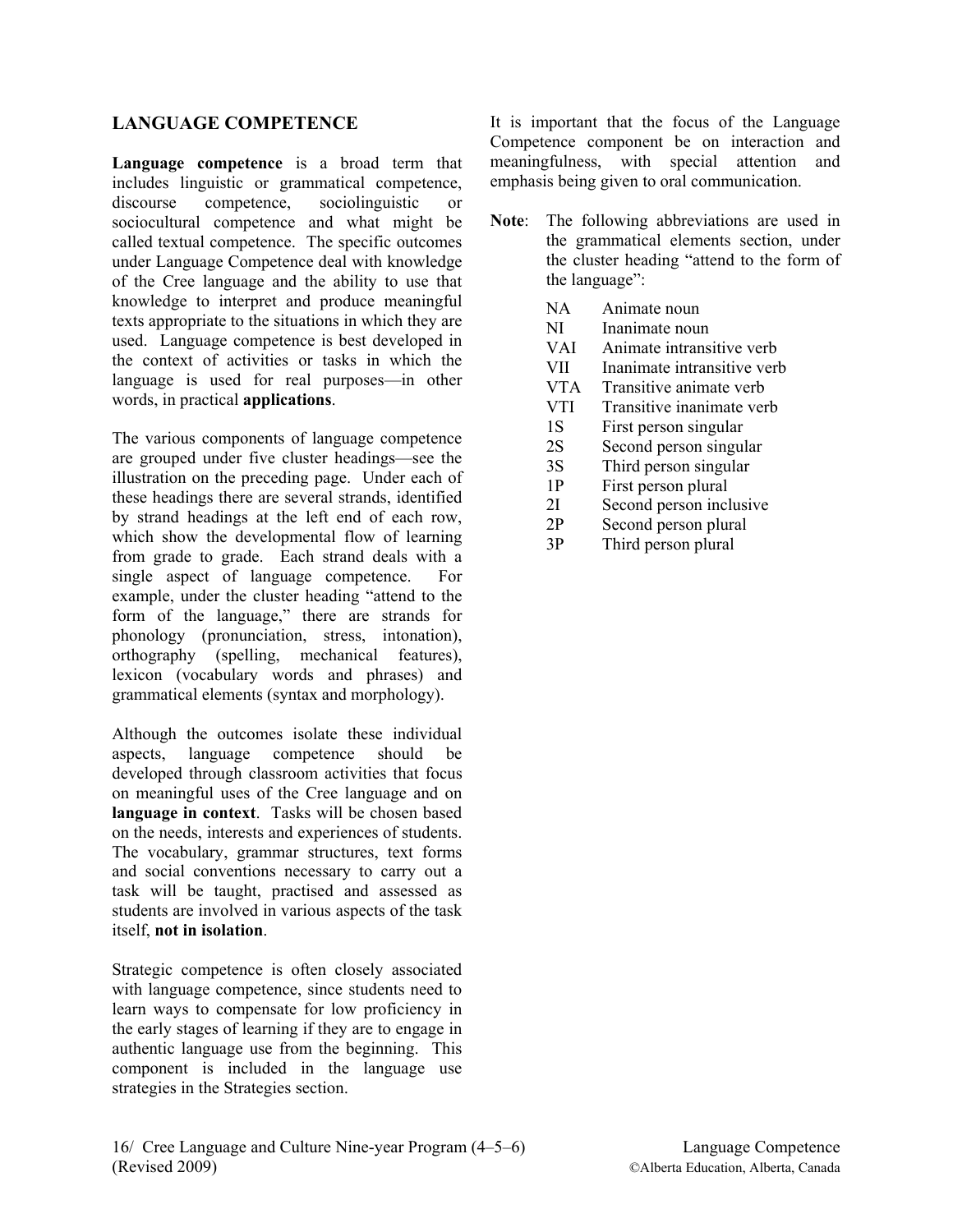Students will be effective, competent and comfortable as Cree speakers. (*Okiskinamawâkanak ka/ta nihtâ nehiyawewak*.)

# **LC–1 attend to the form of the language**

|                       | Grade 4<br>(Nine-year Program)                                                                                                                                                                                                                                                                                                                                                                                 | Grade 5<br>(Nine-year Program)                                                                                                                                                                                                                                                                                                                                           | Grade 6<br>(Nine-year Program)                                                                                                                                                                                                                                                                                                                                                                                                                                            |
|-----------------------|----------------------------------------------------------------------------------------------------------------------------------------------------------------------------------------------------------------------------------------------------------------------------------------------------------------------------------------------------------------------------------------------------------------|--------------------------------------------------------------------------------------------------------------------------------------------------------------------------------------------------------------------------------------------------------------------------------------------------------------------------------------------------------------------------|---------------------------------------------------------------------------------------------------------------------------------------------------------------------------------------------------------------------------------------------------------------------------------------------------------------------------------------------------------------------------------------------------------------------------------------------------------------------------|
|                       | Students will be able to:                                                                                                                                                                                                                                                                                                                                                                                      |                                                                                                                                                                                                                                                                                                                                                                          |                                                                                                                                                                                                                                                                                                                                                                                                                                                                           |
| $LC-1.1$<br>phonology | a. recognize and pronounce<br>basic sounds<br>b. pronounce common words<br>and phrases correctly<br>c. recognize intonation<br>common to Cree                                                                                                                                                                                                                                                                  | recognize and pronounce<br>a.<br>basic sounds<br>b. distinguish sounds $t/d$ , $k/g$ ,<br>c/ts, p/b and pre-aspirated h<br>use proper pronunciation<br>$c_{\cdot}$<br>and intonation with familiar<br>words, phrases and<br>expressions                                                                                                                                  | recognize and pronounce basic<br>a.<br>sounds consistently<br>b. recognize the effects in sounds;<br>i.e., elision, long vowels<br>recognize the rhythmic flow of<br>$c_{-}$<br>sounds                                                                                                                                                                                                                                                                                    |
| LC-1.2<br>orthography | a. recognize and name some<br>elements of the writing<br>systems; i.e., letters of the<br>standard Roman<br>orthography and/or the<br>syllabic system                                                                                                                                                                                                                                                          | be familiar with Roman<br>a.<br>orthography in words or<br>phrases of personal<br>significance                                                                                                                                                                                                                                                                           | recognize and use basic spelling<br>a.<br>patterns                                                                                                                                                                                                                                                                                                                                                                                                                        |
|                       | use a repertoire of words<br>a.<br>and phrases in familiar<br>contexts, within a variety of<br>lexical fields, including:<br>my family<br>$\bullet$<br>my daily routines<br>$\bullet$<br>my body<br>$\bullet$<br>seasons<br>٠<br>weather<br>clothing<br>$\bullet$<br>my house<br>$\bullet$<br>things around me<br>$\bullet$<br>any other lexical fields<br>$\bullet$<br>that meet their needs<br>and interests | use a repertoire of words<br>a.<br>and phrases in familiar<br>contexts, within a variety of<br>lexical fields, including:<br>foods<br>school<br>measurements<br>time<br>money<br>my community and<br>neighbourhood<br>music/dance<br>animals<br>extended family<br>$\bullet$<br>games<br>$\bullet$<br>any other lexical fields<br>that meet their needs<br>and interests | use a repertoire of words and<br>a.<br>phrases in familiar contexts,<br>within a variety of lexical fields,<br>including:<br>community roles and<br>$\bullet$<br>occupations<br>activities/leisure<br>$\bullet$<br>nutrition/health<br>places/locations<br>٠<br>music/dance<br>$\bullet$<br>modes of travel<br>$\bullet$<br>animals/birds<br>$\bullet$<br>extended family<br>$\bullet$<br>any other lexical fields that<br>$\bullet$<br>meet their needs and<br>interests |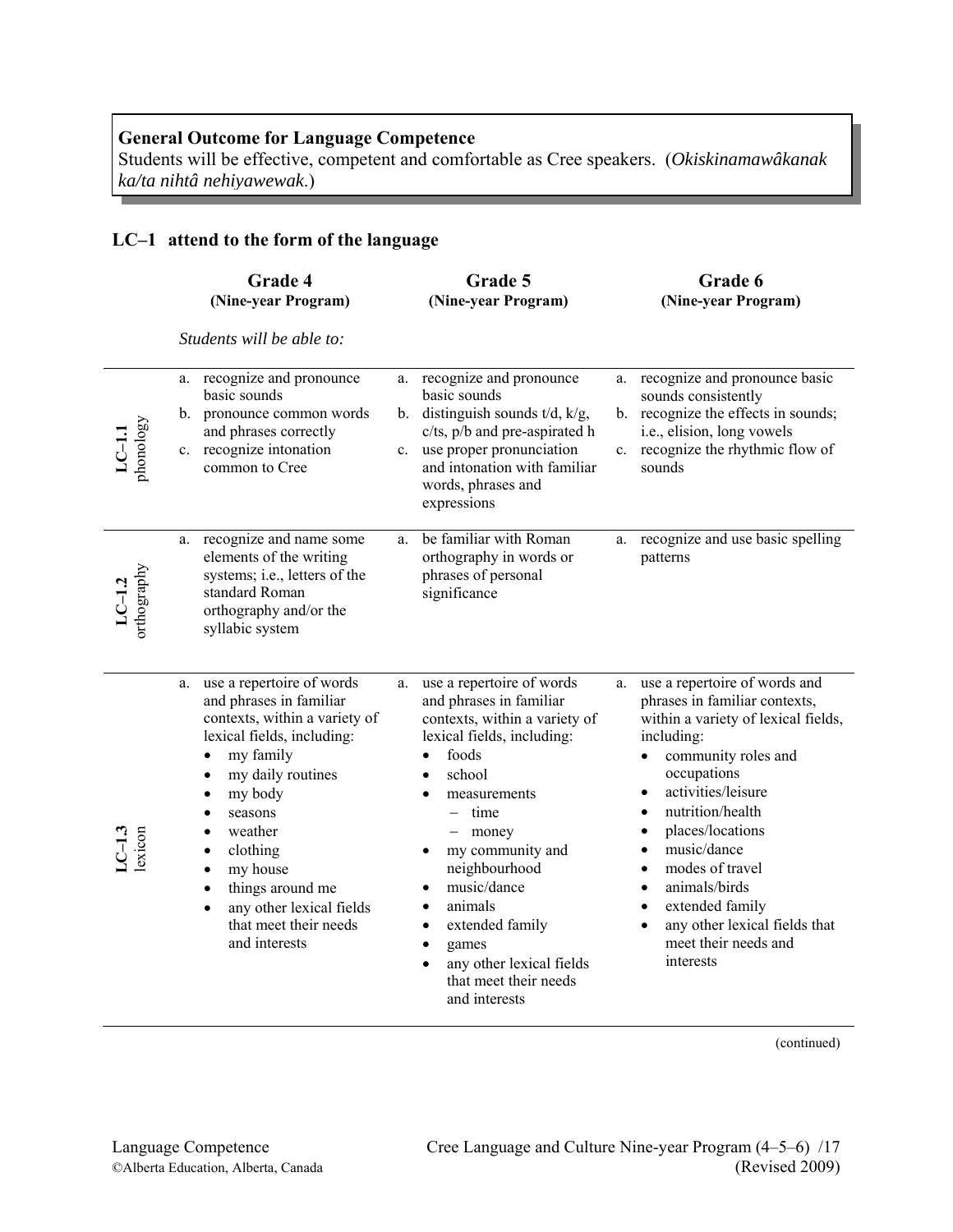Students will be effective, competent and comfortable as Cree speakers. (*Okiskinamawâkanak ka/ta nihtâ nehiyawewak*.)

(continued)

**LC–1.4** 

## **LC–1 attend to the form of the language**

|                      | Grade 4                                                                                                                                                                                                                                                                                                                                                                                                                                                                                                                                                                                                                                                                                                                                                                                                                                                                                                                                           | Grade 5                                                                                                                                                                                                                                                                                                                                                                                                                                                                                                                                                                                                                                                                                                                                                                                                                                                                                                                                                                            | Grade 6                                                                                                                                                                                                                                                                                                                                                                                                                                                                                                                                                                                                                                                                                                                                                                        |
|----------------------|---------------------------------------------------------------------------------------------------------------------------------------------------------------------------------------------------------------------------------------------------------------------------------------------------------------------------------------------------------------------------------------------------------------------------------------------------------------------------------------------------------------------------------------------------------------------------------------------------------------------------------------------------------------------------------------------------------------------------------------------------------------------------------------------------------------------------------------------------------------------------------------------------------------------------------------------------|------------------------------------------------------------------------------------------------------------------------------------------------------------------------------------------------------------------------------------------------------------------------------------------------------------------------------------------------------------------------------------------------------------------------------------------------------------------------------------------------------------------------------------------------------------------------------------------------------------------------------------------------------------------------------------------------------------------------------------------------------------------------------------------------------------------------------------------------------------------------------------------------------------------------------------------------------------------------------------|--------------------------------------------------------------------------------------------------------------------------------------------------------------------------------------------------------------------------------------------------------------------------------------------------------------------------------------------------------------------------------------------------------------------------------------------------------------------------------------------------------------------------------------------------------------------------------------------------------------------------------------------------------------------------------------------------------------------------------------------------------------------------------|
|                      | (Nine-year Program)                                                                                                                                                                                                                                                                                                                                                                                                                                                                                                                                                                                                                                                                                                                                                                                                                                                                                                                               | (Nine-year Program)                                                                                                                                                                                                                                                                                                                                                                                                                                                                                                                                                                                                                                                                                                                                                                                                                                                                                                                                                                | (Nine-year Program)                                                                                                                                                                                                                                                                                                                                                                                                                                                                                                                                                                                                                                                                                                                                                            |
|                      | Students will be able to:                                                                                                                                                                                                                                                                                                                                                                                                                                                                                                                                                                                                                                                                                                                                                                                                                                                                                                                         |                                                                                                                                                                                                                                                                                                                                                                                                                                                                                                                                                                                                                                                                                                                                                                                                                                                                                                                                                                                    |                                                                                                                                                                                                                                                                                                                                                                                                                                                                                                                                                                                                                                                                                                                                                                                |
| a.                   | demonstrative pronouns                                                                                                                                                                                                                                                                                                                                                                                                                                                                                                                                                                                                                                                                                                                                                                                                                                                                                                                            | demonstrative pronouns                                                                                                                                                                                                                                                                                                                                                                                                                                                                                                                                                                                                                                                                                                                                                                                                                                                                                                                                                             |                                                                                                                                                                                                                                                                                                                                                                                                                                                                                                                                                                                                                                                                                                                                                                                |
|                      | ٠                                                                                                                                                                                                                                                                                                                                                                                                                                                                                                                                                                                                                                                                                                                                                                                                                                                                                                                                                 | $\bullet$                                                                                                                                                                                                                                                                                                                                                                                                                                                                                                                                                                                                                                                                                                                                                                                                                                                                                                                                                                          | noun possessive forms for                                                                                                                                                                                                                                                                                                                                                                                                                                                                                                                                                                                                                                                                                                                                                      |
| grammatical elements | awa, ôma, anima, ôki,<br>aniki, ôhi, anihi<br>singular, plural<br>animate:<br><i>awa</i> / this one $-\partial k\hat{i}$ /<br>these:<br>$\delta ma /$ this one $-\delta hi /$<br>these:<br>ana / that one $-\text{aniki}$ /<br>those ones<br>inanimate:<br><i>anima</i> / that one $-\tanh i$<br>$/$ those:<br><i>nema</i> / that one $-\textit{nehi}$ /<br>those:<br>$n\hat{a}ha$ / that one – <i>neki</i> /<br>those<br>$nouns - animate (NA):$<br>$\bullet$<br>$ni$ <sub>____</sub> $(im);$<br>$ki$ <sub>____</sub> $(im);$<br>$o$ ____ $(im)a;$<br>$ni$ _____ $(im)in\hat{a}n;$<br>$ki$ _____ $(im)$ inaw;<br>$ki$ ______ $(im)iw\hat{a}w;$<br>$o$ _____ (im)iwâwa;<br>$o \_\_$ (im)iyiwa<br>$nouns - inanimate (NI):$<br>$ni$ <sub>___</sub> ;<br>$ki$ ____;<br>$\hspace{0.05cm}o$ ____ ;<br>$ni$ <sub>____</sub> $in\hat{a}n;$<br>$ki$ <sup>-</sup> inaw;<br>$ki$ <sub>____</sub> $iw\hat{a}w;$<br>$\sigma$ ______ iwâw;<br>$o \_\_\_$ iyiw | ana, nâha, anima, nema to<br>distinguish and refer to that<br>specific animate (NA) or<br>inanimate (NI) noun<br>personal pronoun plural<br>emphatic "too" form:<br>$1P$ <i>nîstanân</i><br>2I<br>kîstanaw<br>2P<br>kîstawâw<br>3P<br>wîstawâw<br>noun possessive forms for<br>plural animate (NA) and<br>inanimate (NI) nouns<br>indicating $my(1S)$ , your<br>$(2S)$ , his/her $(3S)$ :<br>niminôsimak /<br>nitehtapôwina (1S)<br>kiminôsimak / kitehtapôwina<br>$(2S)$ ominôsima /<br>otehtapôwina (3S)<br>locative nouns <i>ohk</i> , hk, ihk,<br>ahk as prepositions in the,<br>on the, to the, at the; e.g.,<br>atawewikamik / store,<br><i>atawewikamikohk</i> / at the<br>store:<br>otenâw / city,<br><i>otenâhk</i> / in or at the city<br>verbs $(VAI)$ :<br>٠<br>1S<br><i>nitapin</i> $\frac{1}{1}$ sit<br>2S<br>kitapin / you sit<br>3S<br>apiw / he/she sits<br>personal pronoun plural<br>forms:<br>1P<br>nîyanân<br>2I<br>kîyânaw<br>2P<br>kîyawâw<br>3P<br>wîyawâw | animate (NA) and inanimate<br>(NI) plural nouns indicating<br>ours $(1P)$ , all of ours $(2I)$ ,<br>yours $(2P)$ , theirs $(3P)$ :<br>niminôsiminânak,<br>nitehtapiwininâna;<br>kiminôsiminawak,<br>kitehtapiwininawa;<br>kiminôsimiwâwak,<br>kitehtapiwiniwâwa;<br>ominôsimiwâwa,<br>otehtapiwiniwâwa<br>using ôki, aniki, neki, ôhi, anihi,<br>nehi to distinguish and refer to<br>"these and those" animate (NA)<br>and inanimate (NI) specific<br>nouns<br>using affixes to indicate the<br>noun's size: big/large prefixes<br>misti, misi, mahki; small suffixes<br>sis, osis, isis<br>commands or requests<br>(imperatives VTA) using action<br>verbs:<br>$2S \rightarrow 1S$ nitohtawin / you $\rightarrow$ me<br>$2P \rightarrow 1S$ nitohtawik / you $\rightarrow$ me |

<sup>1.</sup> Modelled Situations: This term is used to describe learning situations where a model of specific linguistic elements is consistently provided and immediately available. Students in such situations will have an emerging awareness of the linguistic elements and will be able to apply them in very limited situations. Limited fluency and confidence characterize student language.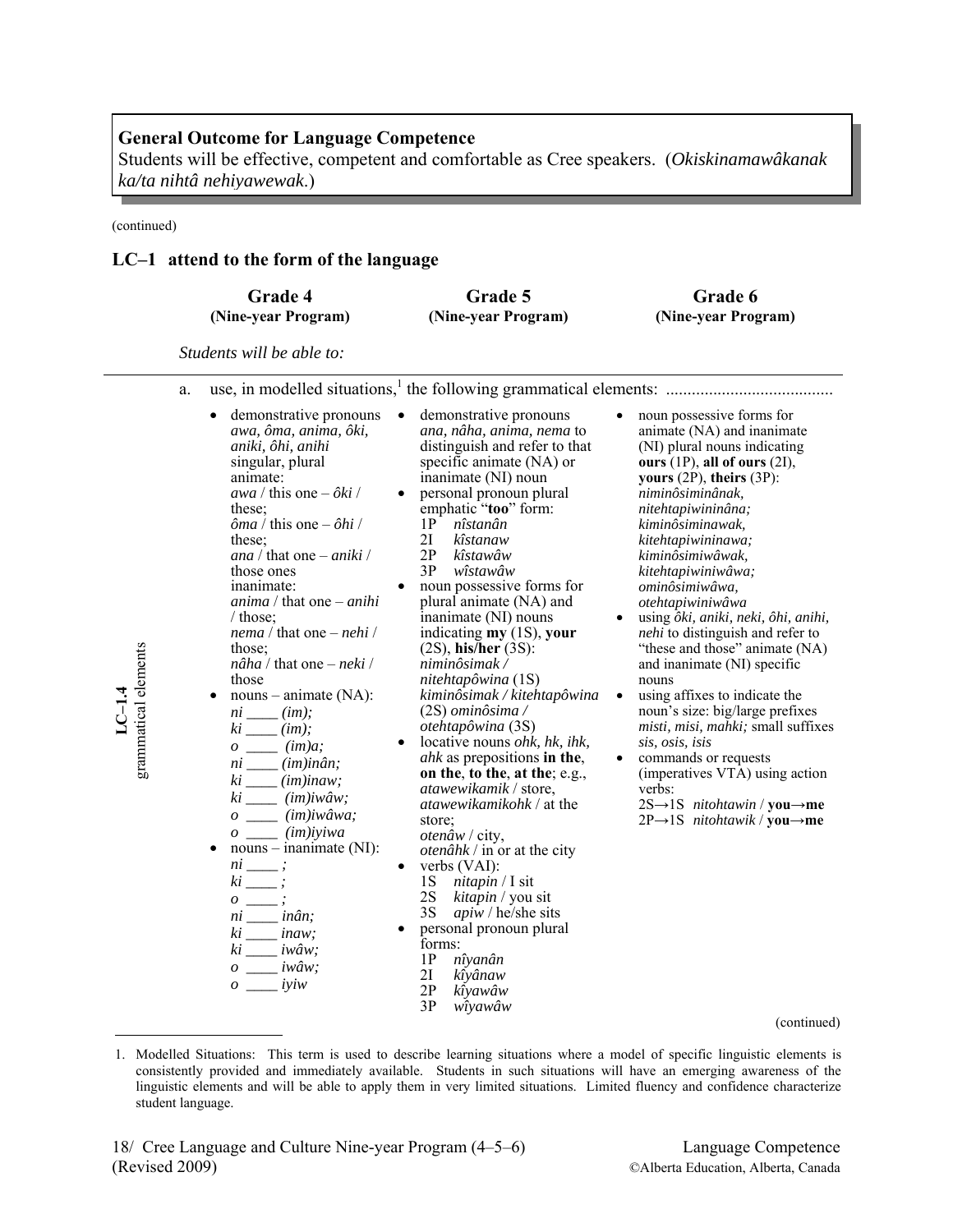Students will be effective, competent and comfortable as Cree speakers. (*Okiskinamawâkanak ka/ta nihtâ nehiyawewak*.)

(continued)

**LC–1.4**  grammatical elements

grammatical elements

#### **LC–1 attend to the form of the language**

## **Grade 4 (Nine-year Program)**

• commands or requests (imperatives VTA) using action verbs: 2S→1S *nitohtawin* / **you→ me** 2P→1S *nitohtawik* / **you→ me** • personal pronouns singular: 1S *nîya* / I, me 2S *kîya* / you 3S *wîya* / he/she plural: 1P *nîyanân* (exclusive) / we/us 2I *kîyânaw* (inclusive) / we/us

2P *kîyawâw* / you (plural) 3P *wîyawâw* / they/them • colour descriptors for singular animate (VAI) nouns

- (*wâpiskisiw / ewâpiskisit minôs*) and inanimate (VII) nouns (*wâpiskâw / ewâpiskâk tehtapiwin*)
- noun possessive forms for singular animate (NA) and inanimate (NI) nouns indicating **my** (1S), **your** (2S), **his/her** (3S): *niminôsim / nitehtapiwin* (1S) *kiminôsim / kitehtapiwin* (2S) *ominôsima / otehtapiwin* (3S)
- inclusive personal pronouns singular:
	- 1S *nîsta |* me too<br>2S *kîsta |* you too
	- 2S *kîsta /* you too<br>3S *wîsta / he/she 1* w*îsta* / he/she too

- plural:
- 1P *nîstanân* / us/we

(exclusive) too 2I *kîstanaw* / us/we

- (inclusive) too
- 2P *kîstawâw* / you (plural)
- too
- 3P *wîstawâw* / they too

# **Grade 5 (Nine-year Program)**

- simple sentences using **we**  (1P), **all of us** (2I), **all of you** (2P), **they** (3P) subject markers and action words (VAI) in declarative statement form (*nitapinân, kitapinaw, kitapinâwâw, apiwak*) and conjunctive form (*ehapiyâhk, ehapiyahk, ehapiyek, ehapicik / ehapitwâw*)
- simple sentences using **I** (1S), **you** (2S), **he/she** (3S) subjects and action words (VAI) in declarative statement form (*nitapin, kitapin, apiw*) and progressive action form (*ehapiyân, ehapiyan, ehapit*)
- plural endings: animate *ak* or *wak;* inanimate *a* or *wa*
- personal pronoun plural emphatic "**too**" form:
	- 1P *nîstanân* 2I *kîstanaw*
	- 2P *kîstawâw*
	- 3P *wîstawâw*
- possessive nouns: body parts,
- kinship terms • commands or requests (imperatives VTA) using action verbs:
- 2S→1S *nitohtawin /* **you→ me**
- 2P→1S *nitohtawik /* **you→ me**

#### **Grade 6 (Nine-year Program)**

- colour descriptors for plural animate (VAI) nouns (*wâpiskisiwak, ewâpiskisicik/ ewâpiskisitwâw minôsak*) and inanimate (VII) nouns (*wâpiskâwa / ewâpiskâki tehtapiwina*)
- compounding a verb and noun together to form a new action word; e.g., *nipostayiwinisân, niteyistikwânân, niketasâkân*
- simple sentences using **we**, **all of us**, **all of you**, **they**  subject markers and action words in declarative statement form (*nitapinân, kitapinaw, kitapinâwâw, apiwak*) and progressive action form (*ehapiyâhk; ehapiyahk, ehapiyek; ehapicik/ ehapitwâw*)
- tense markers:  $k\hat{i}$  past tense – *nikihapin; ka –* future definite will – *nikahapin; wî –* future intentional marker going to – *niwîhapin*
- simple sentences involving a direct object, using I (1S), you (2S), he/she (3S) subject markers along with an action word involving an inanimate (NI) object (VTI) in declarative form (*niwâpahten tehtapiwin, kiwâpahten tehtapiwin, wâpahtam tehtapiwin*) and progressive form (*ewâpahtamân tehtapiwin; ewâpahtaman tehtapiwin; ewâpahtahk tehtapiwin*)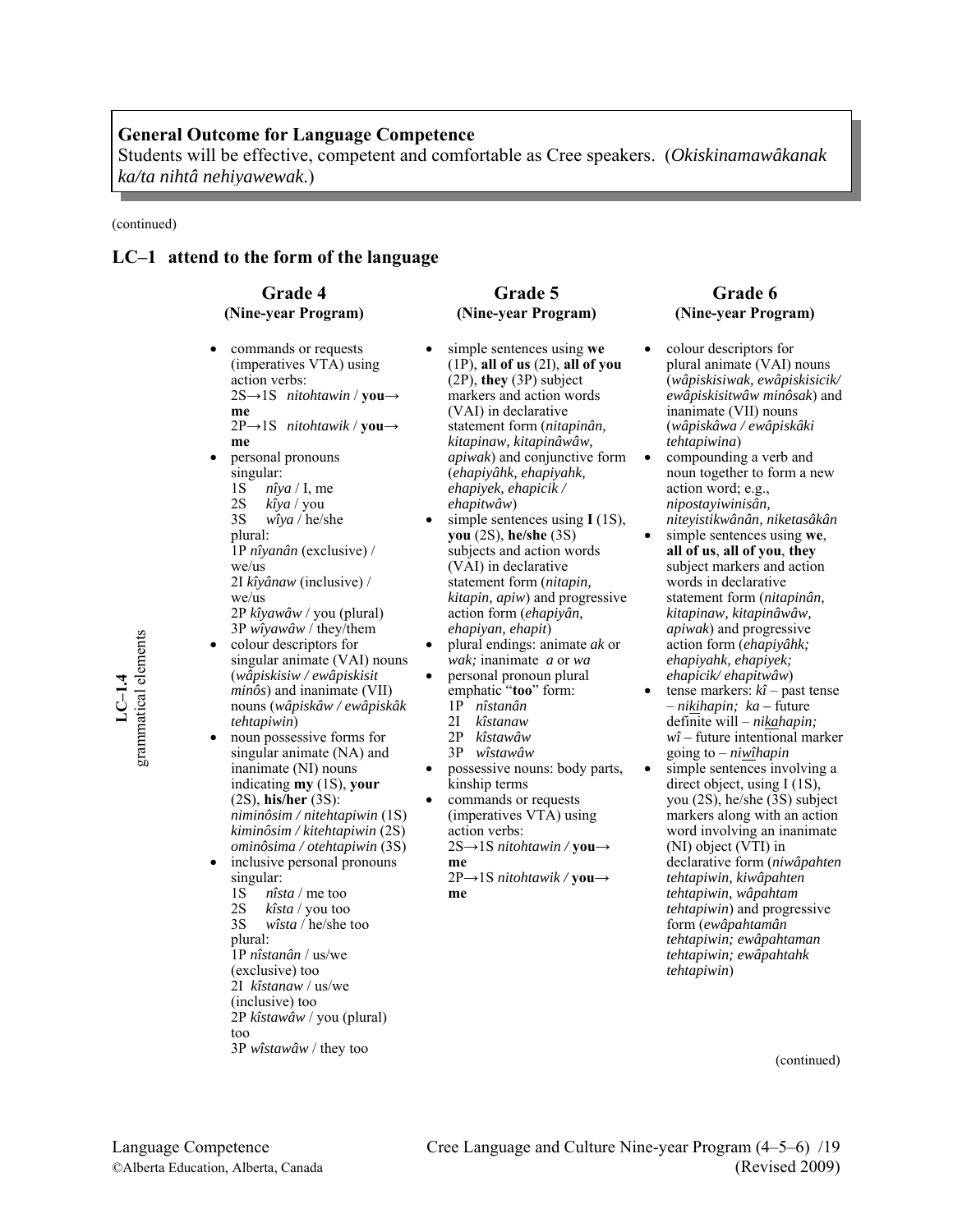Students will be effective, competent and comfortable as Cree speakers. (*Okiskinamawâkanak ka/ta nihtâ nehiyawewak*.)

> **Grade 5 (Nine-year Program)**

(continued)

## **LC–1 attend to the form of the language**

# **Grade 4 (Nine-year Program)**

- simple sentences using **I** (1S), **you** (2S), **he/she** (3S) subjects and action words (VAI) in declarative statement form (*nitapin, kitapin, apiw*) and progressive action form (*ehapiyân, ehapiyan, ehapit*)
- changing an action word to a noun by adding the suffix *"win"* to the verb: *mîcisôwin; nîmihitôwin; nikamôwin*
- possessive nouns; e.g., body parts, kinship terms
- simple questions using interrogating: *tân'spî / tân'we* – missing; *tânte, awîna, kîkwây, tânehki, tânsîyisi* Must be labelled: NA – animate, NI – inanimate
- question marker *cî*, using responses: *ehâ* (yes) (Plains) *îhî* (yes) (Northern) *namôya* (no)

## **Grade 6 (Nine-year Program)**

• preverbal particles attached to commands/requests and to subject, action simple sentence *Pe api: pe* / come *api* / sit *Ninohtehapin* / I want to sit. *Kinohtehapin* / You want to sit? *Kahki pehapin cî* / Can you come and sit? indefinite pronouns:

use to indicate non-specific or non-specified animate or inanimate nouns for generalized meaning; e.g., *awiyak; pikwâwiyak; namâwiyak; kahkiyaw awiyak; kîkway; pikokîkway; namakîkway; kahkiyaw kîkway*

(continued)

grammatical elements grammatical elements **LC–1.4**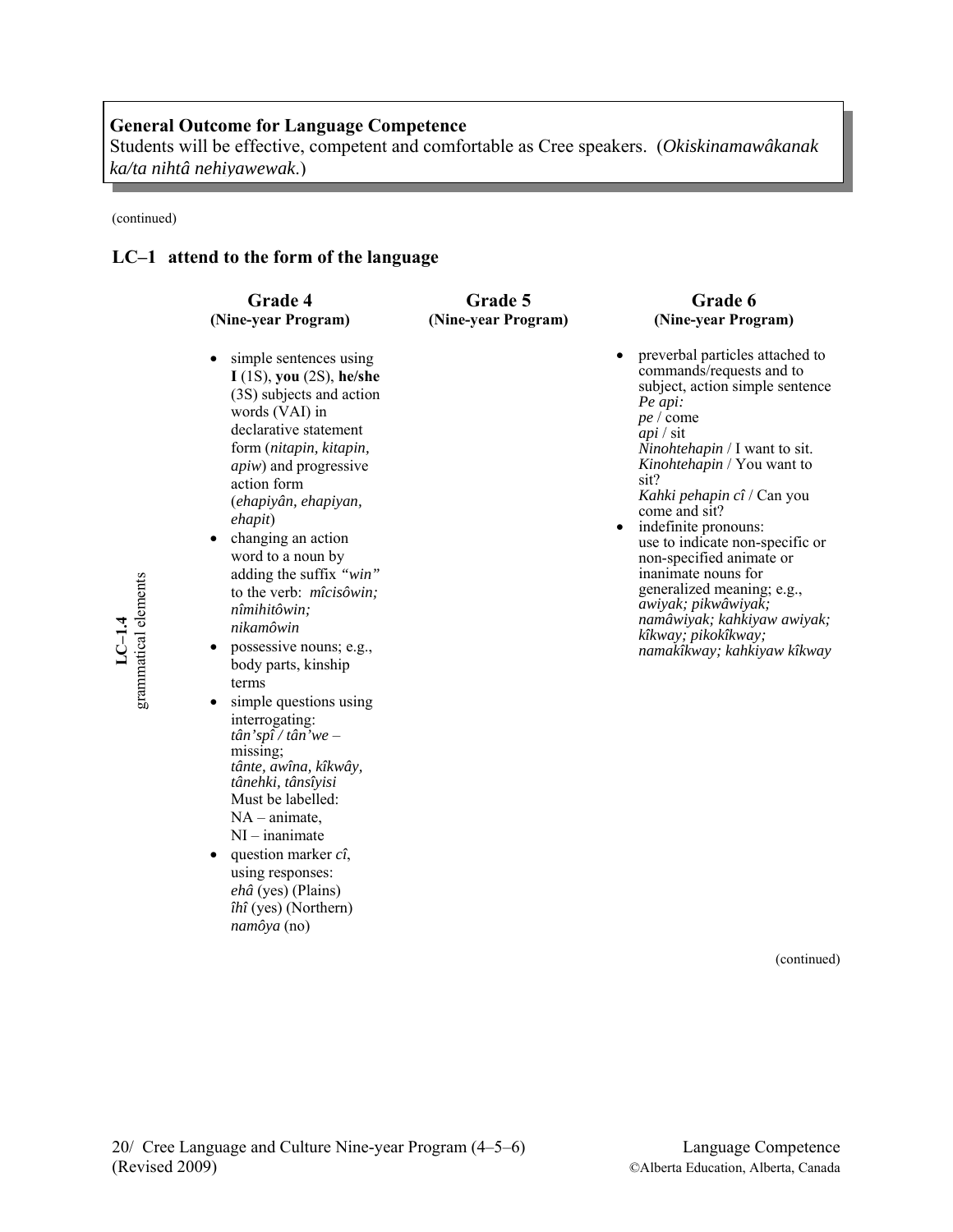Students will be effective, competent and comfortable as Cree speakers. (*Okiskinamawâkanak ka/ta nihtâ nehiyawewak*.)

(continued)

**LC–1.4**  grammatical elements

grammatical elements

## **LC–1 attend to the form of the language**

| <b>Grade 4</b>      | <b>Grade 5</b>      | Grade 6             |
|---------------------|---------------------|---------------------|
| (Nine-year Program) | (Nine-year Program) | (Nine-year Program) |

*Students will be able to:* 

- b. use, in structured situations,<sup>2</sup> the following grammatical elements:  $\ldots$ 
	- colour descriptors for singular animate (VAI) nouns (*wâpiskisiw / ewâpiskisit minôs*) and inanimate (VII) nouns (*wâpiskâw / ewâpiskâk tehtapiwin*)
	- commands or requests using action words (imperative VAI) indicating **you** (2S), **all of you** (2P), and **all of us** (2I); e.g., *api, apik, apitân*
	- noun possessive forms for singular animate (NA) and inanimate (NI) nouns indicating **my** (1S), **your**  (2S), **his/her** (3S): *niminôsim / nitehtapiwin* (1S) *kiminôsim / kitehtapiwin*

(2S) *ominôsima / otehtapiwin* (3S)

- commands or requests (imperatives VTA) using action verbs:
- 2S→1S *nitohtawin* / **you→me** 2P→1S *nitohtawik* / **you→me** verbs (VAI):
- 1S *nitapin* / I sit 2S *kitapin* / you sit
- 3S *apiw* / he/she sits demonstrative pronouns *ana*, *nâha, anima, nema* to distinguish and refer to that specific animate (NA) or<br>inanimate (NI) noun
- plural endings: animate  $ak$  or  $wak$ : inanimate  $a$  or  $wa$
- possessive nouns: body parts, kinship terms
- possessive forms singular: (1S) *Nimosôm* / my grandfather (2S) *Kimosôm* / your grandfather (3S) *Omosôma* / his/her
- noun possessive forms for plural animate (NA) and inanimate (NI) nouns indicating **my** (1S), **your** (2S), **his/her** (3S): *niminôsimak / nitehtapôwina* (1S) *kiminôsimak / kitehtapôwina* (2S) *ominôsima / otehtapôwina* (3S) • personal pronoun plural emphatic
- "**too**" form:
	- 1P *nîstanân*
	- 2I *kîstanaw*
	- 2P *kîstawâw*
	- 3P *wîstawâw*

<sup>2.</sup> Structured Situations: This term is used to describe learning situations where a familiar context for the use of specific linguistic elements is provided and students are guided in the use of these linguistic elements. Students in such situations will have increased awareness and emerging control of the linguistic elements and will be able to apply them in familiar contexts with teacher guidance. Student language is characterized by increasing fluency and confidence.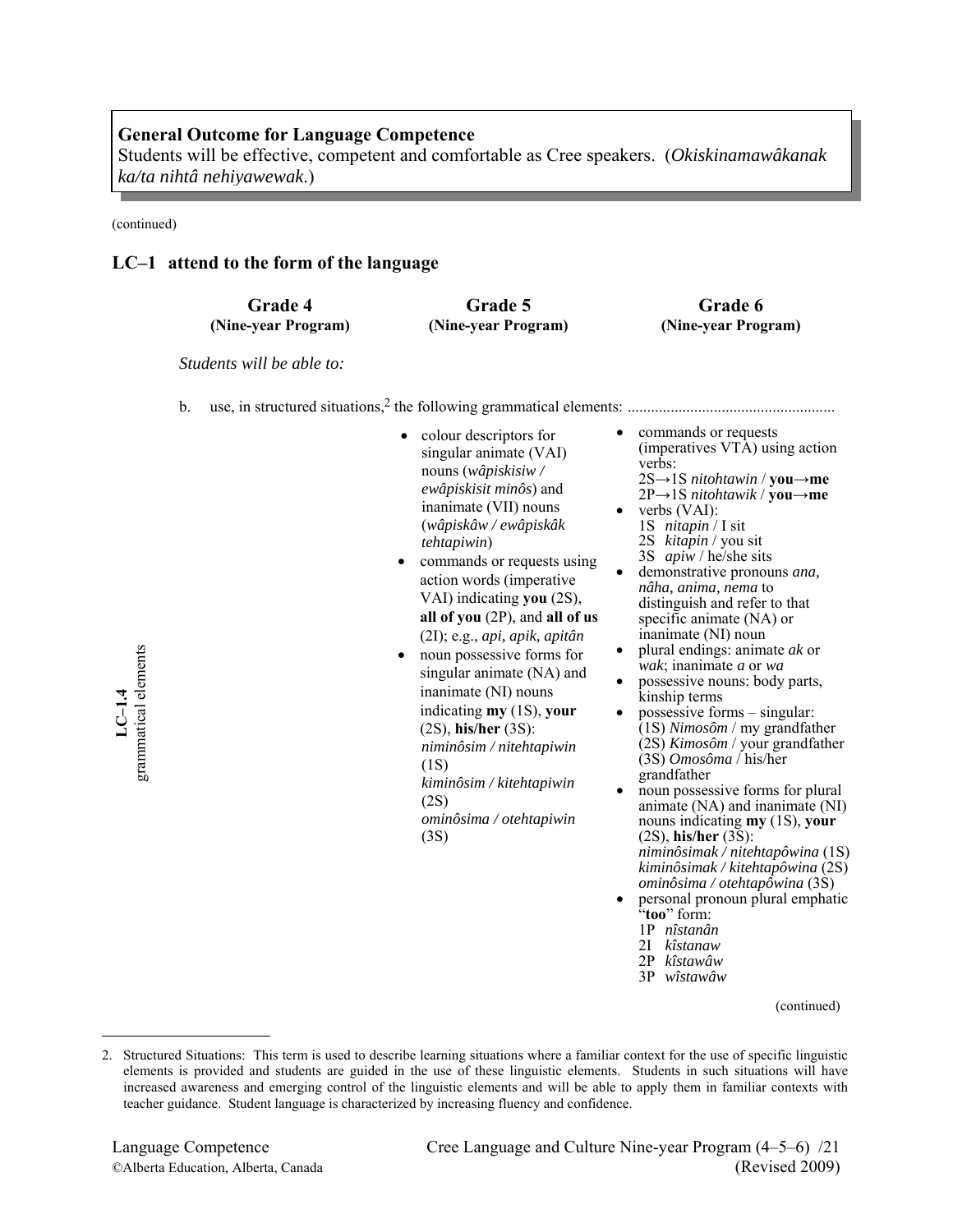Students will be effective, competent and comfortable as Cree speakers. (*Okiskinamawâkanak ka/ta nihtâ nehiyawewak*.)

(continued)

**LC-1.4**<br>grammatical elements grammatical elements

# **LC–1 attend to the form of the language**

| Grade 4             | Grade 5                                                                                                                                                                                                                                                                                                                                                                                                                                                                                                                                                                                                                                                                                                                                                                                                                                                                                                                                 | Grade 6                                                                                                                                                                                                                                                                                                                                                                                                                                                                                                                                                                                                                                                                                                                                                                                                                                                                           |
|---------------------|-----------------------------------------------------------------------------------------------------------------------------------------------------------------------------------------------------------------------------------------------------------------------------------------------------------------------------------------------------------------------------------------------------------------------------------------------------------------------------------------------------------------------------------------------------------------------------------------------------------------------------------------------------------------------------------------------------------------------------------------------------------------------------------------------------------------------------------------------------------------------------------------------------------------------------------------|-----------------------------------------------------------------------------------------------------------------------------------------------------------------------------------------------------------------------------------------------------------------------------------------------------------------------------------------------------------------------------------------------------------------------------------------------------------------------------------------------------------------------------------------------------------------------------------------------------------------------------------------------------------------------------------------------------------------------------------------------------------------------------------------------------------------------------------------------------------------------------------|
| (Nine-year Program) | (Nine-year Program)                                                                                                                                                                                                                                                                                                                                                                                                                                                                                                                                                                                                                                                                                                                                                                                                                                                                                                                     | (Nine-year Program)                                                                                                                                                                                                                                                                                                                                                                                                                                                                                                                                                                                                                                                                                                                                                                                                                                                               |
|                     | animate plural nouns (NA):<br>$\partial ki$ / these,<br>aniki / those, neki / those<br>over there<br>inanimate plural nouns (NI):<br>$\bullet$<br>$\partial h$ <i>i</i> / these,<br>anihi / those, nehi / these<br>over there<br>question marker $c\hat{\imath}$ , using<br>responses:<br>ehâ (yes) (Plains)<br>îhî (yes) (Northern)<br>namôya (no)<br>simple questions using<br>$\bullet$<br>interrogatives:<br>tan'te, awîna, kîkwây,<br>tânehki, tân'sîyisi,<br>tân'spî<br>inclusive personal pronouns:<br>singular:<br>1S<br>$nîsta$ / me too<br>2S<br>$kîsta$ / you too<br>3S<br>$wîsta$ / he/she too<br>plural:<br>1P<br>nîstanân / us/we<br>(exclusive) too<br>kîstanaw / us/we<br>2I<br>(inclusive) too<br>changing an action word to<br>$\bullet$<br>a noun by adding the suffix<br>"win" to the verb:<br>mîcisôwin, nîmihitôwin,<br>nikamôwin<br>using demonstrative<br>pronouns awa, ôma to<br>distinguish and refer to this | locative nouns ohk, hk, ihk, ahk as<br>prepositions in the, on the, to<br>the, at the; $e.g.,$<br><i>atawewikamik</i> / store,<br><i>atawewikamikohk</i> / at the store;<br><i>otenâw</i> / city,<br><i>otenâhk</i> / in or at the city<br>personal pronoun plural forms:<br>1P nîyanân<br>2I<br>kîyânaw<br>2P kîyawâw<br>3P wîyawâw<br>simple sentences using $I(1S)$ ,<br>you $(2S)$ , he/she $(3S)$ subjects<br>and action words (VAI) in<br>declarative statement form<br>(nitapin, kitapin, apiw) and<br>progressive action form<br>(ehapiyân, ehapiyan, ehapit)<br>simple sentences using we $(1P)$ ,<br>all of us $(2I)$ , all of you $(2P)$ ,<br>they (3P) subject markers and<br>action words (VAI) in declarative<br>statement form (nitapinân,<br>kitapinaw, kitapinâwâw, apiwak)<br>and conjunctive form (ehapiyâhk,<br>ehapiyahk, ehapiyek, ehapicik /<br>ehapitwâw) |

specific animate (NA) or inanimate (NI) noun – *wâpiskisiw / wâpiskâw*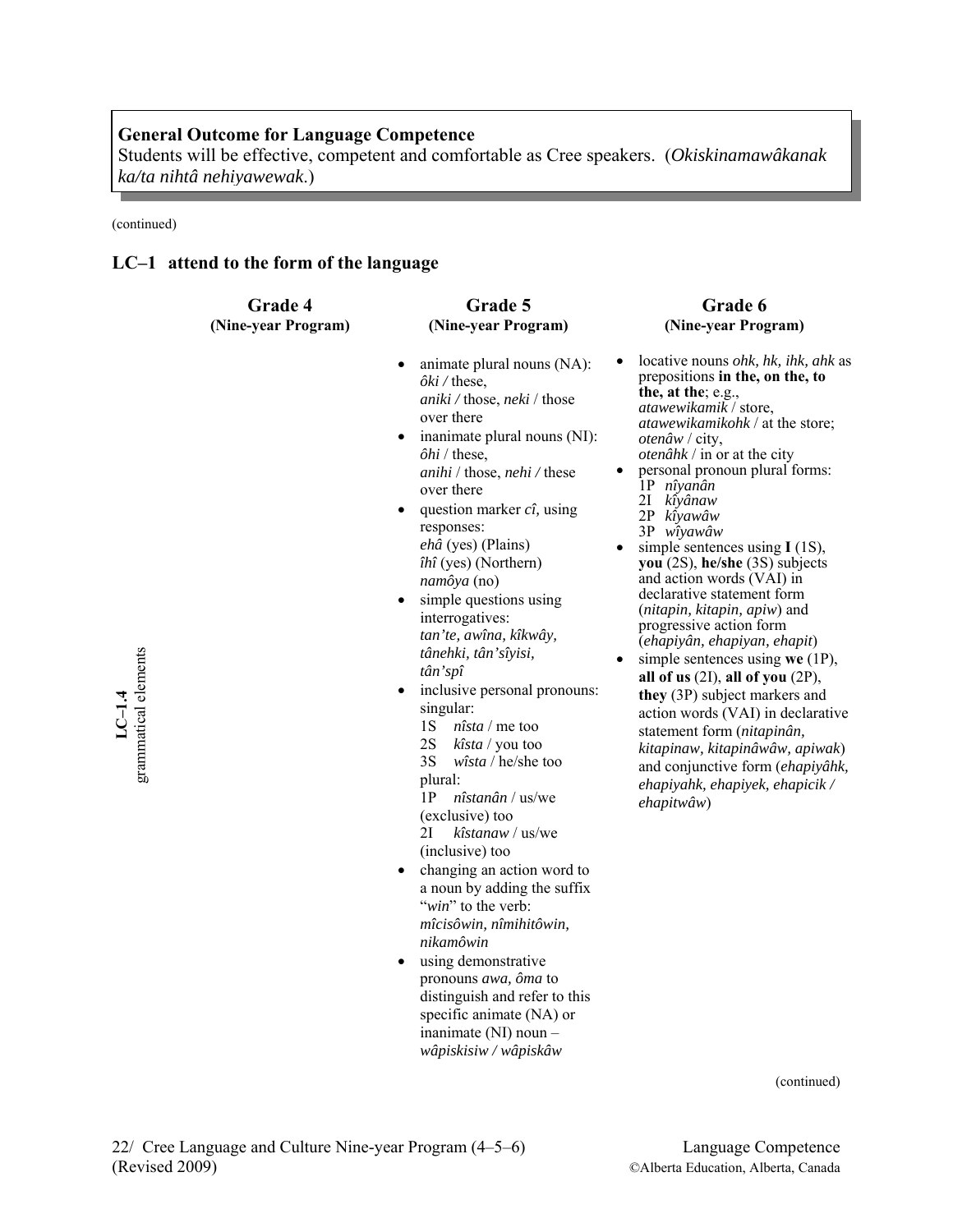Students will be effective, competent and comfortable as Cree speakers. (*Okiskinamawâkanak ka/ta nihtâ nehiyawewak*.)

(continued)

# **LC–1 attend to the form of the language**

|                      | Grade 4<br>(Nine-year Program) | Grade 5<br>(Nine-year Program)                                                                                                                                                                                                      | Grade 6<br>(Nine-year Program) |
|----------------------|--------------------------------|-------------------------------------------------------------------------------------------------------------------------------------------------------------------------------------------------------------------------------------|--------------------------------|
| grammatical elements |                                | singular/plural possessive<br>nouns<br>$nouns - animate (NA):$<br>$ni$ <sub>____</sub> imak;<br>$ki$ _____ imak;<br>$o$ ima;<br>ni ____ iminânak;<br>ki ____ iminawak;<br>ki ____ imiwâwak;<br>o ____ imiwâwa;<br>$o \_\_$ imiyiwa. |                                |
|                      |                                | $nouns - inanimate (NI):$<br>$ni \_\_\_\ a;$<br>$ki \_\_\ a;$<br>$o \underline{\hspace{1cm}} a;$<br>ni ____ inâna;<br>$ki$ <i>inawa</i> ;<br>ki _____ iwâwa;<br>$o \_\_\_\$ iwâwa;<br>$o \_\_\_$ iyiwa.                             |                                |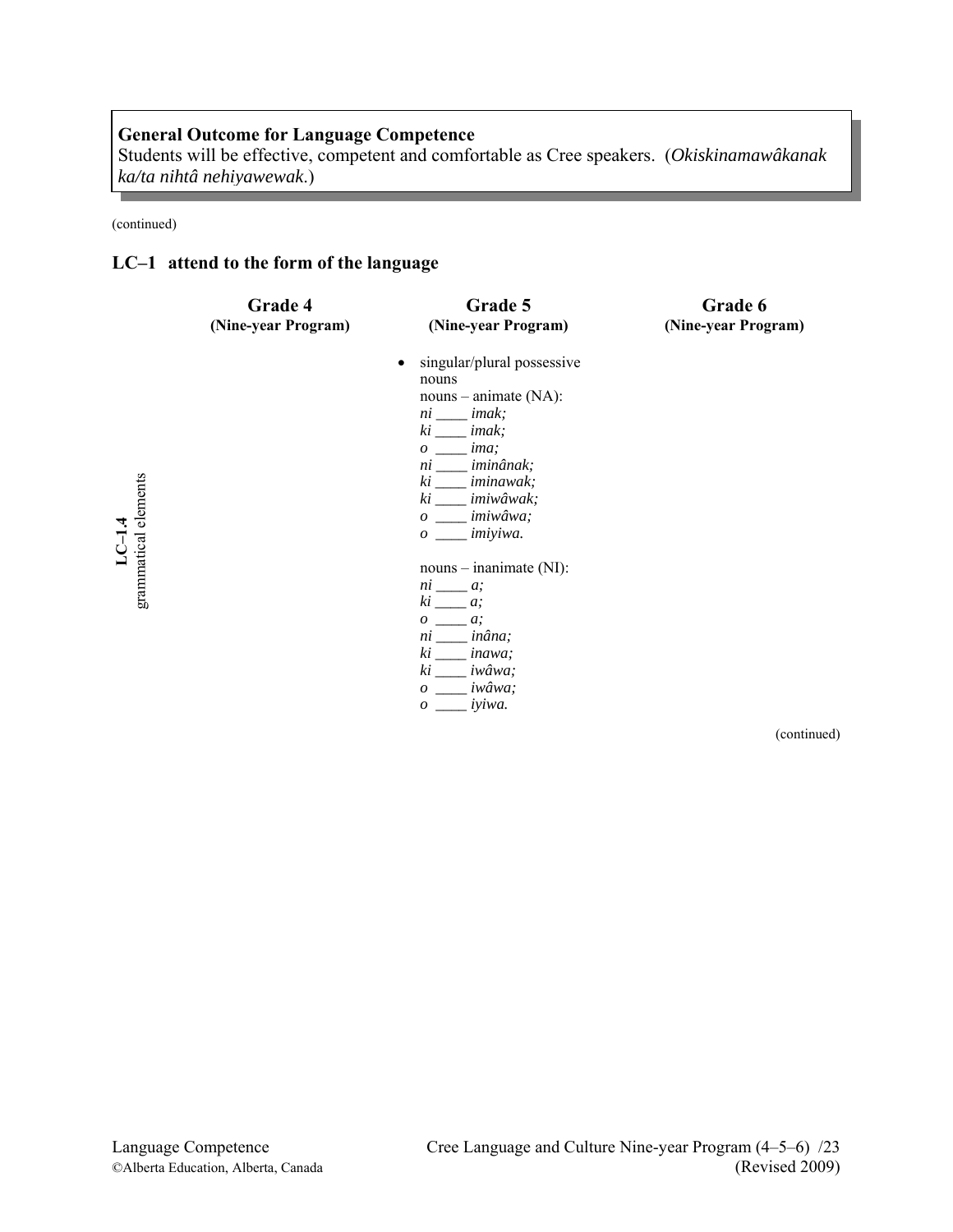Students will be effective, competent and comfortable as Cree speakers. (*Okiskinamawâkanak ka/ta nihtâ nehiyawewak*.)

(continued)

## **LC–1 attend to the form of the language**

**Grade 4 (Nine-year Program)**

**Grade 5 (Nine-year Program)**

**Grade 6 (Nine-year Program)**

*Students will be able to:* 

c. use, independently and consistently,3 the following grammatical elements: ........................................

grammatical elements grammatical elements **LC–1.4** 

- simple sentences using **we** (1P), **all of us** (2I), **all of you** (2P), **they** (3P) subject markers and action words (VAI) in declarative statement form (*nitapinân*, *kitapinaw, kitapinâwâw*, *apiwak*) and conjunctive form (*ehapiyâhk, ehapiyahk, ehapiyek, ehapicik /*
- simple sentences using  $I(1S)$ , **you** (2S), **he/she** (3S) subjects and action words (VAI) in declarative statement form (*nitapin, kitapin, apiw*) and progressive action form<br>(*ehapiyân, ehapiyan, ehapit*)
- (*ehapiyân, ehapiyan, ehapit*) personal pronoun plural forms: 1P *nîyanân* 
	- 2I *kîyânaw*
	- 2P *kîyawâw*
	- 3P *wîyawâw*
- demonstrative pronouns (singular) Animate: Inanimate: *awa* – this *ôma* – this *ana* – that *anima* – that *nâha* – that *nema* – that over there over there
- colour descriptors for singular animate (VAI) nouns (*wâpiskisiw / ewâpiskisit minôs*) and inanimate (VII) nouns (*wâpiskâw / ewâpiskâk tehtapiwin*)
- using demonstrative pronouns *awa, ôma* to distinguish and refer to this specific animate (NA) or inanimate (NI) noun – *wâpiskisiw / wâpiskâw*

<sup>3.</sup> Independently and Consistently: This term is used to describe learning situations where students use specific linguistic elements consistently in a variety of contexts with limited or no teacher guidance. Fluency and confidence characterize student language.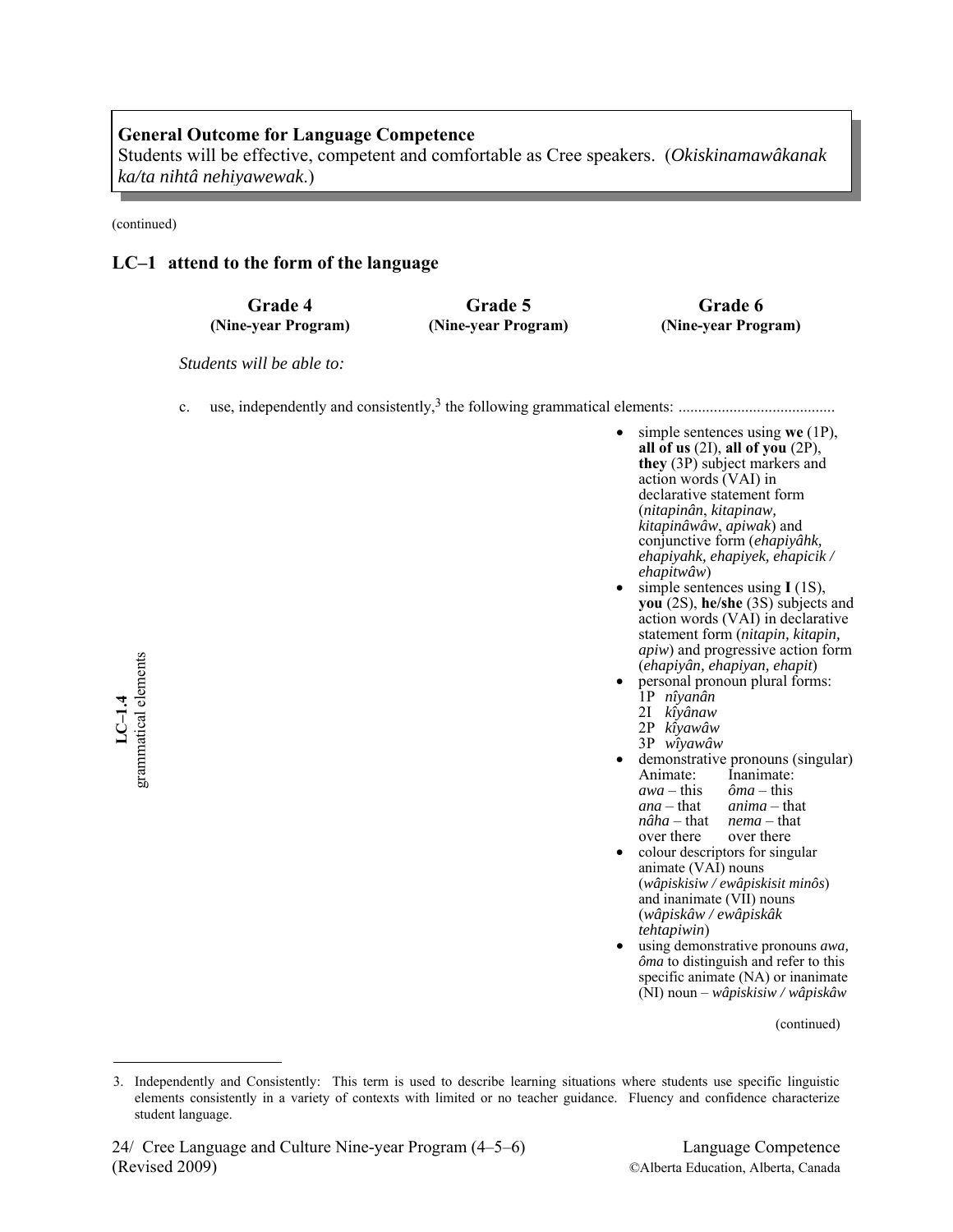Students will be effective, competent and comfortable as Cree speakers. (*Okiskinamawâkanak ka/ta nihtâ nehiyawewak*.)

(continued)

# **LC–1 attend to the form of the language**

| <b>Grade 4</b>      | <b>Grade 5</b>      | Grade 6                                                                                                                                                                                                                                                                                                                                                                                                                                                                                                                                                                                                                                                                                                                                                                                                                               |
|---------------------|---------------------|---------------------------------------------------------------------------------------------------------------------------------------------------------------------------------------------------------------------------------------------------------------------------------------------------------------------------------------------------------------------------------------------------------------------------------------------------------------------------------------------------------------------------------------------------------------------------------------------------------------------------------------------------------------------------------------------------------------------------------------------------------------------------------------------------------------------------------------|
| (Nine-year Program) | (Nine-year Program) | (Nine-year Program)                                                                                                                                                                                                                                                                                                                                                                                                                                                                                                                                                                                                                                                                                                                                                                                                                   |
|                     |                     | noun possessive forms for<br>singular animate (NA) and<br>inanimate (NI) nouns indicating<br>my $(1S)$ , your $(2S)$ , his/her $(3S)$ :<br>$nimi n\delta$ sim / nitehtapiwin (1S)<br>$kimi n\delta$ sim / kitehtapiwin (2S)<br>ominôsima / otehtapiwin (3S)<br>simple questions using<br>interrogating:<br>$t\hat{a}n'sp\hat{i} / t\hat{a}n'we - missing;$<br>tânte, awîna, kîkwây, tânehki,<br>tânsîyisi<br>Must be labelled:<br>$NA$ – animate,<br>$NI$ – inanimate<br>question marker $c\hat{\imath}$ ,<br>using responses:<br>ehâ (yes) (Plains)<br>$\hat{u}$ (yes) (Northern)<br>namôya (no)<br>commands or requests using<br>action words (imperative VAI)<br>indicating you (2S), all of you<br>$(2P)$ , and all of us $(2I)$ ; e.g., api,<br>apik, apitân<br>commands or requests<br>(imperatives VTA) using action<br>verbs: |

(continued)

2S→1S *nitohtawin* / **you→ me** 2P→1S *nitohtawik* / **you→ me**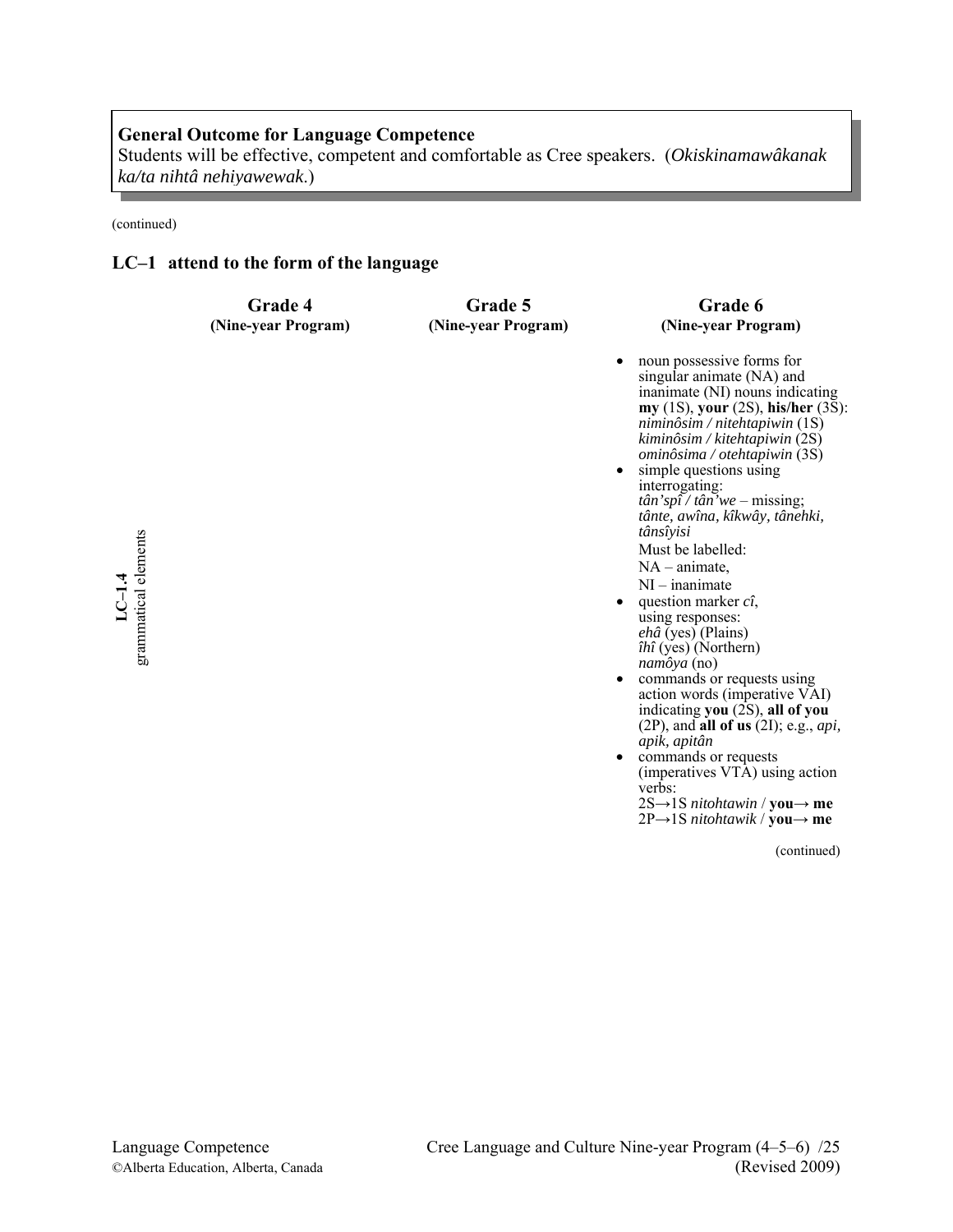Students will be effective, competent and comfortable as Cree speakers. (*Okiskinamawâkanak ka/ta nihtâ nehiyawewak*.)

(continued)

# **LC–1 attend to the form of the language**

|                                  | Grade 4             | Grade 5             | Grade 6                                                                                                                                                                                                                                                                                                                                                                                                                                                                                                                                                                                                                                                                                          |
|----------------------------------|---------------------|---------------------|--------------------------------------------------------------------------------------------------------------------------------------------------------------------------------------------------------------------------------------------------------------------------------------------------------------------------------------------------------------------------------------------------------------------------------------------------------------------------------------------------------------------------------------------------------------------------------------------------------------------------------------------------------------------------------------------------|
|                                  | (Nine-year Program) | (Nine-year Program) | (Nine-year Program)                                                                                                                                                                                                                                                                                                                                                                                                                                                                                                                                                                                                                                                                              |
| grammatical elements<br>$LC-1.4$ |                     |                     | inclusive personal pronouns<br>$\bullet$<br>singular:<br>$1S \text{ nîsta} / \text{me}$ too<br>2S kîsta / you too<br>$3S$ <i>wîsta</i> / he/she too<br>plural:<br>1P nîstanân / us/we (exclusive)<br>too<br>2I kîstanaw / us/we (inclusive)<br>too<br>2P $\hat{k}$ <i>stawâw</i> / you (plural) too<br>3P wîstawâw / they too<br>changing an action word to a<br>$\bullet$<br>noun by adding the suffix "win"<br>to the verb:<br>mîcisôwin, nîmihitôwin,<br>nikamôwin<br>Noun possessive:<br>$\bullet$<br>niminôsiminân<br>(1P)<br>nitehtapowininân<br>kiminôsiminaw<br>kitehtapowininaw<br>(2I)<br>kiminôsimiwaw<br>(2P)<br>kitehtapowiniwaw<br>ominôsimiwâwa<br>(3P)<br><i>otehtapowiniwaw</i> |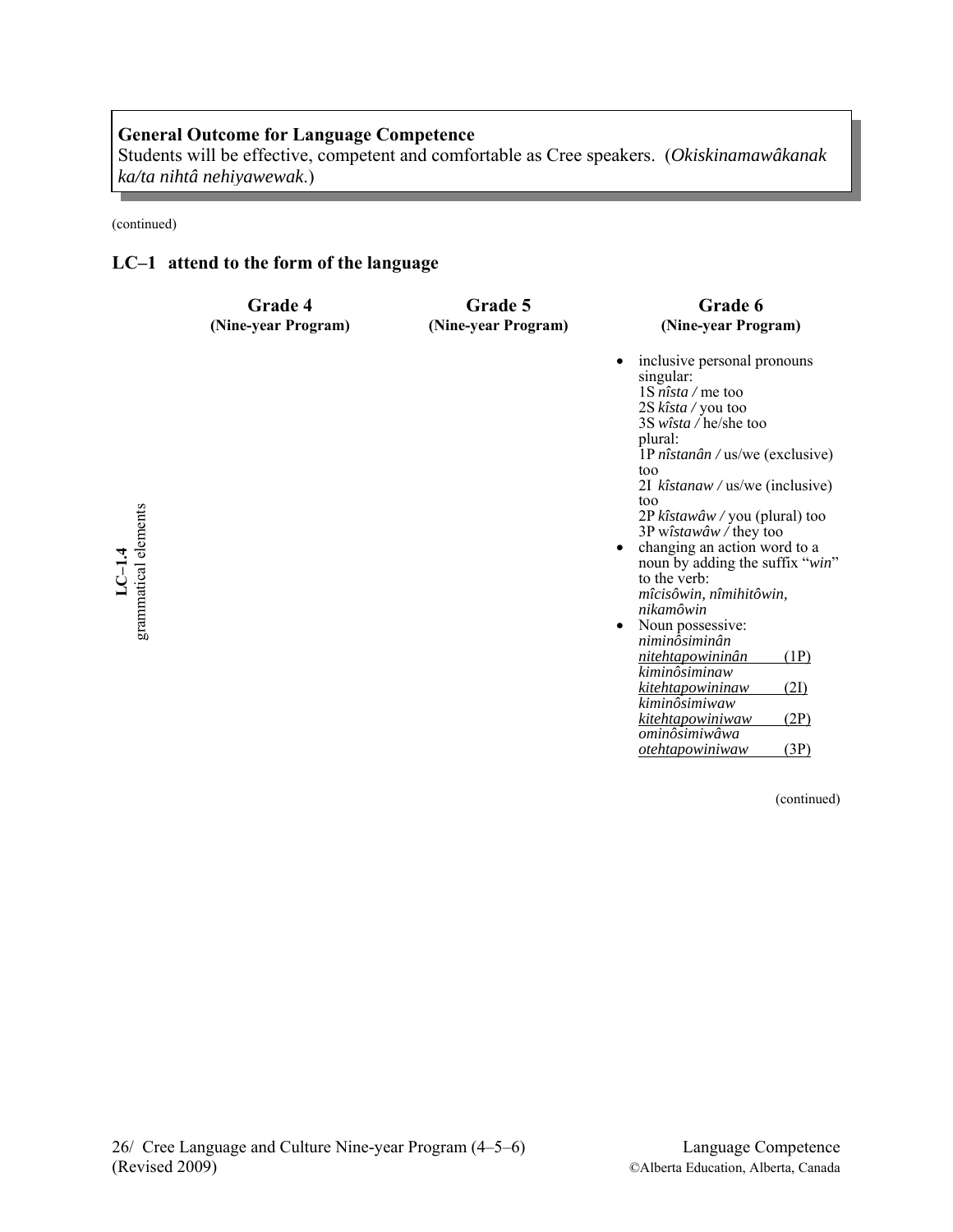Students will be effective, competent and comfortable as Cree speakers. (*Okiskinamawâkanak ka/ta nihtâ nehiyawewak*.)

(continued)

# **LC–1 attend to the form of the language**

|                                   | Grade 4<br>(Nine-year Program) | Grade 5<br>(Nine-year Program) | Grade 6<br>(Nine-year Program)                                                                                                                                                                                                                                                                                                                                                                                                                                                            |
|-----------------------------------|--------------------------------|--------------------------------|-------------------------------------------------------------------------------------------------------------------------------------------------------------------------------------------------------------------------------------------------------------------------------------------------------------------------------------------------------------------------------------------------------------------------------------------------------------------------------------------|
| grammatical elements<br>$L$ C-1.4 |                                |                                | noun possessive forms for plural<br>animate (NA) and inanimate (NI)<br>nouns indicating $my(1S)$ ,<br>your $(2S)$ , his/her $(3S)$ :<br>niminôsimak / nitehtapôwina (1S)<br>kiminôsimak / kitehtapôwina (2S)<br>ominôsima / otehtapôwina (3S)<br>singular/plural possessive nouns<br>$nouns - animate (NA):$<br>$ni$ ____ imak;<br>$ki$ <sub>____</sub> imak;<br>$o \_\_\_$ ima;<br>ni ____ iminânak;<br>ki ____ iminawak;<br>ki ____ imiwâwak;<br>$o \_\_$ imiwâwa;<br>$o \_\_$ imiyiwa. |
|                                   |                                |                                | $nouns - inanimate (NI):$<br>$ni$ <sub>___</sub> a;<br>$ki \_\_\ a;$                                                                                                                                                                                                                                                                                                                                                                                                                      |
|                                   |                                |                                | $o \underline{\hspace{2cm}} a;$<br>$ni$ <sub>___</sub> $in\hat{a}na;$<br>$ki \_\_\$ {inawa;<br>ki ____ iwâwa;<br>o iwâwa:                                                                                                                                                                                                                                                                                                                                                                 |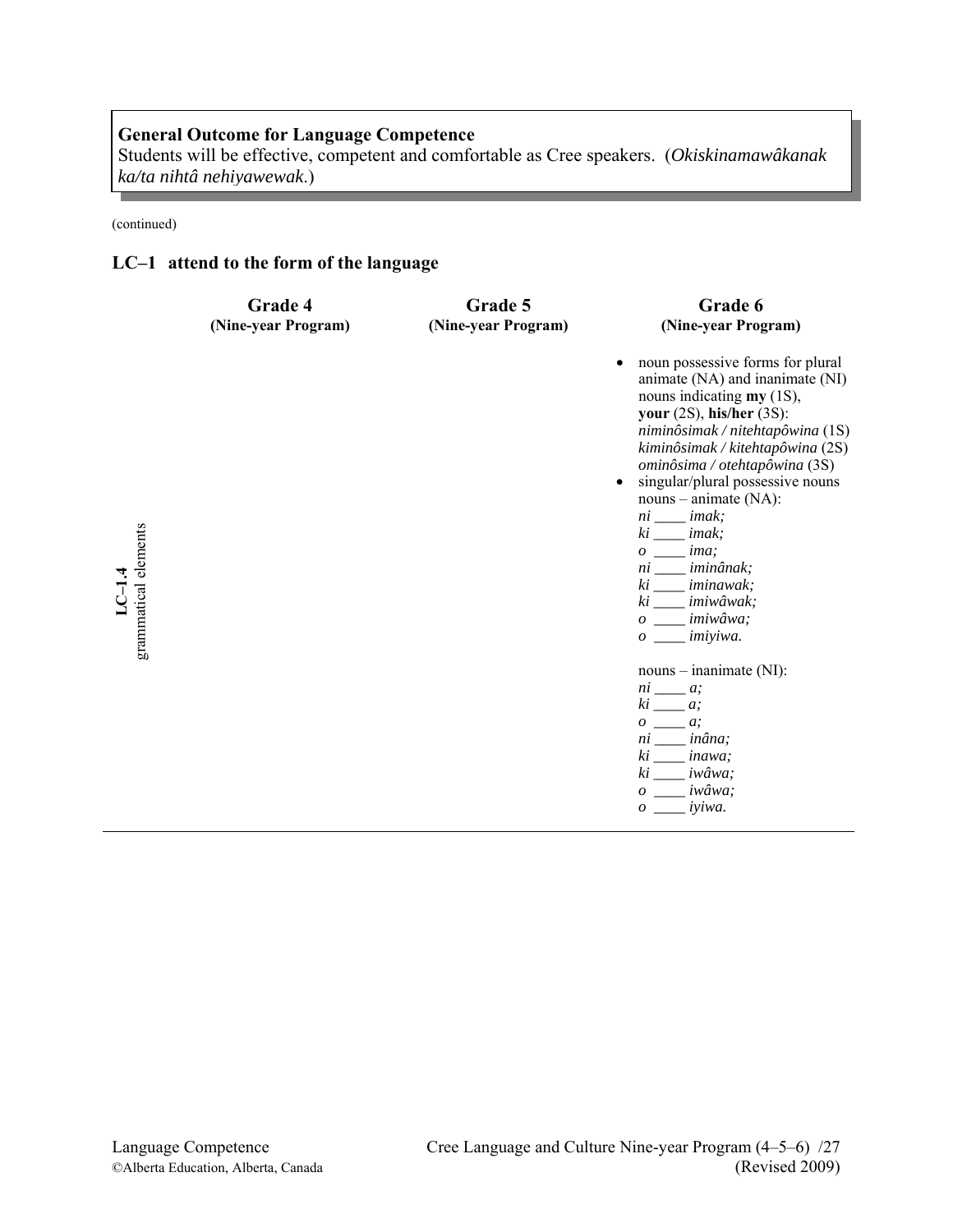Students will be effective, competent and comfortable as Cree speakers. (*Okiskinamawâkanak ka/ta nihtâ nehiyawewak*.)

# **LC–2 interpret and produce oral texts**

|                                    |    | <b>Grade 4</b><br>(Nine-year Program)                                | Grade 5<br>(Nine-year Program)                                    |    | Grade 6<br>(Nine-year Program)                                              |
|------------------------------------|----|----------------------------------------------------------------------|-------------------------------------------------------------------|----|-----------------------------------------------------------------------------|
|                                    |    | Students will be able to:                                            |                                                                   |    |                                                                             |
| $LC-2.1$<br>listening              | a. | understand simple spoken<br>sentences in guided<br>situations        | a. understand short, simple<br>oral texts in guided<br>situations | a. | understand short, simple oral<br>texts in guided and unguided<br>situations |
| LC-2.2<br>speaking                 | a. | produce simple words and<br>phrases, orally, in guided<br>situations | a. produce simple sentences,<br>orally, in guided situations      |    | a. produce short, simple oral texts<br>in guided situations                 |
| $LC-2.3$<br>interactive<br>fluency | а. | engage in simple<br>interactions, using short,<br>isolated phrases   | a. engage in simple<br>interactions, using simple<br>sentences    | a. | engage in simple interactions,<br>using simple sentences and/or<br>phrases  |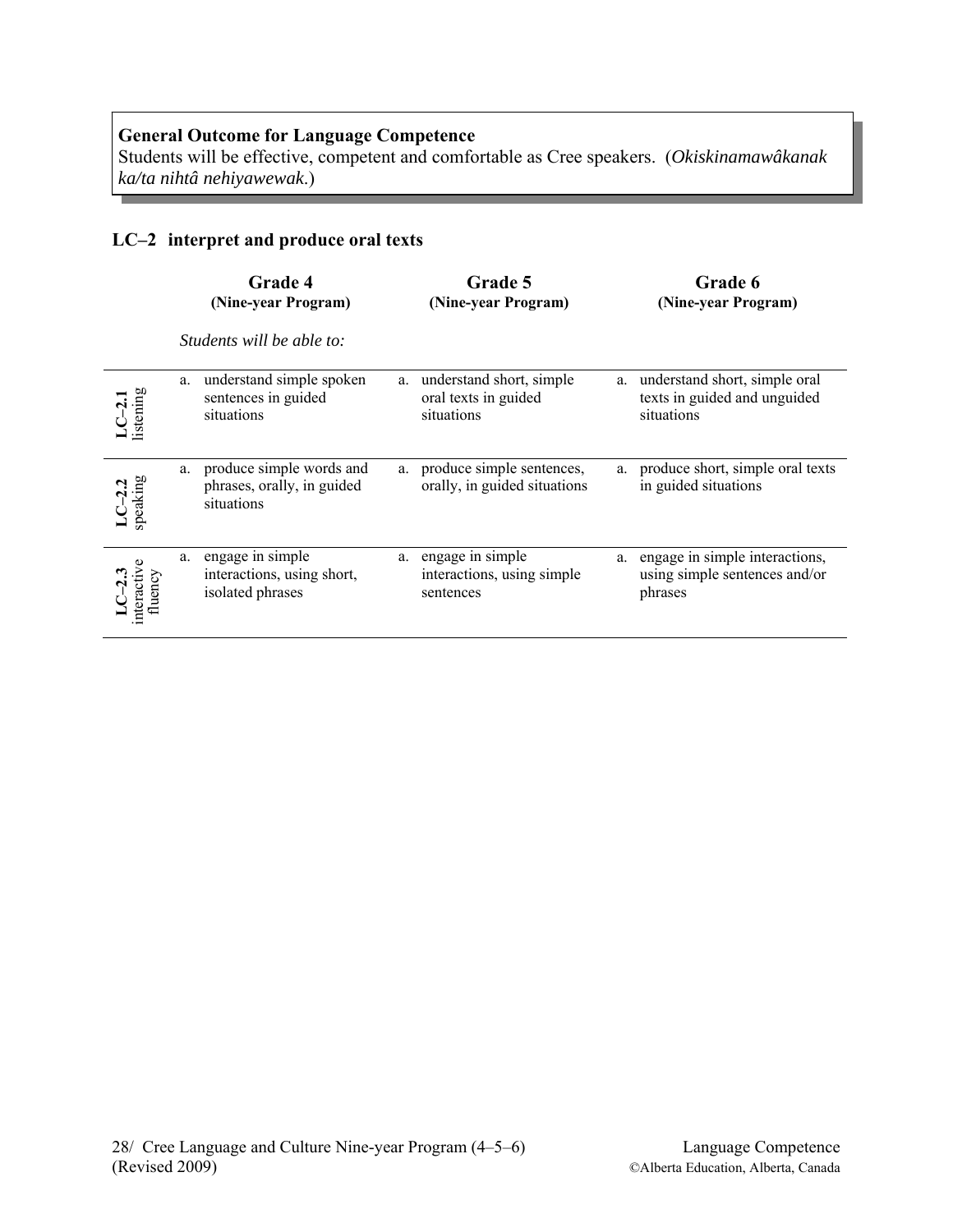Students will be effective, competent and comfortable as Cree speakers. (*Okiskinamawâkanak ka/ta nihtâ nehiyawewak*.)

# **LC–3 interpret and produce written and visual texts**

|                          |    | Grade 4<br>(Nine-year Program)                                                                             |    | Grade 5<br>(Nine-year Program)                                                                                          |    | Grade 6<br>(Nine-year Program)                                                                                         |
|--------------------------|----|------------------------------------------------------------------------------------------------------------|----|-------------------------------------------------------------------------------------------------------------------------|----|------------------------------------------------------------------------------------------------------------------------|
|                          |    | Students will be able to:                                                                                  |    |                                                                                                                         |    |                                                                                                                        |
| reading                  | a. | understand simple written<br>sentences in guided<br>situations                                             |    | a. understand short, simple<br>written texts in guided<br>situations                                                    |    | a. understand short, simple written<br>texts in guided and unguided<br>situations                                      |
| $LC-3.2$<br>writing      | a. | produce simple written<br>words and phrases in<br>guided situations                                        | a. | produce simple written<br>sentences in guided<br>situations                                                             | a. | produce short, simple written<br>texts in guided situations                                                            |
| viewing<br>$LC-3.3$      | a. | derive meaning from<br>visuals and other forms of<br>nonverbal communication<br>in guided situations       | a. | derive meaning from a<br>variety of visuals and other<br>forms of nonverbal<br>communication in guided<br>situations    |    | a. derive meaning from visual<br>elements of a variety of media in<br>guided and unguided situations                   |
| representing<br>$LC-3.4$ | a. | use visuals and other forms<br>of nonverbal<br>communication to express<br>meaning in guided<br>situations | a. | use a variety of visuals and<br>other forms of nonverbal<br>communication to express<br>meaning in guided<br>situations |    | a. express meaning through the use<br>of visual elements in a variety of<br>media in guided and unguided<br>situations |

 $\overline{a}$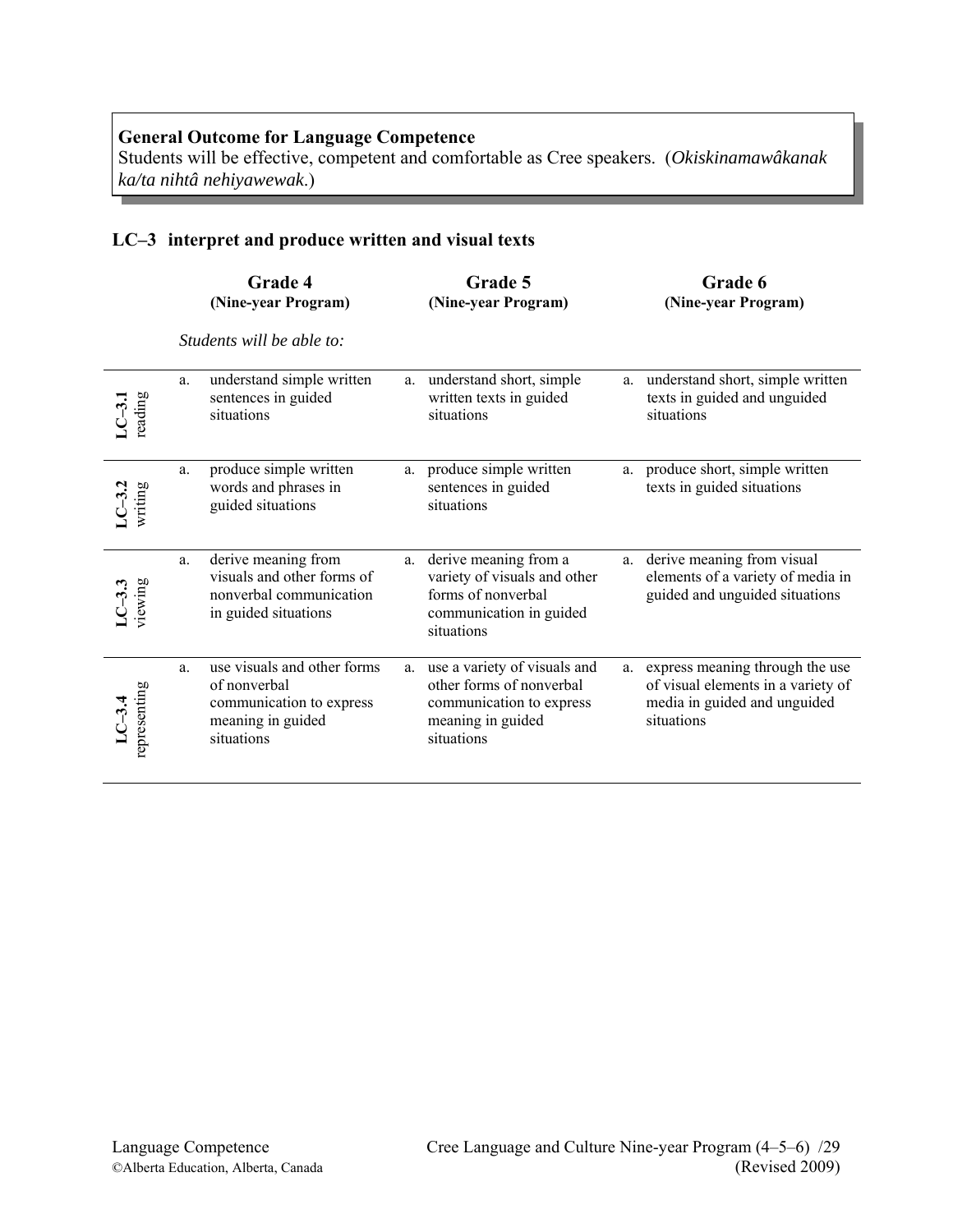Students will be effective, competent and comfortable as Cree speakers. (*Okiskinamawâkanak ka/ta nihtâ nehiyawewak*.)

# **LC–4 apply knowledge of the sociocultural context**

|                                        |    | Grade 4<br>(Nine-year Program)                                                                         |    | Grade 5<br>(Nine-year Program)                                                                                                                                |    | Grade 6<br>(Nine-year Program)                                                                                                       |
|----------------------------------------|----|--------------------------------------------------------------------------------------------------------|----|---------------------------------------------------------------------------------------------------------------------------------------------------------------|----|--------------------------------------------------------------------------------------------------------------------------------------|
|                                        |    | Students will be able to:                                                                              |    |                                                                                                                                                               |    |                                                                                                                                      |
|                                        | a. | speak at a volume<br>appropriate to classroom<br>situations                                            | a. | distinguish between formal<br>and informal situations                                                                                                         | a. | experiment with and use informal<br>language in familiar contexts                                                                    |
| register                               |    | b. respond to tone of voice                                                                            |    | b. recognize that some topics,<br>words or intonations are<br>inappropriate in certain<br>contexts                                                            |    |                                                                                                                                      |
| expressions                            | a. | imitate age-appropriate<br>expressions                                                                 | a. | understand and use a<br>variety of simple<br>expressions as set phrases                                                                                       | a. | use learned expressions to<br>enhance communication                                                                                  |
| variations in<br>language              | a. | experience a variety of<br>voices                                                                      | a. | acknowledge and accept<br>individual differences in<br>speech                                                                                                 | a. | experience a variety of accents,<br>variations in speech and regional<br>variations in language                                      |
| conventions<br>$LC-4.4$ social         | a. | imitate simple routine social<br>interactions and expressions                                          | a. | use basic politeness<br>conventions<br>b. use appropriate oral forms<br>of address for people<br>frequently encountered                                       | a. | recognize verbal behaviours that<br>are considered impolite<br>b. recognize simple social<br>conventions in informal<br>conversation |
| communication<br>$LC-4.5$<br>nonverbal | a. | understand the meaning of,<br>and imitate, some common<br>nonverbal behaviours used<br>in Cree culture | a. | experiment with using some<br>simple nonverbal means of<br>communication<br>b. recognize that some<br>nonverbal behaviours may<br>be inappropriate in certain | a. | use appropriate nonverbal<br>behaviours in a variety of<br>familiar contexts                                                         |
|                                        |    |                                                                                                        |    | contexts                                                                                                                                                      |    |                                                                                                                                      |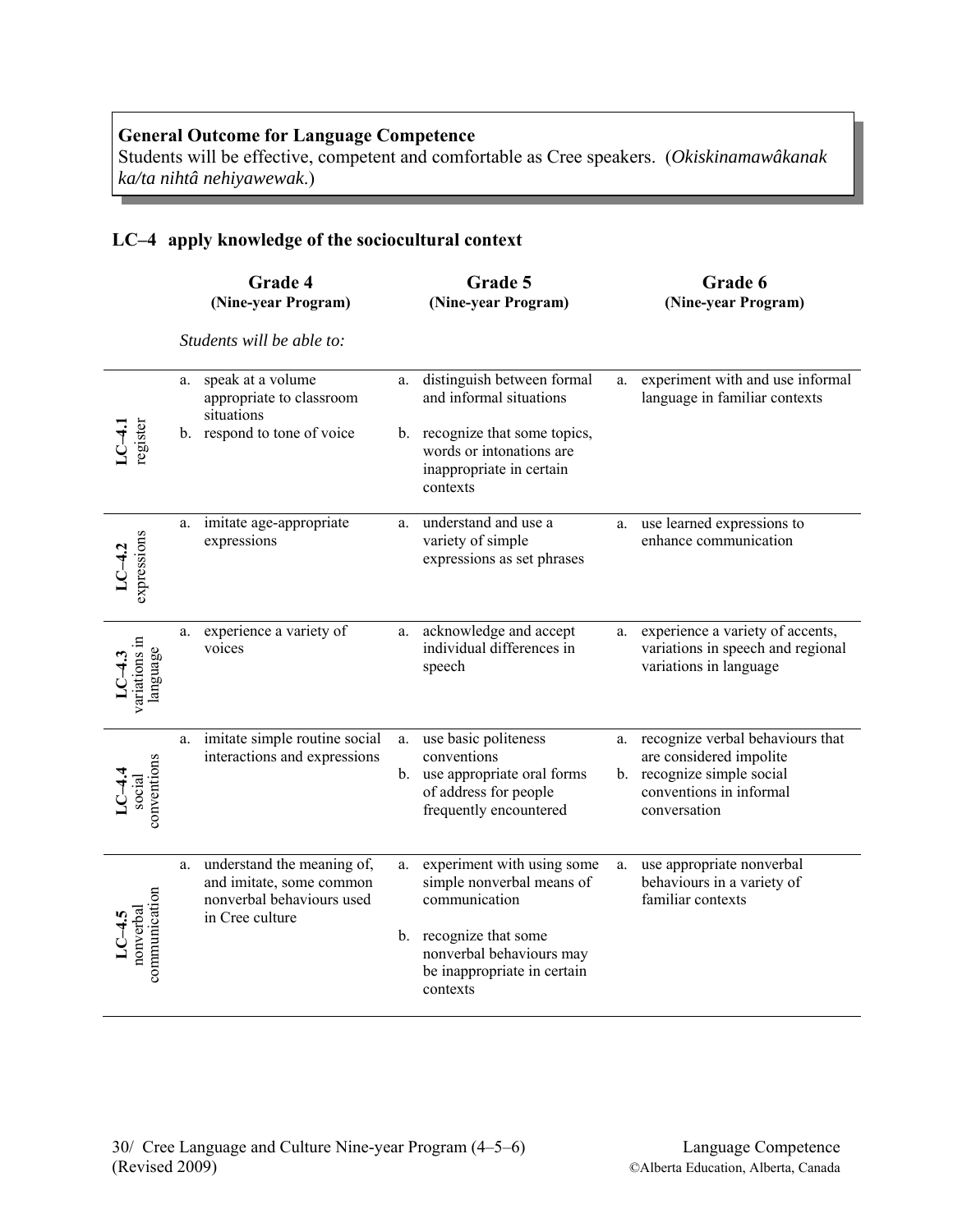Students will be effective, competent and comfortable as Cree speakers. (*Okiskinamawâkanak ka/ta nihtâ nehiyawewak*.)

# **LC–5 apply knowledge of how the language is organized, structured and sequenced**

|                                      |    | Grade 4<br>(Nine-year Program)                                                            |               | Grade 5<br>(Nine-year Program)                                                                                            |               | Grade 6<br>(Nine-year Program)                                                               |
|--------------------------------------|----|-------------------------------------------------------------------------------------------|---------------|---------------------------------------------------------------------------------------------------------------------------|---------------|----------------------------------------------------------------------------------------------|
|                                      |    | Students will be able to:                                                                 |               |                                                                                                                           |               |                                                                                              |
| <b>oherence</b><br>cohesion          | a. | imitate speech that uses<br>simple link words                                             | a.<br>$b_{-}$ | sequence elements of a<br>simple story, process or<br>series of events<br>link words or groups of<br>words in simple ways | a.<br>$b_{-}$ | link several sentences<br>coherently<br>recognize common conventions<br>that structure texts |
| $LC$ -5.2<br>text forms              | a. | experience a variety of oral<br>text forms<br>b. recognize some simple oral<br>text forms | a.            | recognize some simple oral<br>and written text forms                                                                      | a.            | use some simple text forms in<br>their own productions                                       |
| social<br>interaction<br>patterns of | a. | respond using very simple<br>social interaction patterns                                  | a.            | initiate interactions and<br>respond using simple social<br>interaction patterns                                          | a.            | use simple conventions to open<br>and close conversations and to<br>manage turn taking       |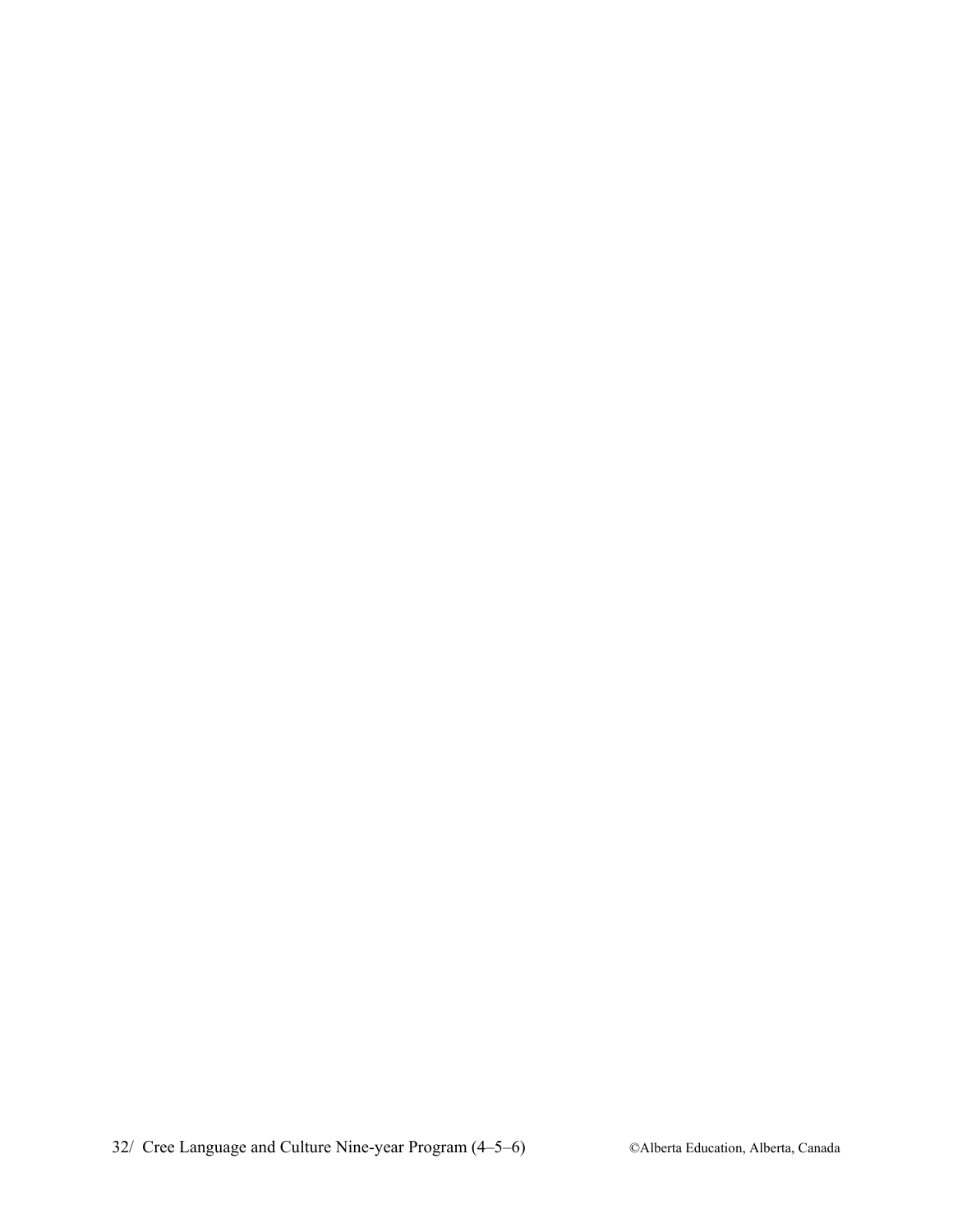

 **Community Membership** 

**Students will live (***wa***)***wetina***(***hk***) (peacefully) with** *Kikâwînaw Askiy* **(Mother Earth) , others and themselves, guided by**  *Omâmawi Ohtâwîmâw* **(the Creator**)**.** *Kikâwînaw Askiy* (Mother Earth $\star$ ) themselves others

 $\star$  discretionary (see further details on p. 34)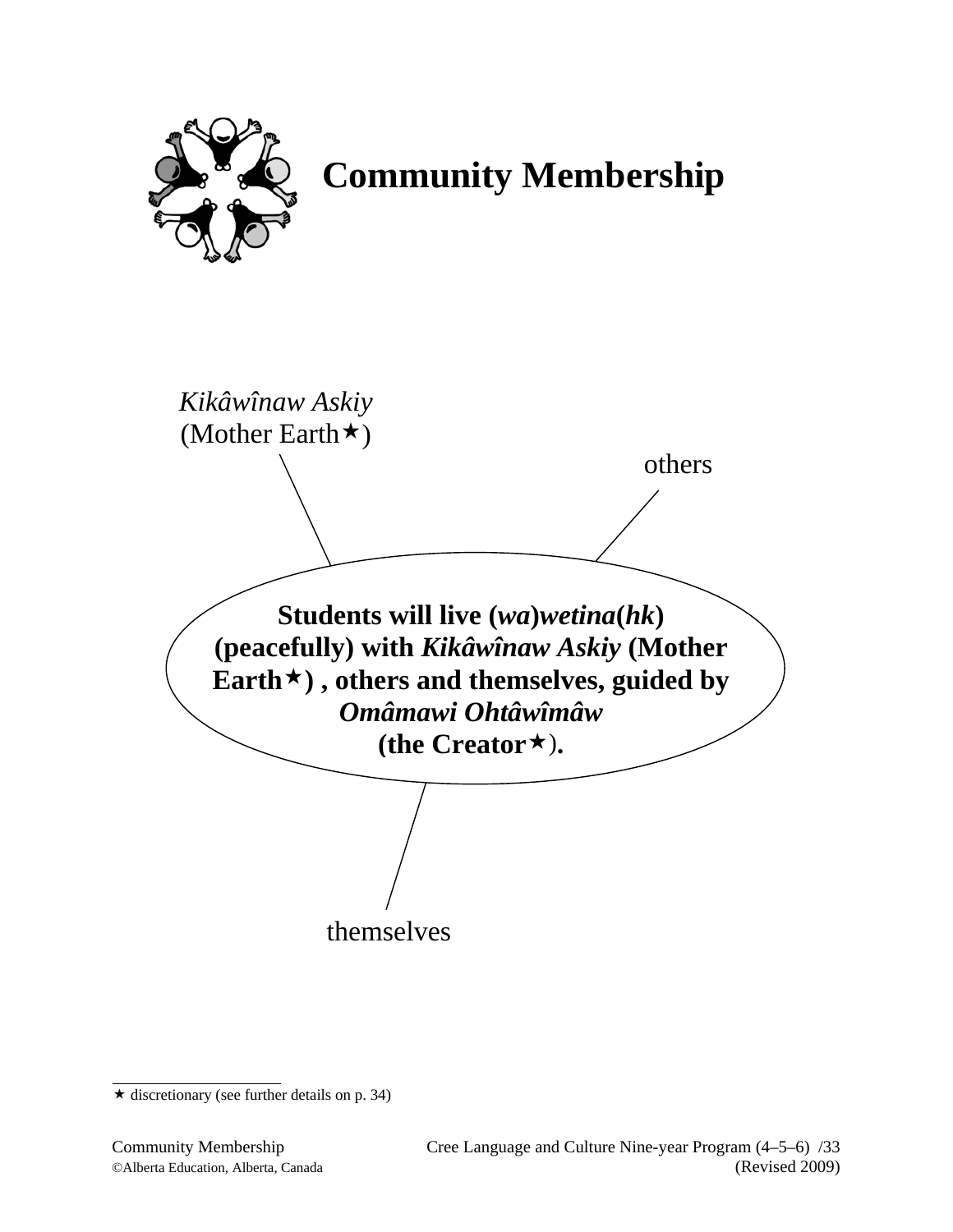# **COMMUNITY MEMBERSHIP**

The specific outcomes in the Community Membership section are intended to support many aspects of students' Cree cultural development. These outcomes are grouped under three cluster headings—see the illustration on the preceding page. Each cluster is further broken down into five strands, each of which strives to build a specific knowledge, skill or value from Grade 4 to Grade 12. The five strands are as follows:

- relationships
- knowledge of past and present
- practices and products
- past and present perspectives
- diversity.

The terms "Mother Earth" and "Creator" are identified as discretionary terms in this program of studies. Communities may choose to use these terms or to use other related terms acceptable to them (e.g., nature, the environment) in order to teach the outcomes in this section.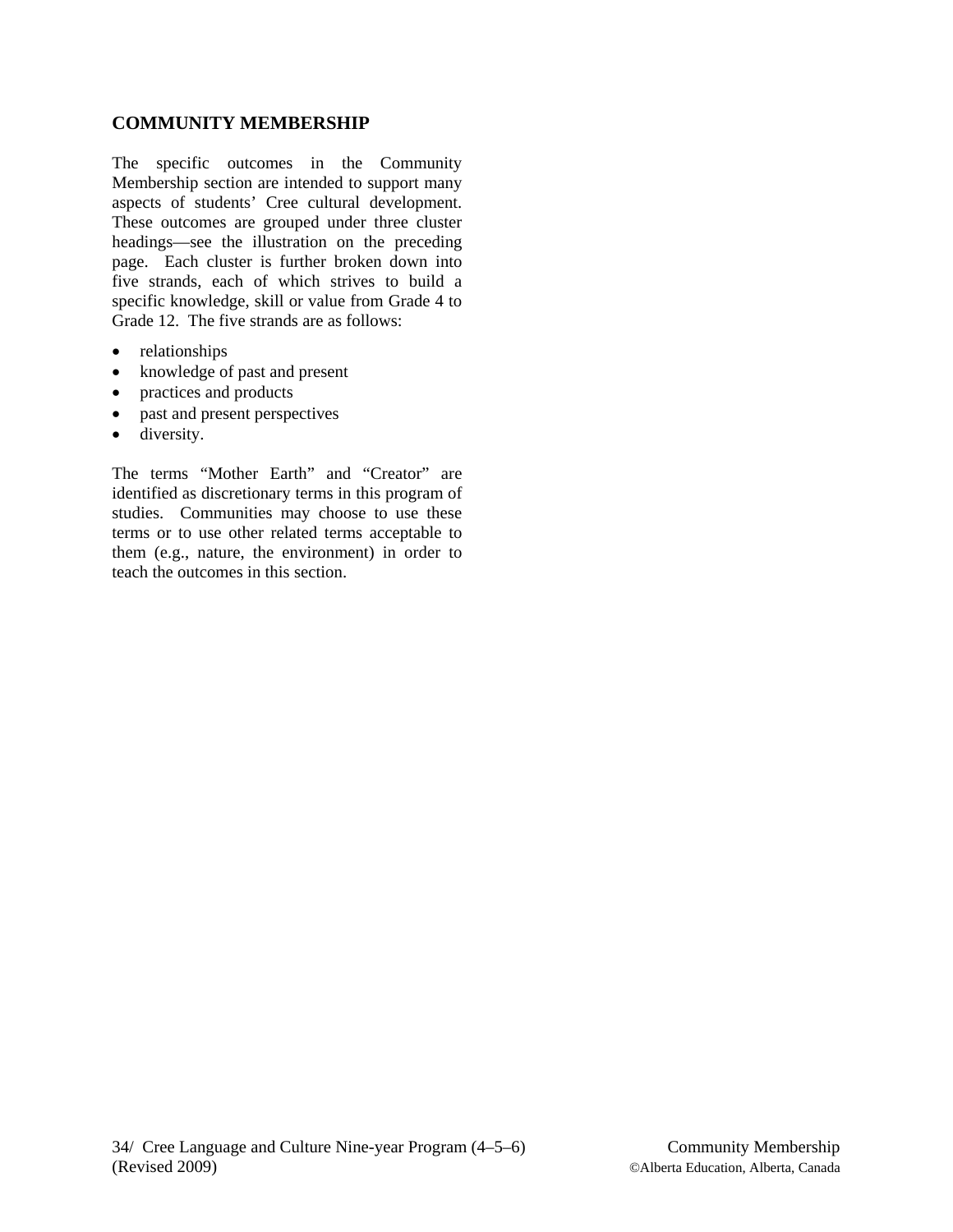Students will live (*wa*)*wetina*(*hk*) (peacefully) with *Kikâwînaw Askiy* (Mother Earth  $\star$ ), others and themselves, guided by *Omâmawi Ohtâwîmâw* (the Creator $\star$ ).

# **CM–1** *Kikâwînaw Askiy* **(Mother Earth)**

|                                           |    | Grade 4<br>(Nine-year Program)                                                                                                                 |                      | Grade 5<br>(Nine-year Program)                                                                                                                                                                                                                                 |    | Grade 6<br>(Nine-year Program)                                                                                                                                                                                                                                |
|-------------------------------------------|----|------------------------------------------------------------------------------------------------------------------------------------------------|----------------------|----------------------------------------------------------------------------------------------------------------------------------------------------------------------------------------------------------------------------------------------------------------|----|---------------------------------------------------------------------------------------------------------------------------------------------------------------------------------------------------------------------------------------------------------------|
|                                           |    | Students will be able to:                                                                                                                      |                      |                                                                                                                                                                                                                                                                |    |                                                                                                                                                                                                                                                               |
|                                           | a. | listen to stories about<br>Kikâwînaw Askiy (Mother<br>Earth $\star$ ) and observe and<br>experience Kikâwînaw<br>Askiy (Mother Earth $\star$ ) | a.                   | participate in harmonious<br>activities and experiences<br>related to Kikâwînaw Askiy<br>(Mother Earth $\star$ )                                                                                                                                               | a. | identify concrete ways in<br>which they can show respect<br>for Kikâwînaw Askiy (Mother<br>Earth $\star$ )                                                                                                                                                    |
| CM-1.1<br>relationships                   |    |                                                                                                                                                |                      | b. take care of Kikâwînaw<br>Askiy (Mother Earth $\star$ )                                                                                                                                                                                                     |    | b. participate in activities in<br>which they care for and<br>respect Kikâwînaw Askiy<br>(Mother Earth $\star$ )                                                                                                                                              |
| past and present<br>$CM-1.2$ knowledge of | a. | participate in activities and<br>experiences that convey<br>knowledge of past and<br>present Kikâwînaw Askiy<br>(Mother Earth $\star$ )        | a.<br>$\mathbf{b}$ . | participate in activities and<br>experiences that convey<br>knowledge of past and<br>present Kikâwînaw Askiy<br>(Mother Earth $\star$ )<br>explore a past/present Cree<br>community and its<br>relationship with<br>Kikâwînaw Askiy (Mother<br>Earth $\star$ ) | a. | explore past and present Cree<br>regions in Canada                                                                                                                                                                                                            |
| $CM-1.3$ practices and<br>products        | a. | observe and experience<br>practices and products<br>related to Kikâwînaw Askiy<br>(Mother Earth $\star$ )                                      | a.<br>b.             | participate in activities,<br>experiences and practices<br>related to Kikâwînaw Askiy<br>(Mother Earth $\star$ )<br>explore practices and<br>products, related to<br>Kikâwînaw Askiy (Mother<br>Earth $\star$ ), of a specific<br>region or community          | a. | identify and describe some<br>practices and products,<br>related to Kikâwînaw Askiy<br>(Mother Earth $\star$ ), of specific<br>regions and communities<br>b. explore basic practices and<br>products related to<br>Kikâwînaw Askiy (Mother<br>Earth $\star$ ) |

 $\star$  discretionary (see further details on p. 34)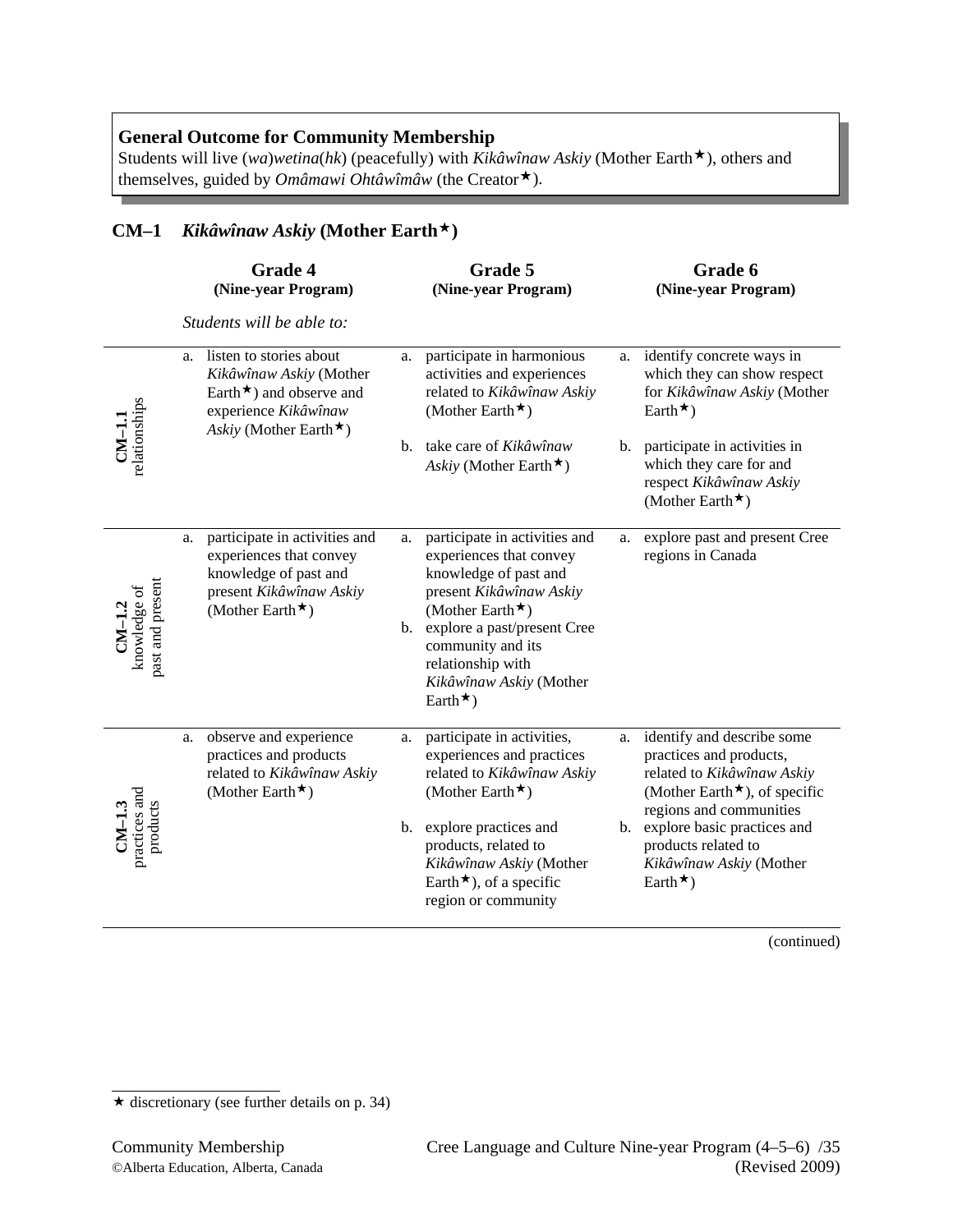Students will live (*wa*)*wetina*(*hk*) (peacefully) with  $\overrightarrow{Kikawinaw}$  Askiy (Mother Earth  $\star$ ), others and themselves, guided by *Omâmawi Ohtâwîmâw* (the Creator<sup>\*</sup>).

(continued)

# **CM–1** *Kikâwînaw Askiy* **(Mother Earth)**

|                                              |    | Grade 4<br>(Nine-year Program)                                                                                                                              |    | Grade 5<br>(Nine-year Program)                                                                                                                              |    | Grade 6<br>(Nine-year Program)                                                                            |
|----------------------------------------------|----|-------------------------------------------------------------------------------------------------------------------------------------------------------------|----|-------------------------------------------------------------------------------------------------------------------------------------------------------------|----|-----------------------------------------------------------------------------------------------------------|
|                                              |    | Students will be able to:                                                                                                                                   |    |                                                                                                                                                             |    |                                                                                                           |
|                                              | a. | listen to stories about<br>Kikâwînaw Askiy (Mother<br>Earth $\star$ ) from the past and<br>present and explore change                                       | a. | participate in activities and<br>experiences that reflect past<br>and present Cree<br>perspectives related to<br>Kikâwînaw Askiy (Mother<br>Earth $\star$ ) | a. | compare past and present<br>Cree perspectives related to<br>Kikâwînaw Askiy (Mother<br>Earth $\star$ )    |
| past and present<br>perspectives<br>$CM-1.4$ | b. | participate in activities and<br>experiences that reflect past<br>and present Cree<br>perspectives related to<br>Kikâwînaw Askiy (Mother<br>Earth $\star$ ) |    |                                                                                                                                                             |    | b. explore past and present Cree<br>values related to Kikâwînaw<br>Askiy (Mother Earth $\star$ )          |
| $CM-1.5$ diversity                           | a. | listen to stories about<br>Kikâwînaw Askiy (Mother<br>Earth $\star$ ) from diverse Cree<br>origins                                                          | a. | participate in activities and<br>experiences that reflect<br>diversity in perspectives<br>related to Kikâwînaw Askiy<br>(Mother Earth $\star$ )             | a. | compare regional Cree<br>perspectives and values<br>related to Kikâwînaw Askiy<br>(Mother Earth $\star$ ) |
|                                              |    | b. participate in activities and<br>experiences that reflect<br>diversity in perspectives<br>related to Kikâwînaw Askiy<br>(Mother Earth $\star$ )          |    |                                                                                                                                                             |    |                                                                                                           |

 $\star$  discretionary (see further details on p. 34)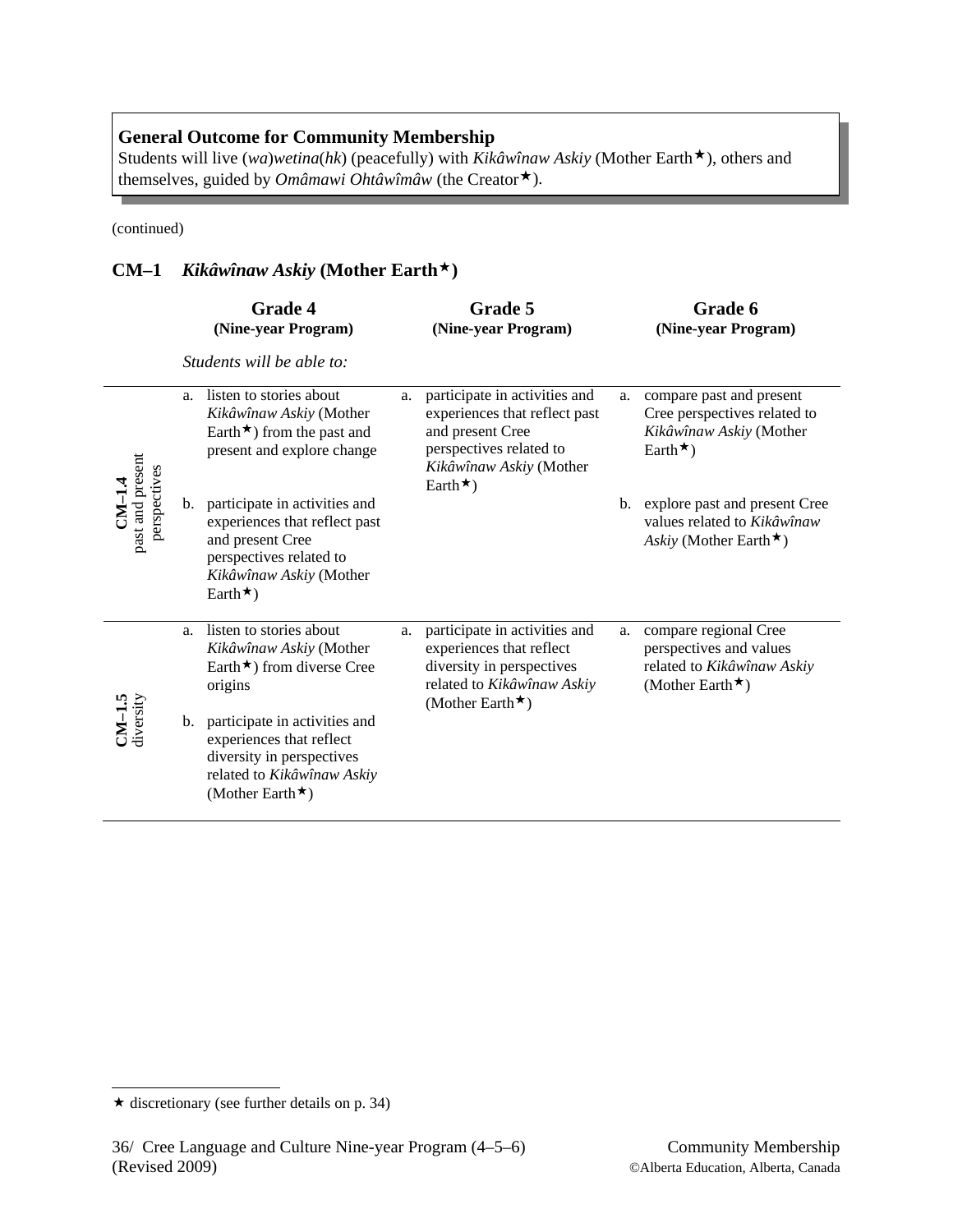Students will live (*wa*)*wetina*(*hk*) (peacefully) with *Kikâwînaw Askiy* (Mother Earth  $\star$ ), others and themselves, guided by *Omâmawi Ohtâwîmâw* (the Creator $\star$ ).

## **CM–2 others**

|                                              |    | Grade 4<br>(Nine-year Program)                                                                                                                               |    | Grade 5<br>(Nine-year Program)                                                                                                                                             |                   | Grade 6<br>(Nine-year Program)                                                                          |
|----------------------------------------------|----|--------------------------------------------------------------------------------------------------------------------------------------------------------------|----|----------------------------------------------------------------------------------------------------------------------------------------------------------------------------|-------------------|---------------------------------------------------------------------------------------------------------|
|                                              |    | Students will be able to:                                                                                                                                    |    |                                                                                                                                                                            |                   |                                                                                                         |
|                                              | a. | share with others and<br>recognize that others are a<br>part of their living<br>world/kinship systems                                                        | a. | contribute to, and cooperate<br>in, activities with others,<br>and practise friendliness                                                                                   | a.                | respect others (e.g., property,<br>thoughts) and practise<br>humility                                   |
| relationships<br>$CM-2.1$                    |    | b. listen respectfully to others;<br>i.e., storytelling, counsel,<br>sharing circle                                                                          | b. | practise consideration of,<br>and helpfulness toward,<br>others                                                                                                            |                   | b. form positive relationships<br>with others; e.g., peers,<br>family, Elders                           |
| past and present<br>knowledge of<br>$CM-2.2$ | a. | participate in activities and<br>experiences that convey<br>knowledge of historical and<br>contemporary Cree culture;<br>i.e., storytelling,<br>celebrations | a. | explore a past and a present<br>Cree community; e.g., its<br>people, practices, products,<br>beliefs                                                                       | a.                | explore past and present Cree<br>people, practices, products<br>and beliefs in Canada                   |
| practices and<br>products<br>$CM-2.3$        | a. | observe, understand and<br>participate, with the group,<br>in Cree cultural<br>experiences, practices and<br>activities                                      | a. | observe, understand and<br>participate in family and/or<br>school Cree cultural<br>experiences, practices and<br>activities<br>b. explore Cree community                   | a.<br>$b_{\cdot}$ | explore tribal or regional Cree<br>cultural practices and<br>products<br>explore cultural practices and |
|                                              |    |                                                                                                                                                              |    | cultural practices and<br>products                                                                                                                                         |                   | products of Cree peoples in<br>Canada                                                                   |
| past and present<br>perspectives<br>$CM-2.4$ | a. | listen to stories from the<br>past and present and<br>explore change                                                                                         | a. | describe similarities and<br>differences between past and<br>present Cree community<br>experiences, practices,<br>products, perspectives and<br>values, and examine change | a.                | examine past and present<br>perspectives and values and<br>examine change                               |
|                                              |    | b. observe and participate in<br>activities, experiences and<br>products that reflect the past<br>and present, and explore<br>change                         |    |                                                                                                                                                                            |                   |                                                                                                         |
|                                              | a. | observe and explore the<br>unique qualities of others                                                                                                        | a. | identify the unique qualities<br>of others; i.e., family                                                                                                                   | a.                | explore and compare<br>characteristics of<br>Cree-speaking peoples in<br>Canada                         |
| $CM-2.5$<br>diversity                        |    |                                                                                                                                                              |    | b. identify and celebrate the<br>unique qualities of others;<br>i.e., in meeting the needs of<br>the community by<br>voluntarily fulfilling the<br>roles                   |                   |                                                                                                         |

 $\star$  discretionary (see further details on p. 34)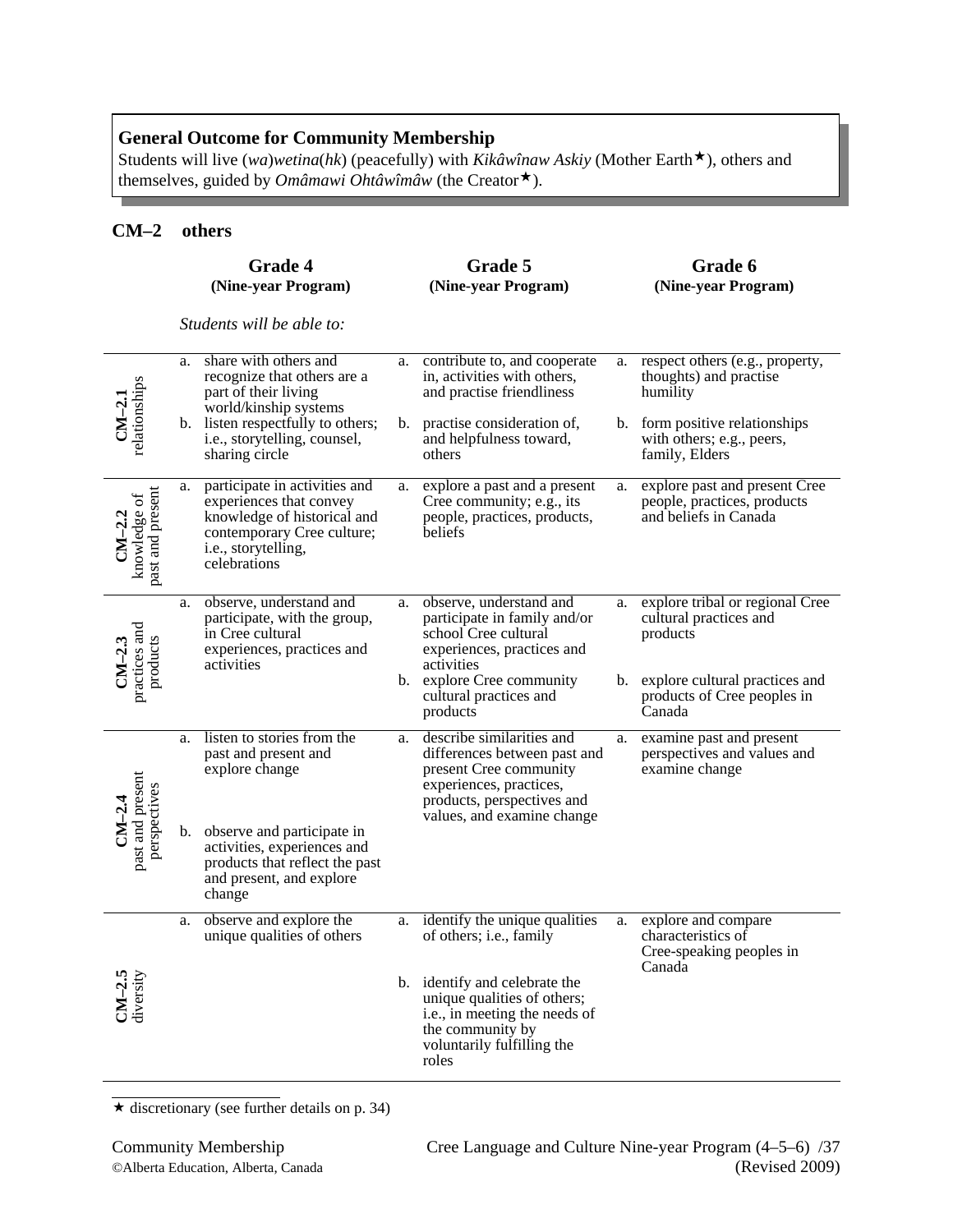Students will live (*wa*)*wetina*(*hk*) (peacefully) with *Kikâwînaw Askiy* (Mother Earth  $\star$ ), others and themselves, guided by *Omâmawi Ohtâwîmâw* (the Creator $\star$ ).

# **CM–3 themselves**

|                                              |    | Grade 4<br>(Nine-year Program)                                                                                                                            |    | Grade 5<br>(Nine-year Program)                                                                                                                                                                                                                            |    | Grade 6<br>(Nine-year Program)                                                                                                                                                                                                                        |
|----------------------------------------------|----|-----------------------------------------------------------------------------------------------------------------------------------------------------------|----|-----------------------------------------------------------------------------------------------------------------------------------------------------------------------------------------------------------------------------------------------------------|----|-------------------------------------------------------------------------------------------------------------------------------------------------------------------------------------------------------------------------------------------------------|
|                                              |    | Students will be able to:                                                                                                                                 |    |                                                                                                                                                                                                                                                           |    |                                                                                                                                                                                                                                                       |
| relationships<br>$CM-3.1$                    | a. | tell and draw about<br>themselves and their family,<br>appreciate their own<br>uniqueness, and understand<br>and accept their own<br>importance as people | a. | express their own concept<br>of themselves and extend<br>that understanding to<br>include new ideas and<br>perspectives; i.e., home and<br>school<br>b. express their own concept<br>of themselves and<br>understand their own<br>strengths and abilities | a. | explore various sources of<br>information for development<br>of their self-concept, and<br>learn and understand the<br>importance of respect for<br>themselves<br>b. identify influences on<br>development of their<br>self-concept and self-identity |
|                                              | a. | share about themselves and<br>their family; e.g., traditions,<br>nicknames, practices                                                                     | a. | explore kinship and<br>community                                                                                                                                                                                                                          | a. | explore their family/<br>community background<br>(tribe/heritage/affiliation,<br>kinship)                                                                                                                                                             |
| past and present<br>knowledge of<br>$CM-3.2$ |    | b. explore kinship                                                                                                                                        |    | b. explore and examine<br>family/community<br>traditions and practices                                                                                                                                                                                    |    |                                                                                                                                                                                                                                                       |
| practices and<br>$CM-3.3$<br>products        | a. | observe and participate in<br>Cree cultural experiences,<br>practices and activities                                                                      | a. | observe and participate in<br>Cree cultural experiences,<br>practices and activities                                                                                                                                                                      | a. | explore Cree cultural<br>experiences, practices and<br>products                                                                                                                                                                                       |
| past and present<br>perspectives<br>$CM-3.4$ | a. | explore their own change<br>and listen to others' views<br>and stories                                                                                    | a. | express their own<br>understanding of<br>themselves, their family and<br>their community and<br>explore the perceptions of<br>others                                                                                                                      | a. | explore others' perceptions<br>of them                                                                                                                                                                                                                |
|                                              | b. | express their own<br>understanding of<br>themselves and their family                                                                                      |    | b. understand their own<br>strengths and weaknesses                                                                                                                                                                                                       |    | b. recognize that individuals<br>change and the way they see<br>themselves also changes                                                                                                                                                               |
| $CM-3.5$<br>diversity                        | a. | explore, observe, celebrate<br>and recognize their own<br>uniqueness; e.g., self,<br>family                                                               | a. | identify and celebrate the<br>unique characteristics of<br>their family and community<br>b. identify and celebrate their<br>own unique strengths and<br>abilities                                                                                         | a. | explore, identify and<br>celebrate the unique<br>characteristics of their family<br>and community                                                                                                                                                     |

 $\star$  discretionary (see further details on p. 34)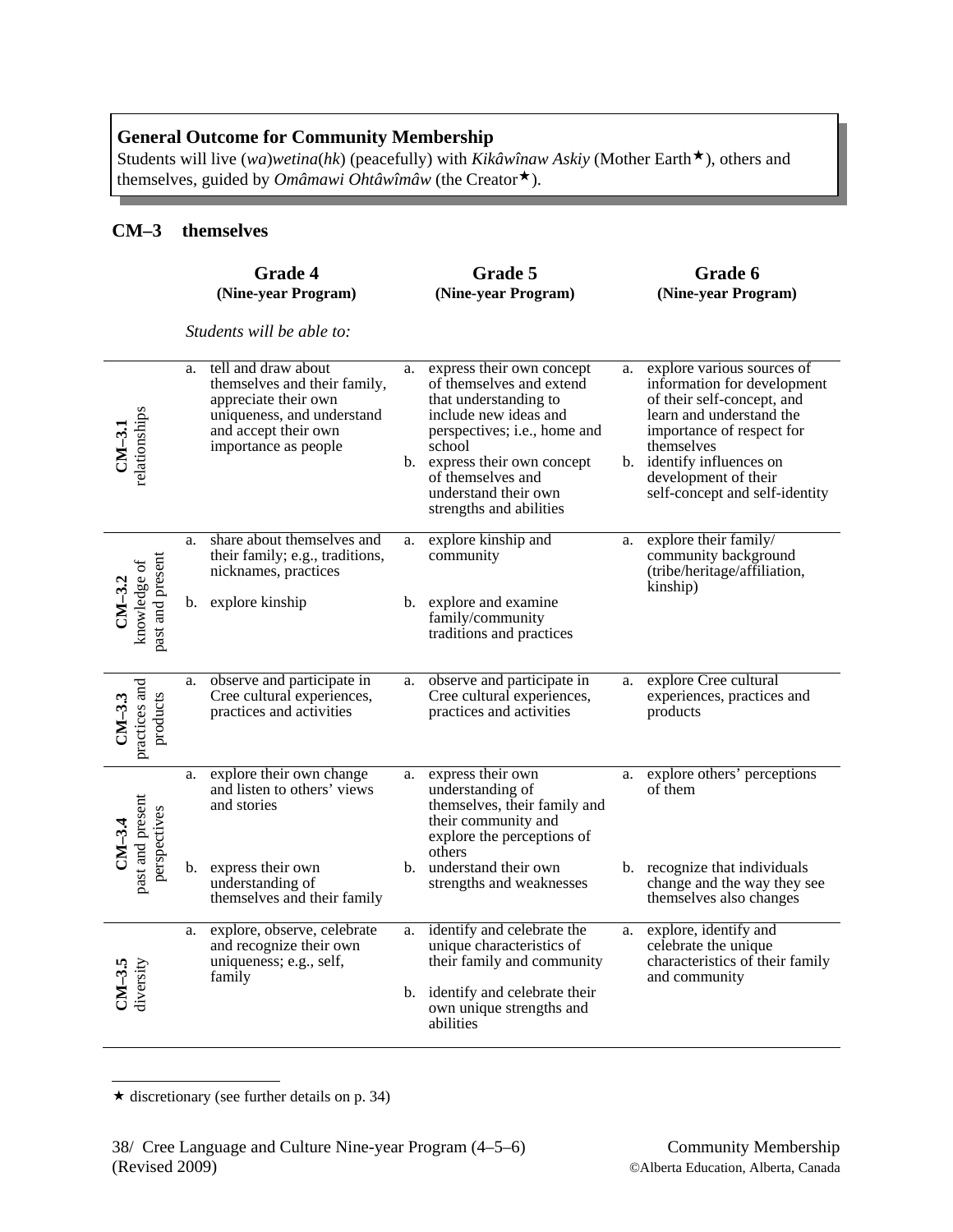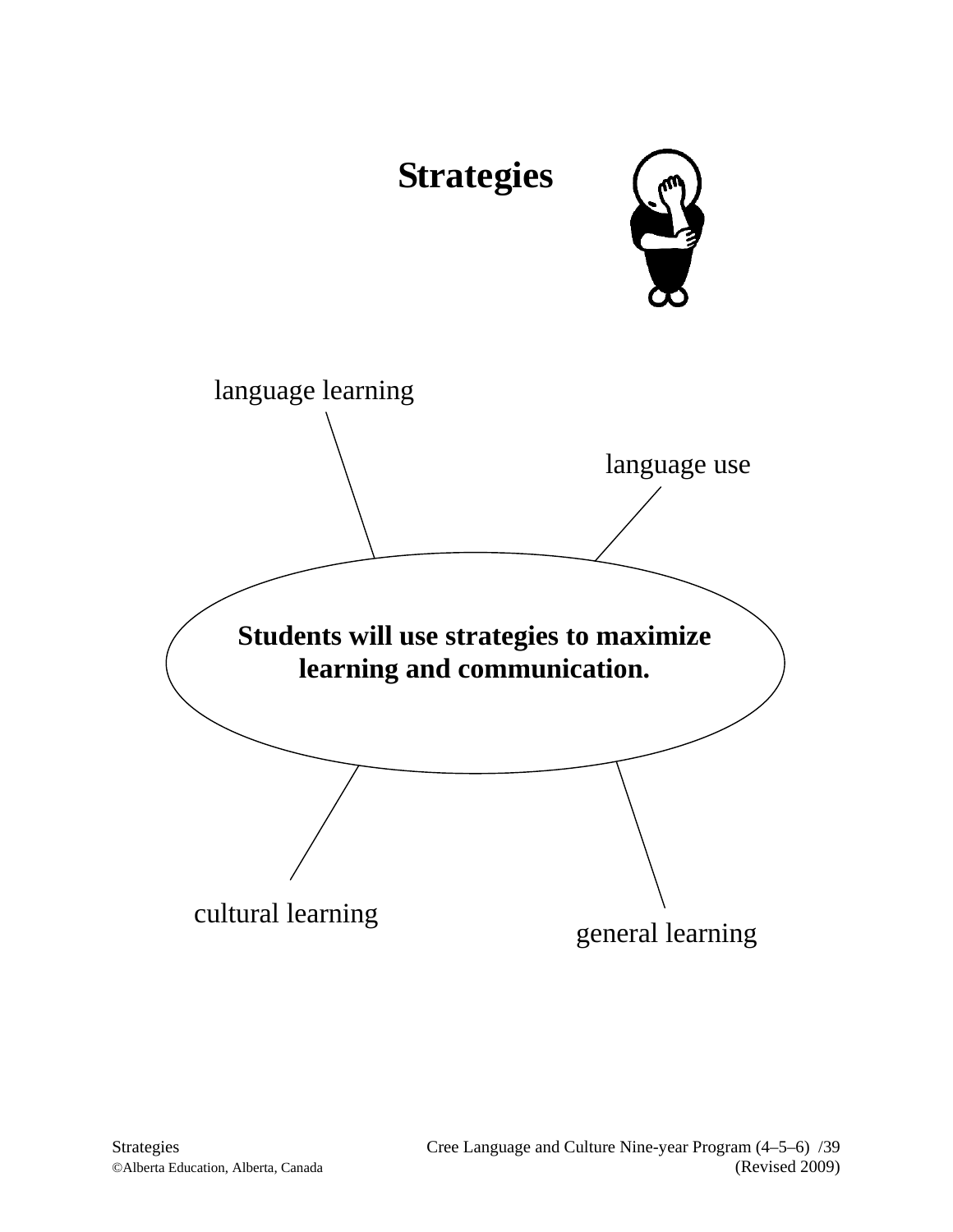## **STRATEGIES**

Under the Strategies heading are specific outcomes that will help students learn and communicate more **effectively**. Strategic competence has long been recognized as an important component of communicative competence. The learning outcomes that follow deal not only with compensation and repair strategies, important in the early stages of language learning when proficiency is low, but with strategies for language learning, language use in a broader sense and cultural learning, and with general learning strategies that help students acquire content. Although people may use strategies unconsciously, the learning outcomes deal only with the **conscious use** of strategies.

The strategies are grouped under four cluster headings—see the illustration on the preceding page. For the Strategies component, the strands mirror the cluster headings. Each cluster heading or strand deals with a specific category of strategy. Language learning, cultural learning and general learning strategies can be further categorized as cognitive, metacognitive and social/affective. The language use strategies can be further categorized by communicative mode: interactive, interpretive, productive.

The strategies that students choose depend on the task they are engaged in as well as on other factors, such as their preferred learning style, personality, age, attitude and cultural background. Strategies that work well for one person may not be effective for another person, or may not be suitable in a different situation. For this reason, it is not particularly useful to say that students should be aware of, or able to use, a specific strategy at a particular grade level. Consequently, the specific outcomes make only general references to strategies within each category. Specific strategies for each category are included in the sample list of strategies below. The specific strategies provided in the sample list **are not prescriptive** but are provided as an illustration of how the general strategies in the specific outcomes might be developed.

Teachers need to know and model a broad range of strategies from which students are then able to choose in order to communicate effectively. Strategies of all kinds are best taught in the context of learning activities where students can apply them immediately and then reflect on their use.

## **SAMPLE LIST OF STRATEGIES**

## **Language Learning Strategies**

#### **Cognitive**

- listen attentively
- perform actions to match the words of a song, story or rhyme
- learn short rhymes or songs, incorporating new vocabulary or sentence patterns
- imitate sounds and intonation patterns
- memorize new words by repeating them silently or aloud
- seek the precise term to express meaning
- repeat words or phrases in the course of performing a language task
- make personal dictionaries
- experiment with various elements of the language
- use mental images to remember new information
- group together sets of things—vocabulary, structures—with similar characteristics
- identify similarities and differences between aspects of the Cree language and English
- look for patterns and relationships
- use previously acquired knowledge to facilitate a learning task
- associate new words or expressions with familiar ones, either in Cree or in English
- find information, using reference materials such as dictionaries, textbooks and grammars
- use available technological aids to support language learning; e.g., cassette recorders, computers, CD–ROMs
- use word maps, mind maps, diagrams, charts or other graphic representations to make information easier to understand and remember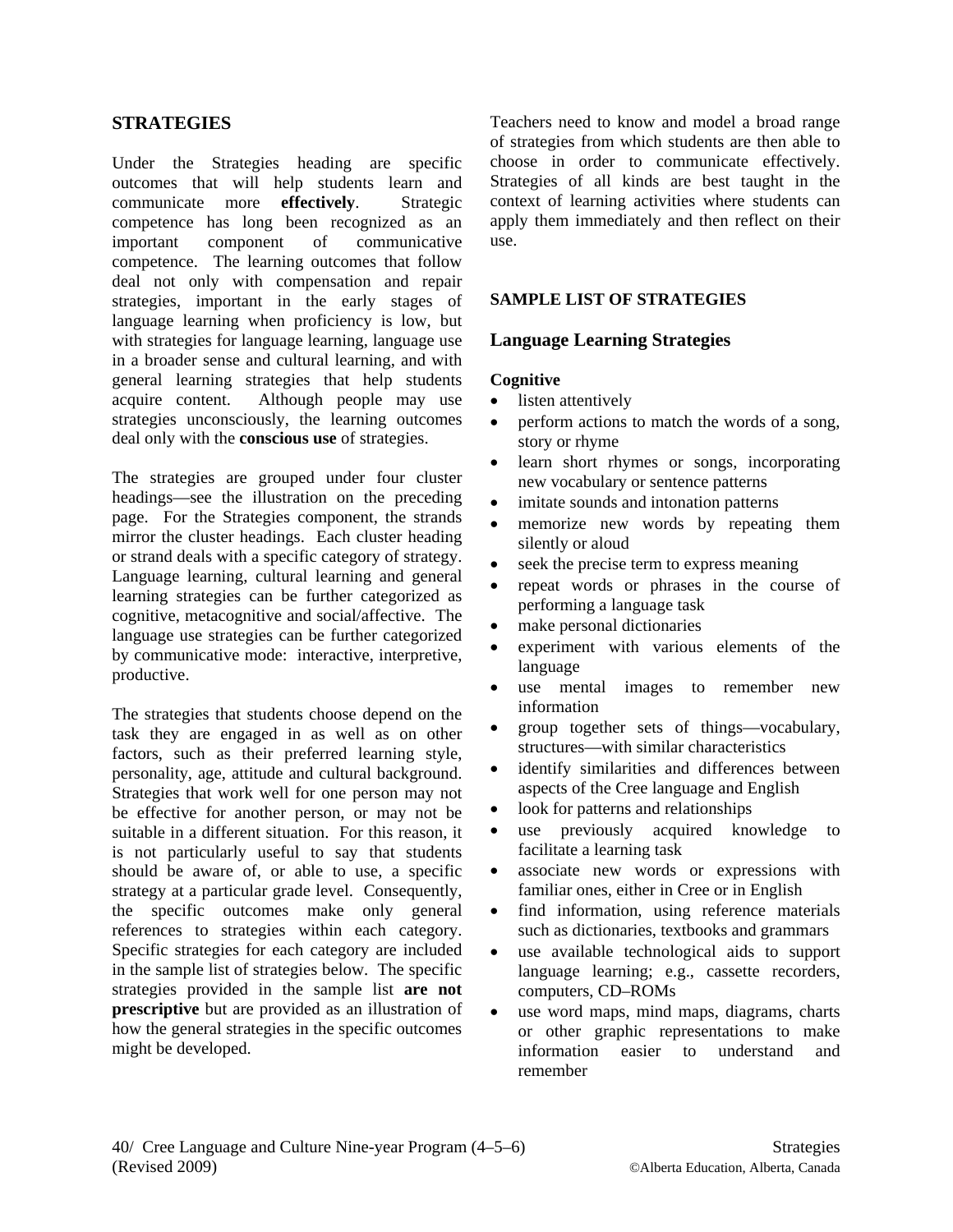- place new words or expressions in a context to make them easier to remember
- use induction to generate rules governing language use
- seek opportunities in and outside of class to practise and observe
- perceive and note down unknown words and expressions, noting also their context and function

## **Metacognitive**

- check copied writing for accuracy
- make choices about how you learn
- rehearse or role-play language
- decide in advance to attend to the learning task
- reflect on learning tasks with the guidance of the teacher
- make a plan in advance about how to approach a language learning task
- reflect on the listening, speaking, reading and writing process
- decide in advance to attend to specific aspects of input
- listen or read for key words
- evaluate your performance or comprehension at the end of a task
- keep a learning checklist
- experience various methods of language acquisition, and identify one or more considered to be particularly useful personally
- be aware of the potential of learning through direct exposure to the language
- know how strategies may enable coping with texts containing unknown elements
- identify problems that might hinder successful completion of a task, and seek solutions
- monitor your speech and writing to check for persistent errors
- be aware of your strengths and weaknesses, identify your needs and goals, and organize strategies and procedures accordingly

## **Social/Affective**

- initiate or maintain interaction with others
- participate in shared reading experiences
- seek the assistance of a friend to interpret a text
- reread familiar self-chosen texts to enhance understanding and enjoyment
- work cooperatively with peers in small groups
- understand that making mistakes is a natural part of language learning
- experiment with various forms of expression, and note their acceptance or nonacceptance by more experienced speakers
- participate actively in brainstorming and conferencing as prewriting and postwriting exercises
- use self-talk to feel competent to do the task
- be willing to take risks and to try unfamiliar tasks and approaches
- repeat new words and expressions occurring in your conversations, and make use of these new words and expressions as soon as appropriate
- reduce anxiety by using mental techniques, such as positive self-talk or humour
- work with others to solve problems and get feedback on tasks
- provide personal motivation by arranging your own rewards when successful

# **Language Use Strategies**

## **Interactive**

- use English to get meaning across
- use a literal translation of a phrase in English
- use an English word but pronounce it as in Cree
- acknowledge being spoken to with appropriate expression
- interpret and use a variety of nonverbal cues to communicate; e.g., mime, pointing, gestures, pictures
- indicate lack of understanding verbally or nonverbally
- ask for clarification or repetition when you do not understand
- use other speakers' words in subsequent conversations
- assess feedback from a conversation partner to recognize when a message has not been understood; e.g., blank look
- start again, using a different tactic, when communication breaks down
- invite others into the discussion
- ask for confirmation that a form used is correct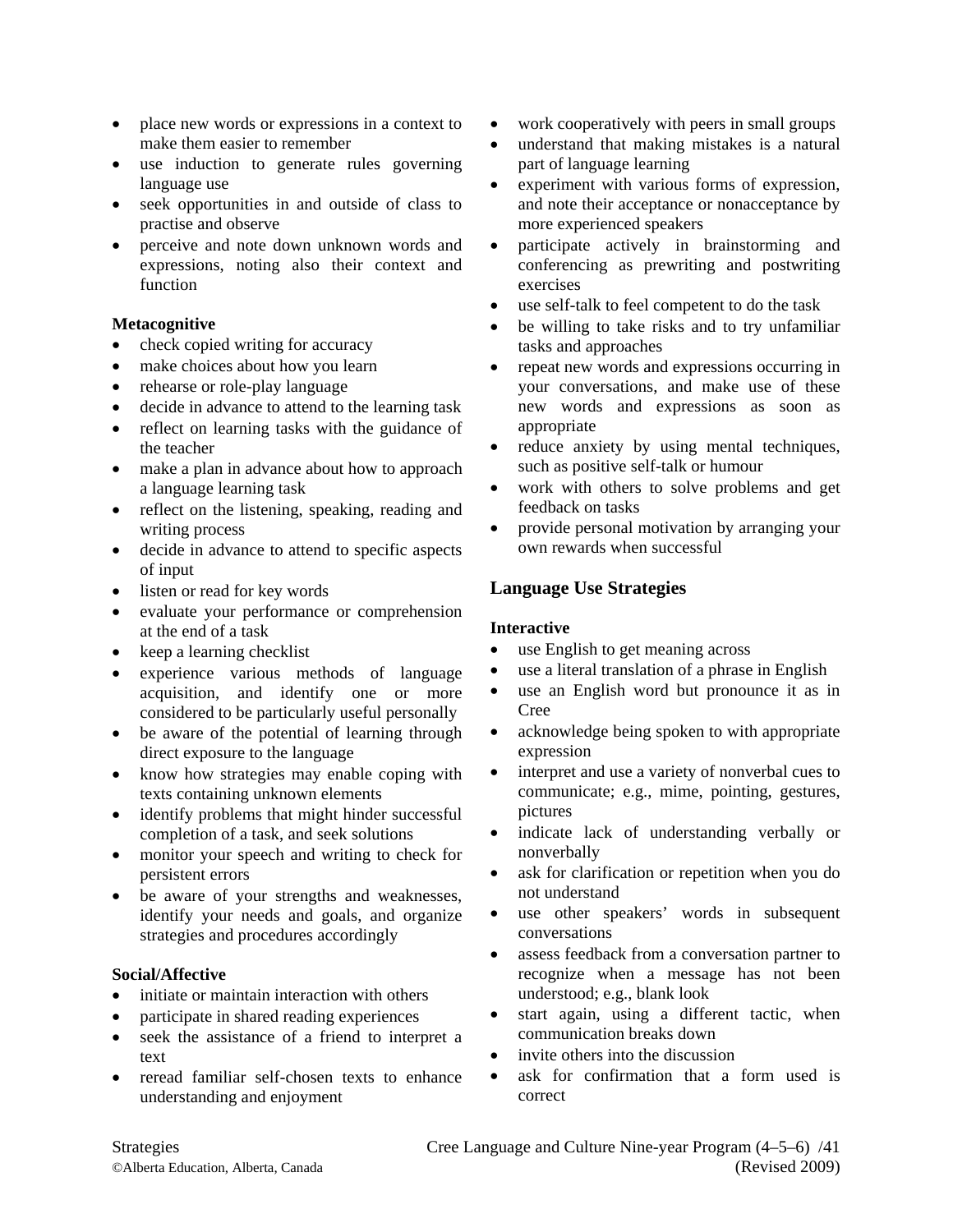- use a range of fillers, hesitation devices and gambits to sustain conversations
- use circumlocution to compensate for lack of vocabulary

## **Interpretive**

- use gestures, intonation and visual supports to aid comprehension
- make connections between texts on the one hand and prior knowledge and personal experience on the other
- use illustrations to aid reading comprehension
- determine the purpose of listening
- listen or look for key words
- listen selectively based on purpose
- make predictions about what you expect to hear or read based on prior knowledge and personal experience
- use knowledge of the sound–symbol system to aid reading comprehension
- infer probable meanings of unknown words or expressions from contextual clues
- prepare questions or a guide to note down information found in a text
- use key content words or discourse markers to follow an extended text
- reread several times to understand complex ideas
- summarize information gathered
- assess your information needs before listening, viewing or reading
- use skimming and scanning to locate key information in texts

## **Productive**

- mimic what the teacher says
- use nonverbal means to communicate
- copy what others say or write
- use words visible in the immediate environment
- use resources to increase vocabulary
- use familiar repetitive patterns from stories, songs, rhymes or media
- use illustrations to provide detail when producing your own texts
- use knowledge of sentence patterns to form new sentences
- use a variety of resources to correct texts; e.g., personal and commercial dictionaries, checklists, grammars
- take notes when reading or listening to assist in producing your own text
- revise and correct final versions of texts
- use circumlocution and definition to compensate for gaps in vocabulary
- apply grammar rules to improve accuracy at the correction stage
- compensate for avoiding difficult structures by rephrasing

# **Cultural Learning Strategies**

## **Cognitive**

- observe and listen attentively
- actively participate in culturally relevant activities, such as storytelling, ceremonies, berry picking, feasts, fish scale art and sewing
- imitate cultural behaviours
- memorize specific protocols, such as prayers, songs and stories
- seek out information by asking others, such as parents, teachers and Elders
- repeat or practise saying or performing cultural practices or traditions, such as prayers, songs, words and actions
- make/create cultural learning logs
- experiment with, and engage in, various cultural practices and elements
- use mental images to remember new cultural information, such as Teepee Teachings
- group together sets of things—cultural practices, objects—with similar characteristics
- identify similarities and differences between aspects of Cree culture and other cultures to which you have been exposed
- look for patterns and relationships
- use previously acquired knowledge to facilitate cultural learning
- associate new cultural learnings with previous knowledge
- use available technological aids to support cultural learning; e.g., computers, videos/ DVDs, CD–ROMs
- use mind maps, webs or diagrams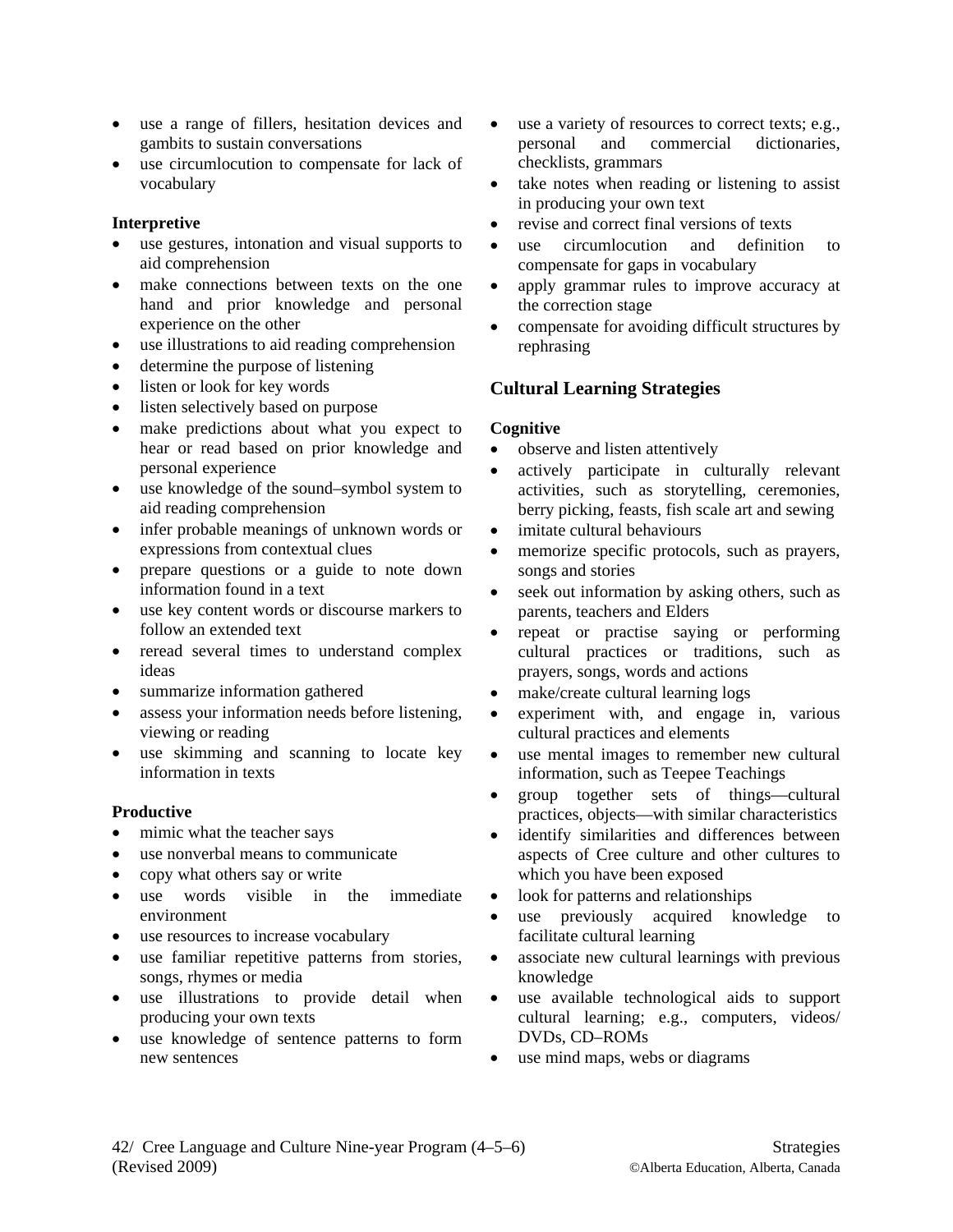- place new cultural learning in a context to make it easier to remember
- use induction to generate rules governing cultural elements, such as values, traditions, beliefs, practices and relationships
- seek opportunities in and outside of class to practise, observe and participate in cultural activities/elements
- perceive and note down unknown cultural elements and practices

## **Metacognitive**

- make choices about how you learn
- rehearse or role-play a cultural experience
- decide in advance to attend to the cultural learning task
- reflect on cultural learning tasks
- think in advance about how to approach a cultural learning task
- reflect on your learning or inquiries
- decide in advance to attend to specific aspects of a cultural event
- listen for, or observe, key cultural elements
- evaluate your performance or comprehension at the end of a cultural task or activity
- keep a cultural learning/teachings checklist
- experience various methods of learning about culture, and identify one or more considered to be particularly useful personally; e.g., by doing it, observing it, reading about it
- be aware of the potential of learning through direct exposure to the culture
- know how strategies may enable coping with new cultural experiences containing unknown elements
- identify obstacles that might hinder successful participation in cultural experiences, and see ways to overcome these obstacles
- monitor your cultural behaviours and practices
- be aware of your strengths and weaknesses, identify your needs and goals, and organize strategies and processes accordingly

## **Social/Affective**

- initiate and maintain participation in the culture
- participate in shared cultural experiences
- seek the assistance of a friend, teacher, Elder or parent to understand cultural elements
- participate several times in favourite cultural experiences and activities to enhance understanding and enjoyment
- work cooperatively with peers in small groups
- understand that making mistakes is a natural part of learning about culture
- experiment with various cultural behaviours and practices, noting acceptance/support or nonacceptance/lack of support by members of the culture
- participate actively in the traditions of the culture; i.e., storytelling, sharing circle
- be willing to take risks and to try new/unfamiliar things
- apply new cultural learnings as soon as possible after learning/observing them
- reduce anxiety by using mental techniques, such as positive self-talk or humour
- work cooperatively with others, and get feedback on your work
- provide personal motivation by arranging your own rewards when successful

# **General Learning Strategies**

## **Cognitive**

- classify objects and ideas according to their attributes; e.g., red objects and blue objects, or animals that eat meat and animals that eat plants
- use models
- connect what is already known with what is being learned
- experiment with, and concentrate on, one thing at a time
- focus on and complete learning tasks
- record key words and concepts in abbreviated form—verbal, graphic or numerical—to assist with performance of a learning task
- use mental images to remember new information
- distinguish between fact and opinion when using a variety of sources of information
- formulate key questions to guide research
- make inferences, and identify and justify the evidence on which these inferences are based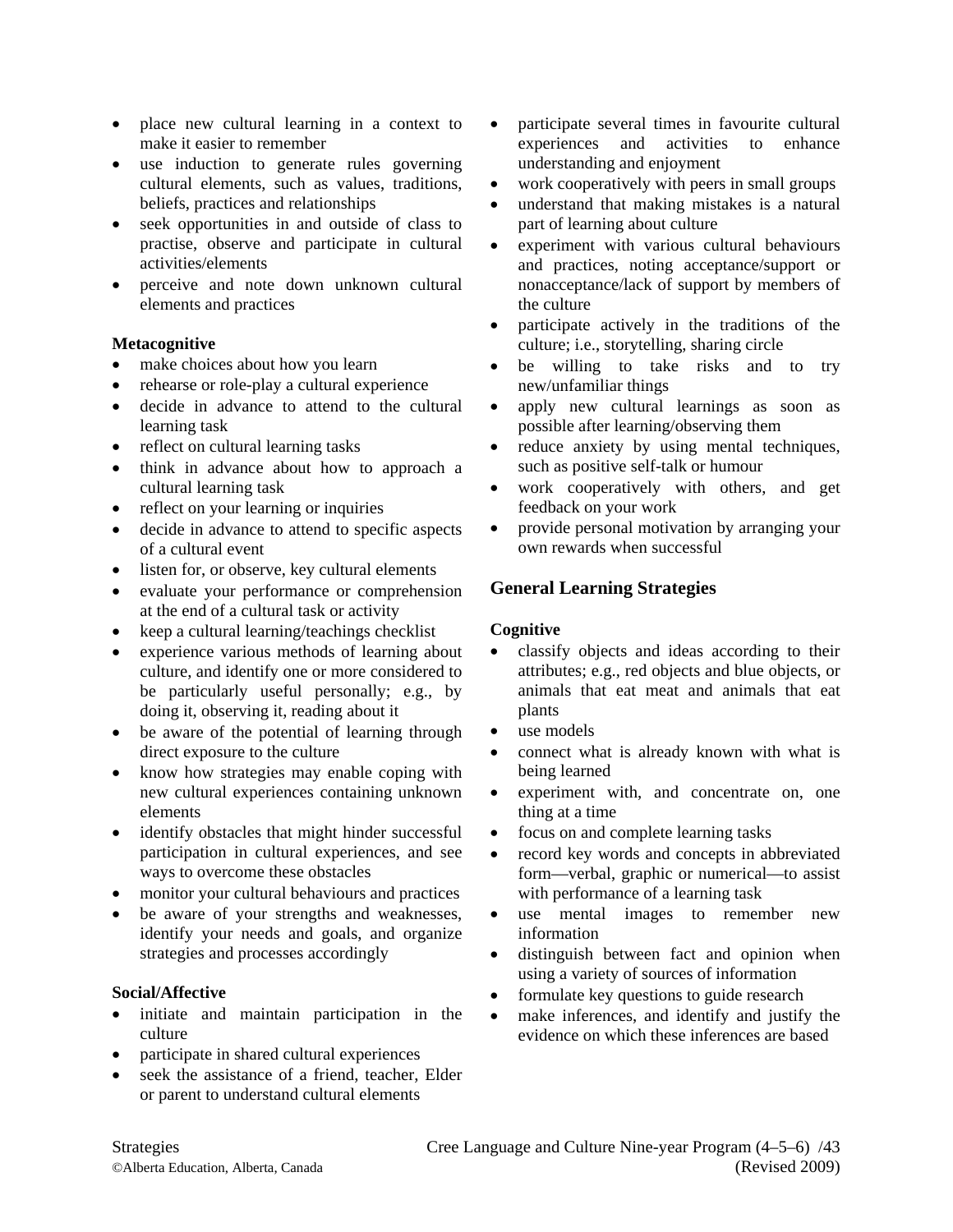- use word maps, mind maps, diagrams, charts or other graphic representations to make information easier to understand and remember
- seek information through a network of sources, including libraries, the Internet, individuals and agencies
- use previously acquired knowledge or skills to assist with a new learning task

## **Metacognitive**

- reflect on learning tasks with the guidance of the teacher
- choose from among learning options
- discover how your efforts can affect learning
- reflect upon your thinking processes and how you learn
- decide in advance to attend to the learning task
- divide an overall learning task into a number of subtasks
- make a plan in advance about how to approach a task
- identify your needs and interests
- manage your physical working environment
- keep a learning journal, such as a diary or a log
- develop criteria for evaluating your work
- work with others to monitor your learning
- take responsibility for planning, monitoring and evaluating learning experiences

## **Social/Affective**

- watch others' actions and copy them (the actions of Aboriginal students, maybe, more than others)
- seek help from others
- follow your natural curiosity and intrinsic motivation to learn
- participate in cooperative group learning tasks
- choose learning activities that enhance understanding and enjoyment
- be encouraged to try, even though mistakes might be made
- take part in group decision-making processes (consensus)
- use support strategies to help peers persevere at learning tasks; e.g., offer encouragement, praise and ideas
- take part in group problem-solving processes
- use self-talk to feel competent to do the task
- be willing to take risks and to try unfamiliar tasks and approaches
- monitor your level of anxiety about learning tasks, and take measures to lower it if necessary; e.g., deep breathing, laughter
- use social interaction skills to enhance group learning activities